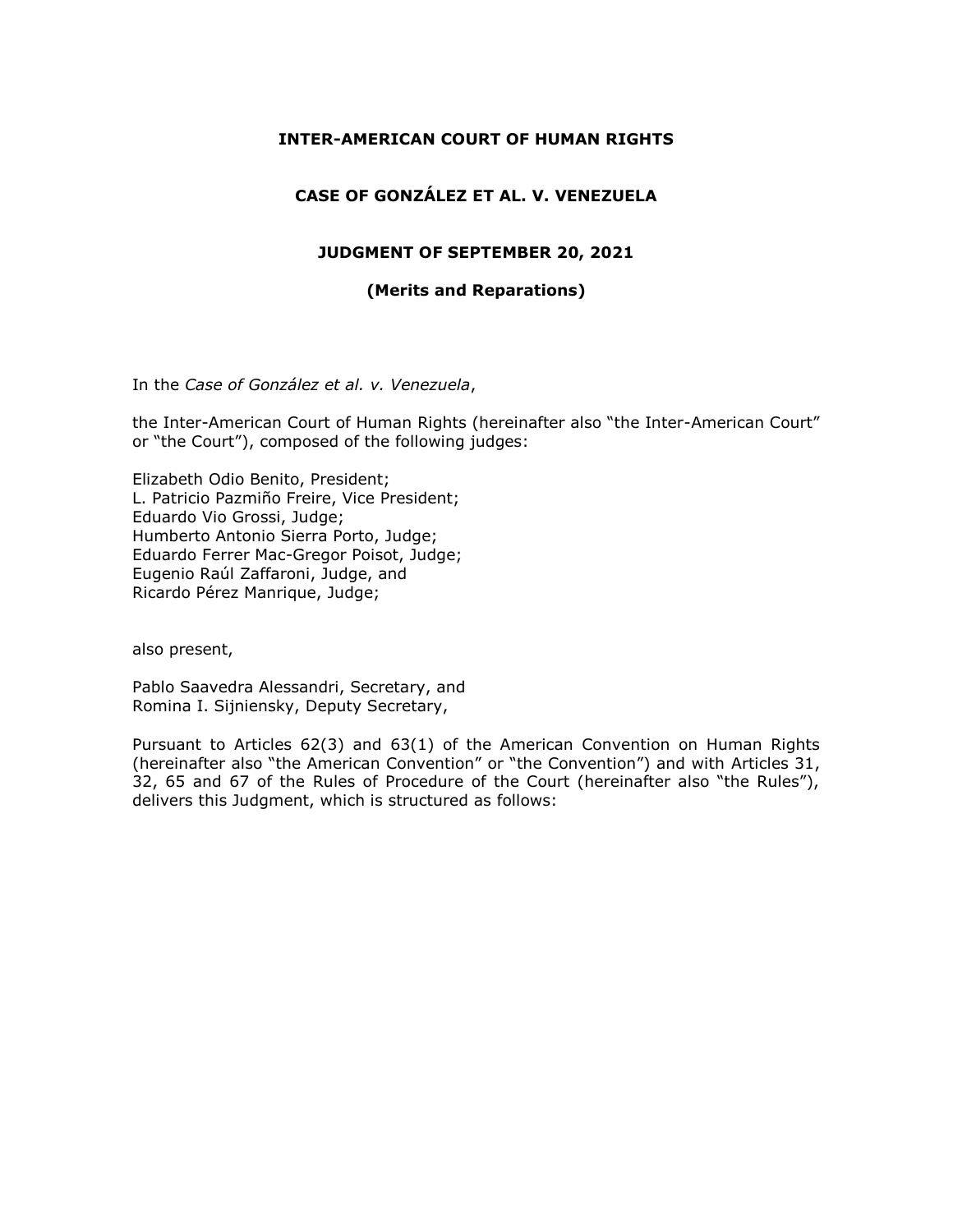# **Table of Contents**

| A)                                                                                                                                                                                                                                                                        |    |
|---------------------------------------------------------------------------------------------------------------------------------------------------------------------------------------------------------------------------------------------------------------------------|----|
|                                                                                                                                                                                                                                                                           |    |
| A)<br>Relevant domestic legal order with respect to the deprivation of liberty 9<br><b>B</b> )<br>The detentions and the procedure followed for the presumed victims  10<br>$\mathbf{C}$<br>C.1. Deprivation of liberty of Belkis, María Angélica and Fernando González11 |    |
| C.2 Deprivation of liberty of Wilmer Antonio Barliza González, Luis Guillermo                                                                                                                                                                                             |    |
|                                                                                                                                                                                                                                                                           |    |
| D)<br>E)                                                                                                                                                                                                                                                                  |    |
|                                                                                                                                                                                                                                                                           |    |
|                                                                                                                                                                                                                                                                           |    |
| RIGHTS TO PERSONAL LIBERTY, TO JUDICIAL GUARANTEES AND TO JUDICIAL PROTECTION 23                                                                                                                                                                                          |    |
| A)<br>B)                                                                                                                                                                                                                                                                  |    |
|                                                                                                                                                                                                                                                                           |    |
|                                                                                                                                                                                                                                                                           |    |
|                                                                                                                                                                                                                                                                           | 35 |
|                                                                                                                                                                                                                                                                           |    |
| RIGHT TO PERSONAL INTEGRITY AND THE PROHIBITION OF TORTURE AND OTHER CRUEL,                                                                                                                                                                                               |    |
| A)<br>B)<br>B.1 General guidelines on the right to personal integrity, the separation of persons<br>being prosecuted from those already convicted and the prohibition of torture and                                                                                      |    |
|                                                                                                                                                                                                                                                                           |    |
|                                                                                                                                                                                                                                                                           |    |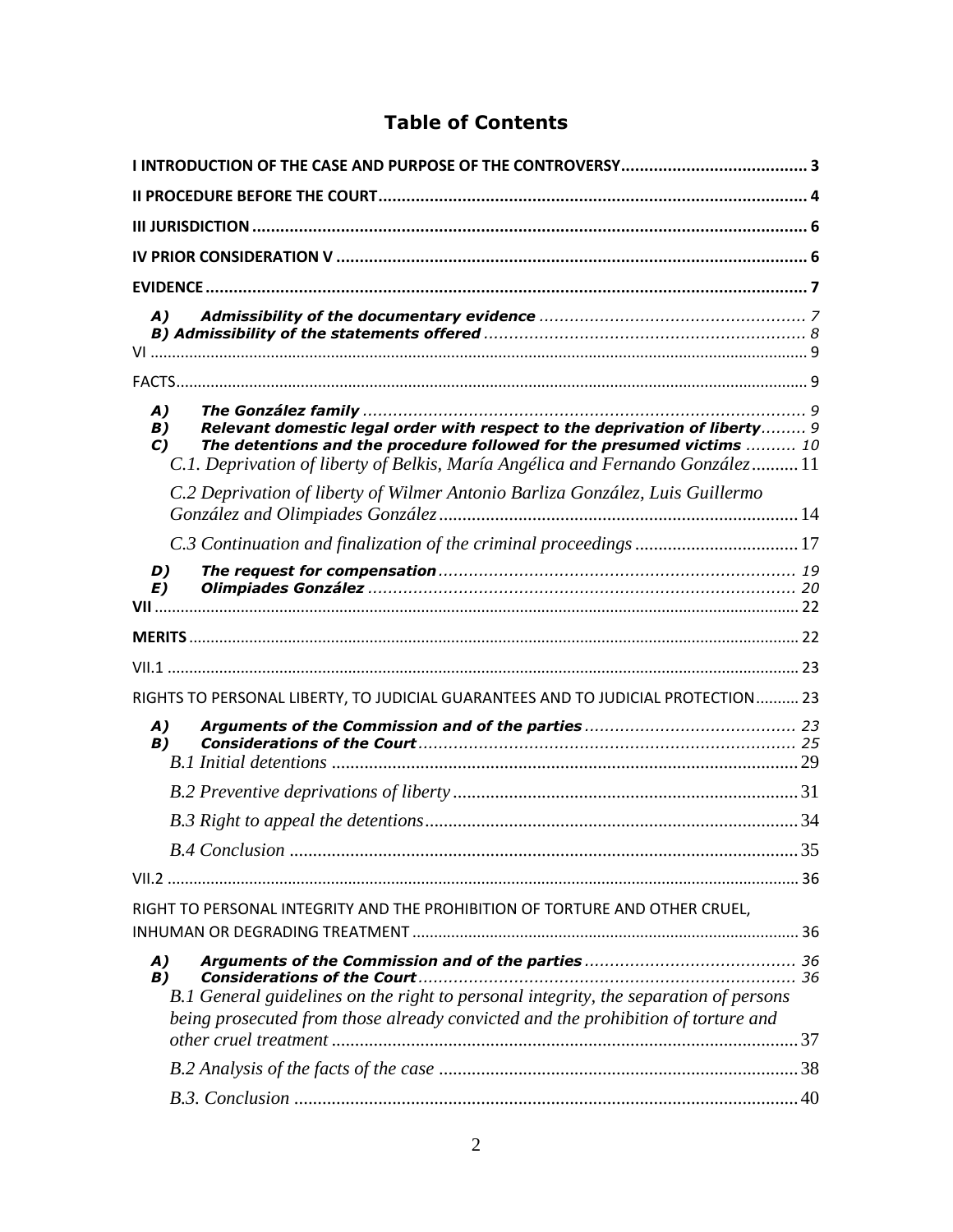| A)<br>B)                                                                            |  |
|-------------------------------------------------------------------------------------|--|
| RIGHTS TO LIFE, TO PERSONAL INTEGRITY AND TO JUDICIAL GUARANTEES IN RELATION TO THE |  |
|                                                                                     |  |
| A)<br>B)                                                                            |  |
|                                                                                     |  |
|                                                                                     |  |
| B.3. Right to personal integrity of the family members of Olimpiades González 47    |  |
|                                                                                     |  |
|                                                                                     |  |
|                                                                                     |  |
|                                                                                     |  |

#### **I**

#### <span id="page-2-0"></span>**INTRODUCTION OF THE CASE AND PURPOSE OF THE CONTROVERSY**

1. *The case submitted to the Court. –* On August 8, 2019, the Inter-American Commission on Human Rights (hereinafter also "the Inter-American Commission" or "the Commission") submitted to the jurisdiction of the Court the case of *Olimpiades González et al.* against the Bolivarian Republic of Venezuela (hereinafter "the State" or "Venezuela"). The Commission indicated that the case related to the illegal and arbitrary detentions, by State agents in November 1998 and January 1999, of Olimpiades González, María Angélica González, Belkis Mirelis González, Fernando González, Wilmer Antonio Barliza González and Luis Guillermo González, members of an indigenous Wayuú family. The Commission noted that it was not demonstrated that the detentions were carried out as a result of a judicial order or due to the commission of a crime *en flagrante*. It also stated that those persons were preventively detained pursuant to Article 182 of the then Code of Criminal Prosecution (hereinafter the "CCP"), which did not require a procedural purpose to order such a measure. The Commission maintained that the application of that norm was a punitive, and not a precautionary, measure in violation of both the right to personal liberty and to the principle of the presumption of innocence. Finally, it determined that the State is responsible for not preventing the death of Olimpiades González, who was killed in December 2006, as well as for the failure to investigate the killing within a reasonable time. It, therefore, maintained that the rights to life, to personal integrity, to personal liberty, to judicial guarantees and to judicial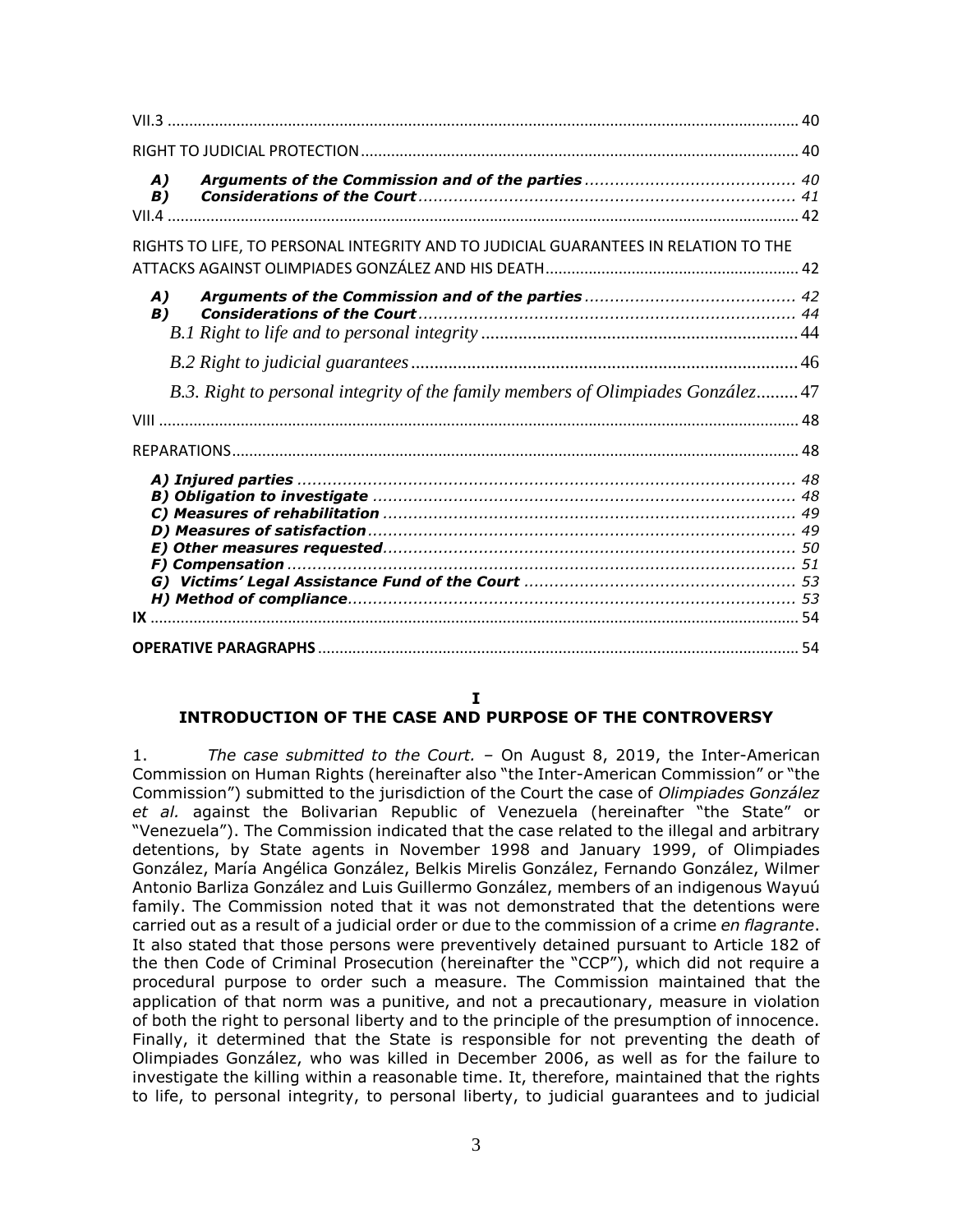protection had been violated.

2. *Procedure before the Commission.* – The procedure before the Commission was as follows:

a) *Petition.* – On January 22, 2004, Olimpiades González and María Angélica González, lodged the initial petition. $1$ 

b) *Admissibility Report. –* On October 19, 2011, the Commission adopted Admissibility Report No. 121/11, in which it found the petition admissible.

c) *Merits Report.* – On October 5, 2018, the Commission adopted Merits Report No. 117/18 (hereinafter also "Merits Report"), in which it reached a series of conclusions [2](#page-3-1) and made several recommendations to the State.

d) *Notification to the State.* – The Merits Report was notified to the State by communication of November 8, 2018. The Commission granted Venezuela two months to report on compliance with the recommendations contained in the Report. It later granted two extensions to the State. As the Commission noted, "the State did not request a new extension nor did it present a report on the current status of compliance with the recommendations."

3. *Submission to the Court.* – On August 8, 2019, the Commission submitted to the Court "all of the facts and human rights violations" of the case. It indicated that it did so "because of the need to obtain justice and reparation."<sup>3</sup> The Court notes, with concern, that more than 15 years had elapsed between the lodging of the initial petition before the Commission and the submission of the case to the Court.

<span id="page-3-1"></span>4. *Requests of the Commission.* – The Commission requested that the Court conclude and declare the international responsibility of Venezuela for the violations contained in its Merits Report No. 117/18 and that it order that the State implement the measures of reparation included in the Report (*infra* Chapter VIII).

#### **II PROCEDURE BEFORE THE COURT**

<span id="page-3-0"></span>5. *Suspension of the proceedings. -* After the Commission submitted the case to the Court, its Secretariat, on August 30, 2019, attempted to contact the alleged victims on the basis of the information provided by the Commission in order to request that they inform on their legal representation.<sup>4</sup> It was, however, not possible to contact them. On October 8, 2019, the Commission was requested to provide further information on the

<sup>1</sup> The Commission later indicated that María Antonia González and Dan William Barliza González were petitioners. Olimpiades González died on December 11, 2006 (*infra* para. 78).

<sup>2</sup> The Commission concluded that the State was responsible for the violation of the following articles of the American Convention: 4(1) (Right to Life); 5(1) and 5(4) (Right to Humane Treatment); 7(1), 7(2), 7(3), 7(5) and 7(6) (Right to Personal Liberty); 8(1) and 8(2) (Right to a Fair Trial) and 25(1) (Right to Judicial Protection), in relation to the obligations established in Articles 1(1) and 2 thereof.

The Commission appointed, as its delegates before the Court, the then Commissioner Francisco Eguiguren Praeli; the then Executive Secretary Paulo Abrão, and Erick Acuña Pereda, as legal advisor.

This communication was repeated on September 13 and 24, 2019.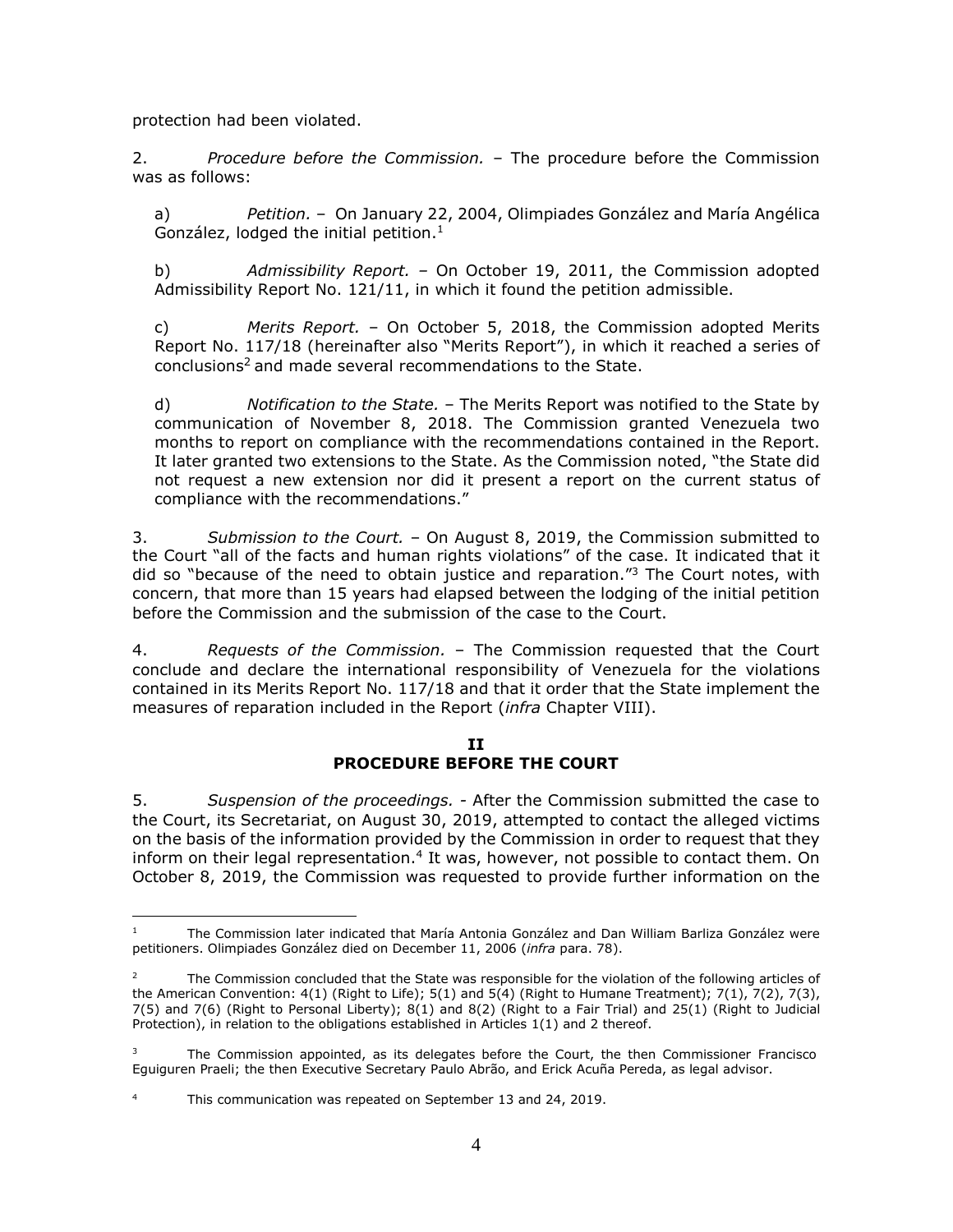contacts.<sup>5</sup> The Court's Secretariat again attempted to contact the alleged victims,<sup>6</sup> without receiving a response. On December 19, 2019, the Secretariat reported the Court's decision to suspend further proceedings in the case due to the unsuccessful attempts to communicate with the alleged victims. On June 10, 2020, the Commission was again requested to provide contact information and it responded with new information on June 16. Two days later, the Secretariat contacted the alleged victims and reopened the case. On June 23, the alleged victims requested that the Court appoint the Inter-American Public Defenders, which was done on July 6, 2020.

6. *Notification to the State and to the representatives.* – On July 10, 2020, the submission of the case was notified to the representation of the alleged victims (hereinafter "the representatives" or "the Inter-American Public Defenders") and to the State.<sup>7</sup>

7. *Brief with petitions, motions and evidence.* – On September 9, 2020, the Inter-American Public Defenders presented its brief with petitions, motions and evidence (hereinafter "brief with petitions and motions"), pursuant to Articles 25 and 40 of the Rules. It substantially agreed with the arguments of the Commission and presented additional allegations.<sup>8</sup>

8. *Answering brief.* – On December 1, 2020, the State presented its brief (hereinafter "answering brief) responding to the submission of the case by the Commission and to the brief with petitions and motions. Venezuela disputed the human rights violations alleged by the Commission and the representatives, as well as the requested measures of reparation.

9. *Final written procedure and acceptance of oral evidence.* – By Order of April 14, 2021, the President of the Court, after consulting the other judges, decided that, for reasons of procedural economy and in view of the situation caused by the COVID-19 pandemic, it was not necessary to convoke a public hearing in the present case and, therefore, decided to receive the oral statements by videoconference. On May 7, 2021, the Court confirmed the President's Order after the State had objected on April 30, 2021. The evidentiary phase by videoconference took place on May 14, 2021 (*infra* para. 23).

10. *Final written arguments and observations.* – On July 14, 2021, the Commission, the representatives and the State presented their observations and arguments. The representatives and the State attached documentation to their respective briefs.<sup>9</sup>

 $\overline{a}$ <sup>5</sup> The Commission repeated the contact information that it had sent earlier in the proceedings.

<sup>&</sup>lt;sup>6</sup> Communications were sent on October 7 and November 7, 2019.

<sup>7</sup> The representation of the alleged victims was provided by the Inter-American Public Defenders Javier Mogrogevo and Renée Mariño Álvarez. In addition, Luis José Gomez Nuñez was named Alternate Inter-American Public Defender. Venezuela was represented by its Agent, Larry Devoe Márquez.

<sup>8</sup> The representatives alleged violations of Articles 1, 6 and 8 of the Inter-American Convention to Prevent and Punish Torture, as well as the violation of the right to personal integrity of the next of kin of Olimpiades González, in relation to his death, and to the alleged lack of an investigation into his death. These infringements to human rights were not mentioned by the Commission.

The final written observations of the Commission and those of the State and the representatives, as well as the annexes of these latter, were communicated to the parties and to the Comission. The Court set July 26, 2021 as a deadline for the Commission and the parties to send, if they deemed it pertinent, their observations to those annexes.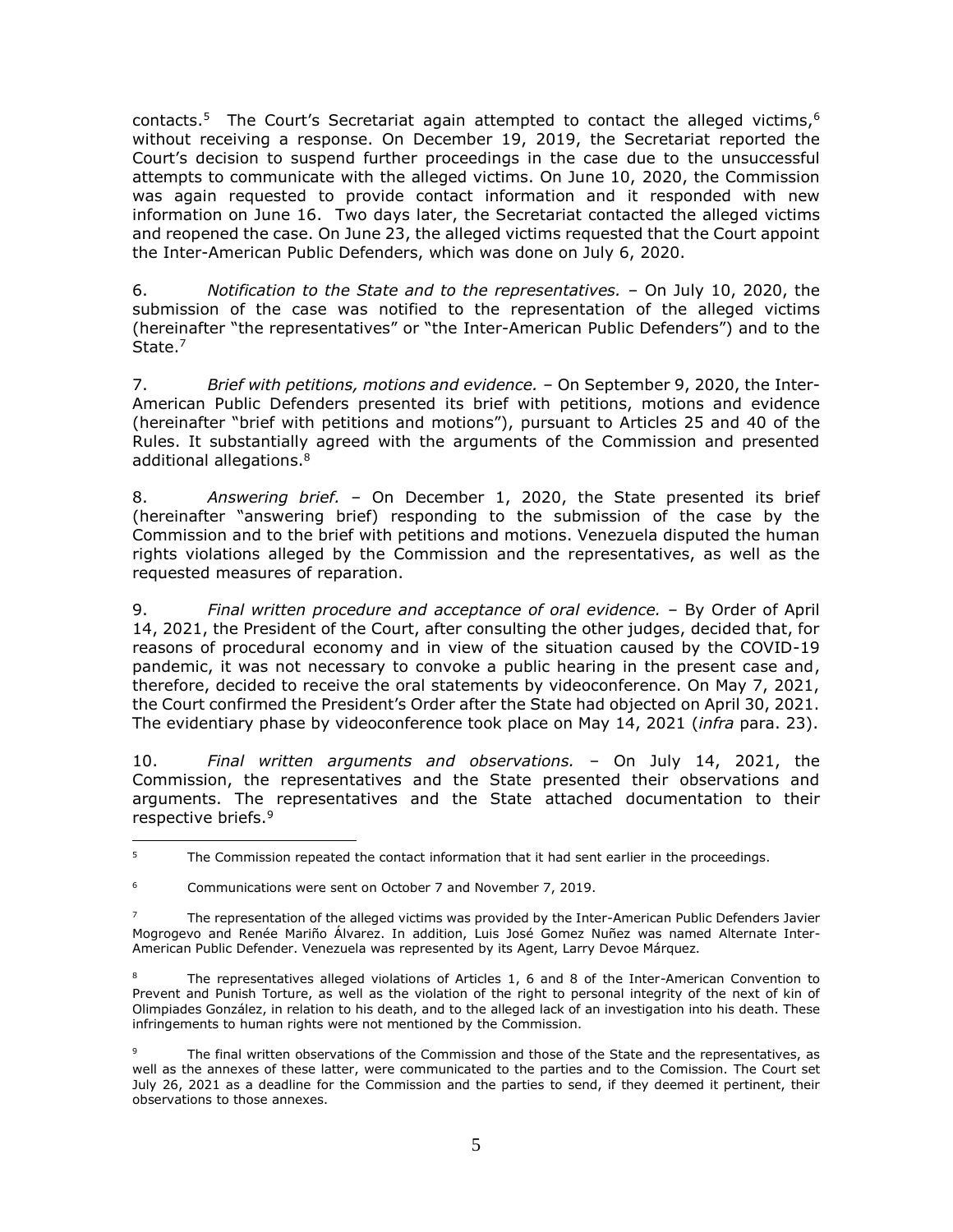11. *Observations on the attachments to the final written arguments.* – On July 26, 2021, the Commission stated that it did not have any observations on the attachments presented by the parties with their final written arguments. On that same date, the representatives presented their observations on the State's attachments. The State did not present any observations on the annexes presented by the representatives.

<span id="page-5-0"></span>12. The Court deliberated on this Judgment, in a virtual session, on September 20, 2021. 10

#### **III JURISDICTION**

13. Venezuela became a State Party to the American Convention on August 9, 1977 and recognized the contentious jurisdiction of the Court on June 24, 1981. On September 10, 2012, Venezuela denounced the American Convention, which became effective on September 10, 2013. Pursuant to Article 78(2) of the Convention, the Court has jurisdiction to hear the present case since the facts therein took place before the act of Venezuela took effect. Venezuela deposited its instrument of ratification of the Inter-American Convention to Prevent and Punish Torture (hereinafter the "Inter-American Torture Convention") on August 26, 1991.

#### **IV PRIOR CONSIDERATION**

<span id="page-5-1"></span>14. The Court notes that the representatives, in their brief with petitions and motions, alleged the violation of the right to personal integrity of the next of kin of Olimpiades González. In doing so, they did not expressly name those persons, although in the same brief they named several persons who were not mentioned in the Merits Report, who they considered should be viewed as "indirect victims" and beneficiaries of the measures of reparation. Those persons are Arianny Yosibel González, Laura Joselin González, Alejandro González, Fernando González (brother of Olimpiades), Doménica Del Carmen Hernández, Yelimar Coromoto Barliza Hernández, Wilder Thomas Castillo Hernández and Dan William Barliza.

15. Pursuant to Article 35(1) of the Rules and to the Court's consistent case law, the alleged victims must be identified in the Merits Report issued pursuant to Article 50 of the Convention.<sup>11</sup> On some occasions, under the terms of Article  $35(2)$  of the Rules, the Court has admitted, as victims, individuals not included in that Report because of the impossibility of identifying them due to massive or collective violations.<sup>12</sup> The facts in this case do not meet the characteristics defined in Article 35(2) and, therefore, the Court will consider only those persons identified in the Merits Report as alleged victims.

<sup>&</sup>lt;sup>10</sup> Due to the exceptional circumstances caused by the pandemic, this Judgment was deliberated and adopted during the Court's 144th Regular Session, which was held virtually using technological means, in accordance with the Rules of the Court.

<sup>11</sup> *Cf. Case of the Barrios Family v. Venezuela. Merits, Reparations and Costs.* Judgment of November 24, 2011. Series C No. 237, footnote 214 and *Case of Garzón Guzmán et al. v. Ecuador. Merits, Reparations and Costs.* Judgment of September 1, 2021. Series C No. 434, para. 31.

<sup>12</sup> *Cf. Case of the Río Negro massacres v. Guatemala. Preliminary Objection, Merits, Reparations and Costs.* Judgment of September 4, 2012. Series C No. 250, para. 48 and *Case of Garzón Guzmán et al. v. Ecuador*, para. 31.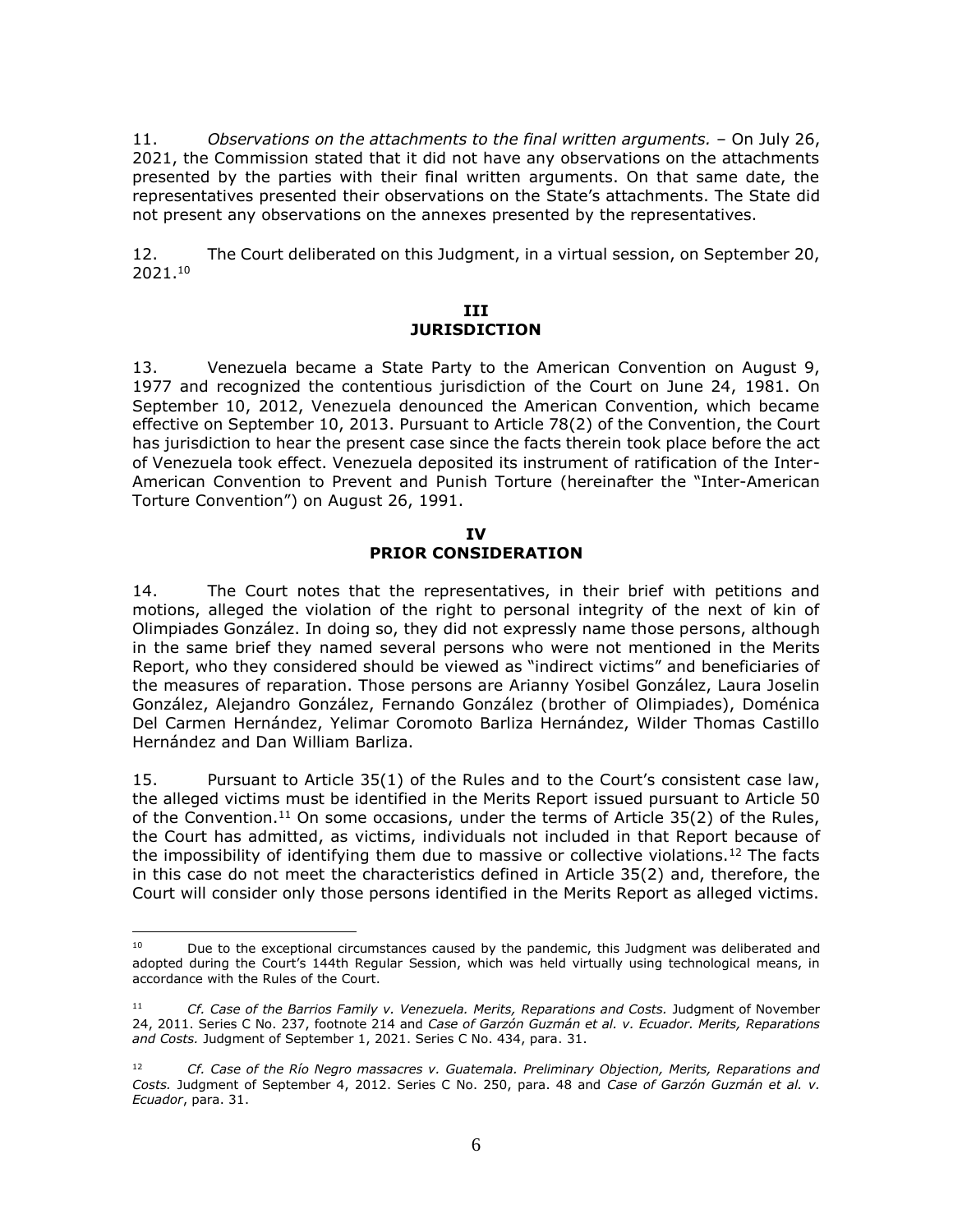16. Consequently, the Court will not examine the alleged human rights violations in relation to Arianny Yosibel González, Laura Joselin González, Alejandro González, Fernando González (brother of Olimpiades), Doménica Del Carmen Hernández, Yelimar Coromoto Barliza Hernández, Wilder Thomas Castillo Hernández and Dan William Barliza. Nor will it consider those named as possible beneficiaries of measures of reparation.

#### **V EVIDENCE**

# <span id="page-6-1"></span><span id="page-6-0"></span>*A) Admissibility of the documentary evidence*

17. The Court received diverse documents offered, with their principal briefs, as evidence by the Commission and by the representatives (*supra* paras. 3, 7 and 8). As in other cases, the Court admits the documents that were presented opportunely (Article 57 of the Rules) by the parties and by the Commission, the admissibility of which were neither disputed nor objected to and the authenticity of which was not contested.<sup>13</sup>

18. The Court observes that the State, together with its final written arguments, provided three documents.<sup>14</sup> The representatives, together with their final written allegations, provided diverse documentation joined in one annex.<sup>15</sup> The Commission did not make any observations on the documentation presented by the parties together with their final written allegations nor did the State make any observations. The representatives simply noted that the documentation presented by the State had already been incorporated into the record of the case.

19. The Court notes that the documents provided by the representatives with their final written allegations refer to the accreditation of the expenses relating to the Victims' Legal Defense Fund of the Inter-American Court (*infra* paras. 218 and 219) that were disbursed after the presentation of their brief with petitions and motions. Therefore, it admits that documentation.

20. As to the documents provided by the State together with its final written arguments, the Court notes that two of them have already been incorporated into the evidentiary record and, therefore, it is not necessary or relevant to evaluate their admissibility.<sup>16</sup> The third document, which the State provided as "Annex 2)" to its brief

 $\overline{a}$ <sup>13</sup> *Cf. Case of Velásquez Rodríguez v. Honduras. Merits.* Judgment of July 29, 1988. Series C No. 4, para. 140 and *Case of Garzón Guzmán et al. v. Ecuador*, para. 33. Documentary evidence may be presented, in general and in accordance with Article 57(2) of the Rules, together with the brief of submission of the case, the brief with petitions and motions and the answering brief, as applicable. Evidence presented beyond those procedural moments is not admissible, except in situations defined in that article (namely, *force majeur* or serious impediment) or if it concerns a supervening event; that is, one occurring after the aforementioned procedural moments.

<sup>14</sup> They are the following: Decision of the Technical Corps of the Judicial Police Delegation of the State of Zulia of November 23, 1998 (Annex 1); Minutes the Technical Corps of the Judicial Police Delegation of November 23, 1998 (Annex 2), and Minutes of the Technical Corps of the Judicial Police Delegation of January 29, 1999 (Annex 3).

<sup>15</sup> This document is a receipt of the expenses incurred for the expert opinion of Víctor Velasco Prieto, which accredits his affiliation with the Institute of Social Security of Venezuela and the Sole Registry of Tax Information of that country.

<sup>16</sup> Regarding the decision of the Technical Corps of the Judicial Police Delegation of November 23, 1998 (Annex 1) and the Minutes of the Technical Corps of January 29, 1999 (Annex 3).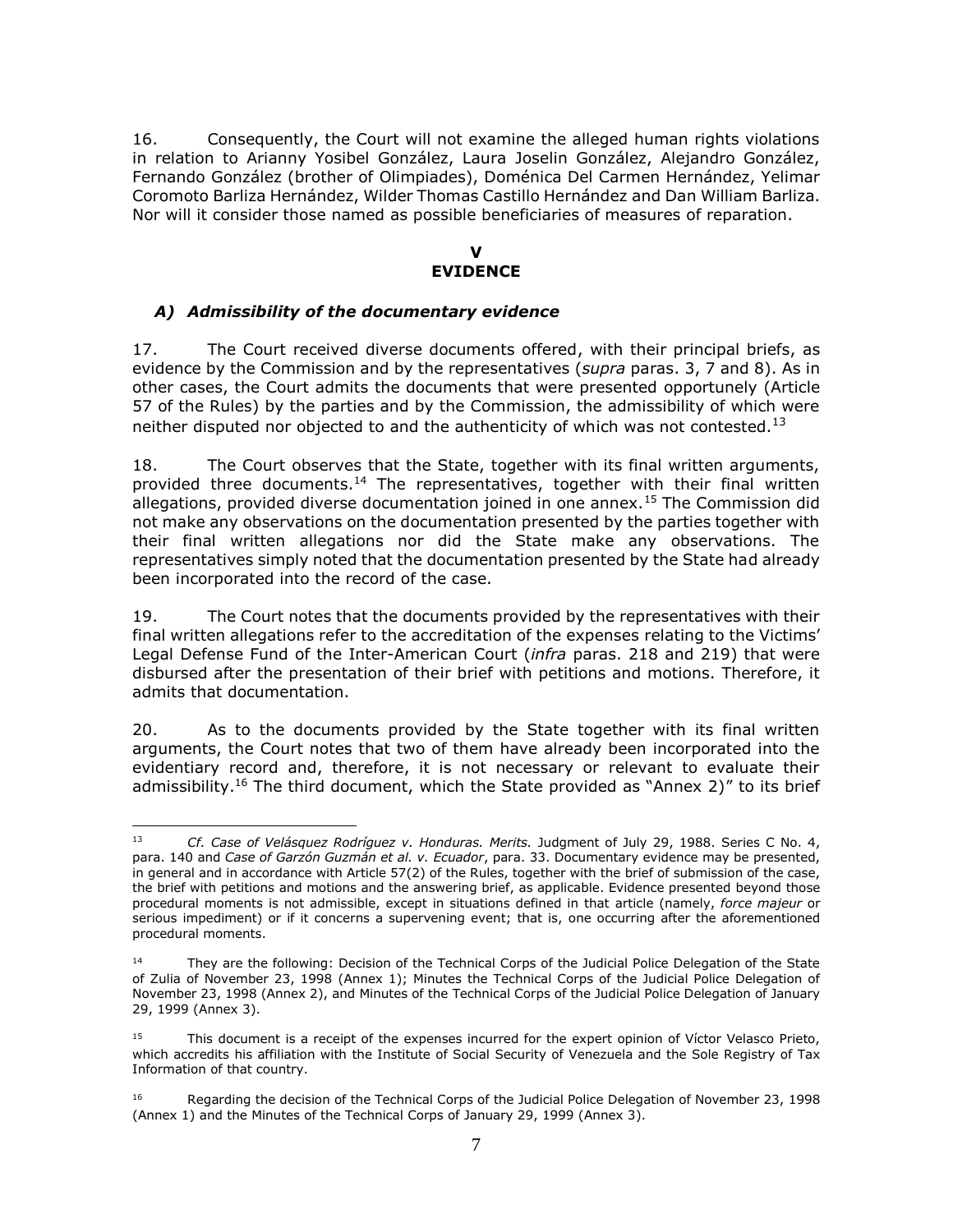with the final arguments, contains the police minutes of November 23, 1998, which are part of the internal file of the case related to the detentions and the criminal proceedings against the alleged victims. Several of the documents that comprise the record were included as annexes to the Merits Report. Bearing this in mind, as well as the usefulness of the document, the Court decides, in exercise of its authority under Article 58(a) of the Rules, to incorporate into the evidentiary record the text of the CCP, in force when the events in this case occurred.<sup>17</sup>

21. On August 5, 2021, on the basis of Article 58(b), the State was requested to provide a copy of the following: Order of the Ninth Criminal Judge of August 16, 1999 and the request for the precautionary measure of the deprivation of liberty of August 2, 1999. The State did not respond. On September 2, 2021, the Commission sent to the Court the aforementioned documentation, which has been incorporated into the record on the basis of the authority set out in Article 58(a) of the Rules.<sup>18</sup>

# <span id="page-7-0"></span>*B) Admissibility of the statements offered*

 $\overline{a}$ 

22. The Court deems it pertinent to admit the expert opinions<sup>19</sup> and the statements of the alleged victims and their family members, provided that they meet the object defined in the Orders that received them and that defined the purpose of the present  $case.<sup>20</sup>$ 

23. The Court also admits the oral statement of Dan William Barliza González, presented in a videoconference, as well as the statement of Fernando González, received by means of a videorecording. $21$ 

<sup>17</sup> Available at: the contract of the contract of the contract of the contract of the contract of the contract of the contract of the contract of the contract of the contract of the contract of the contract of the contract of [https://nacho20000.tripod.com/ENJUICIAMIENTO\\_CRIMINAL/ENJUICIAMIENTO\\_\\_CRIMINAL.htm.1](https://nacho20000.tripod.com/ENJUICIAMIENTO_CRIMINAL/ENJUICIAMIENTO__CRIMINAL.htm.1) On September 1, 2021, the parties and the Commission were requested, if they deemed it pertinent, to present, no later than September 7, 2021, the observations on the aforementioned document that they believed to be relevant. No observations were received before the deadline.

<sup>18</sup> The representatives, on August 13, 2021, the last day of the period granted to the State to provide that documentation, informed that they did not have it. The documentation provided by the Commission was sent to the representatives and the State, without a response on their part.

<sup>19</sup> Two of the expert opinions, those of Nelson Orlando Mejía Duran and María Lucrecia Hernández Vitar, were offered by the State in its answering brief and were not accepted in the Order of the President of April 14, 2021 (*supra* para. 9). The Court, in its Order of May 7, 2021 (*supra* para. 9), decided to receive those statements as evidence *de oficio*.

<sup>&</sup>lt;sup>20</sup> The Court received, opportunely and in writing, the statements offered by the representatives of María Angélica González, Laura Joselin González, Arianny Yosibel González González and Belkis Mirelis González González. It also received the expert opinions of Magaly Mercedes Vásquez González, Víctor Velasco Prieto and Alejandra Cristina Sapene Chapellín, offered by the representatives, and of María Lucrecia Hernández Vitar and Nelson Orlando Mejía Durán, ordered *de oficio.* 

<sup>&</sup>lt;sup>21</sup> Note was taken that the State contested the decision of the President of the Court, adopted on April 14, 2021 (*supra* para. 9), to receive the statements by the means described. Venezuela argued that receiving oral statements by videoconference and receiving a statement by videorecording are actions that "have no basis in the rules." The Court confirmed the decision of the President, pointing out that, for the reasons detailed in the Order of May 7, 2021 (*supra* para. 9), "the Rules offer a sufficient legal basis for the use of videoconference be it for hearings or for matters of evidence," and that "the procedural rights of the State have not been affected" by the decision to receive a statement by videorecording," which is "not contrary to the Rules." (*Cf. Caso González et al. v. Venezuela*. Order of the Inter-American Court of Human Rights of May 7, 2021, Considerations 4, 11 and 14.)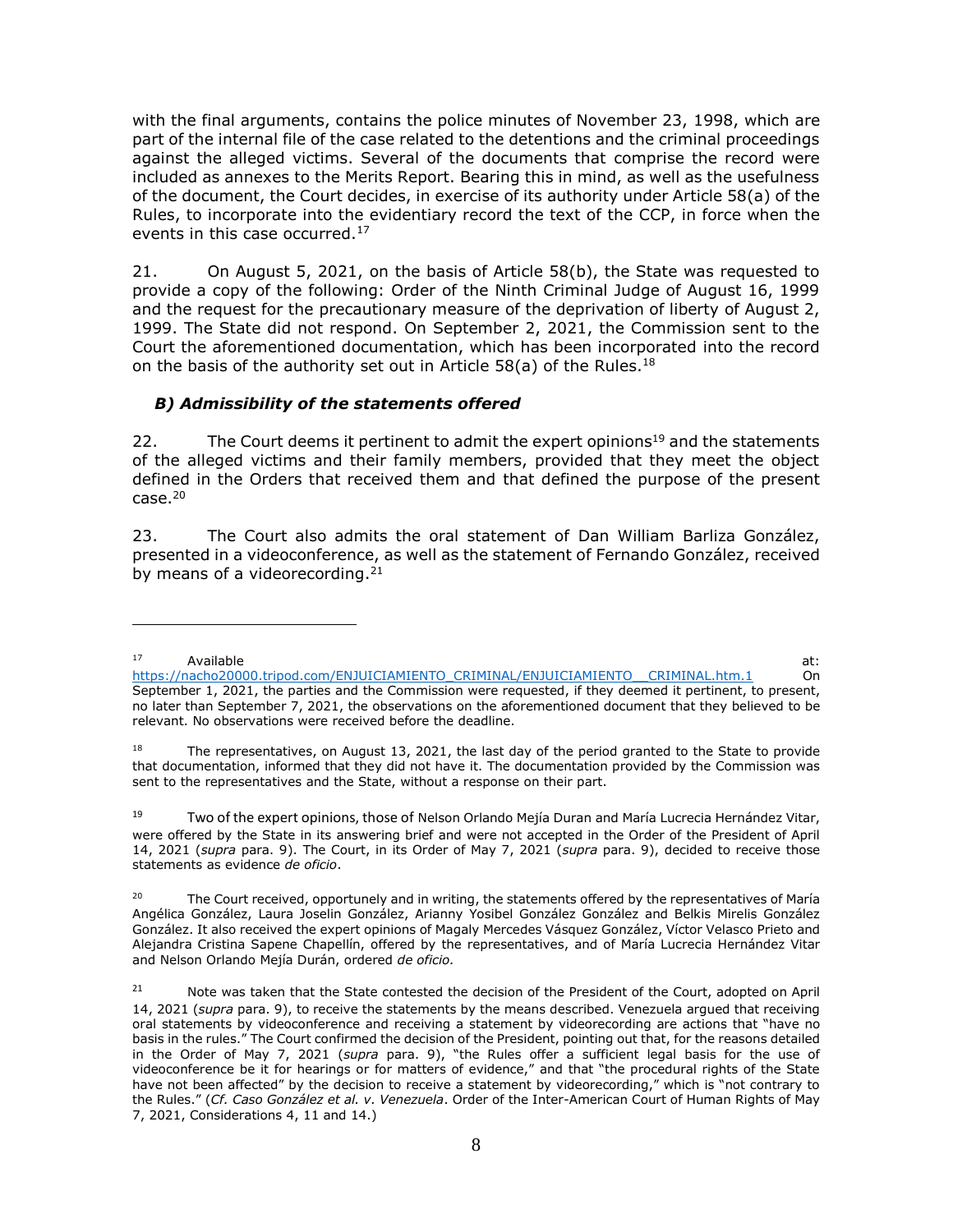<span id="page-8-1"></span><span id="page-8-0"></span>24. There follow the relevant facts of the present case: i), details on the González family; ii), relevant information on the domestic legal order with respect to the deprivations of liberty suffered by the alleged victims; iii), the deprivation of liberty and the criminal proceedings against members of the González family; iv), facts relating to a request for compensation, presented after the criminal proceedings concluded with the acquittal of the accused, in order to obtain redress for the deprivation of liberty, and v), information on the attacks on Olimpiades González, measures of protection adopted on his behalf, his death and the investigation into his death.

25. It should be noted that the State, in its answer, in general terms, "denied […] the facts […] presented by the Commission and the petitioners." Other than this denial, it did not dispute the facts presented by the Commission or by the representatives, nor did it give its own version of the factual circumstances, although it referred to some of them during the legal arguments on the human rights violations involved in the case. The Court will accredit the facts according to the evidence found in the record and in accordance with sound judicial discretion.

# <span id="page-8-2"></span>*A) The González family*

26. The events of the present case begin at the end of 1998 and involve different members of the González family, living in Maracaibo, Zulia. At that time, María Angélica González was 22 years old and worked in a store; her sister Belkis Mirelis González was a year younger and studied philosophy at the University of Zulia; her brother, Olimpiades González, was 25 years old and was a businessman and student. The three lived with their parents, Fernando González and Aura González, who were business people. On the other hand, Luis Guillermo González and Wilmer Antonio Barliza González, cousins of Olimpiades González and his sisters, were 25 and 20 years old and worked as a laborer and bricklayer, respectively.

27. The González family belonged to the indigenous Wayuú people. In 2012, the State maintained before the Commission that "during the past decades," many members of the Wayuú people emigrated to different cities in Venezuela "in search of better living conditions," as did the González family.<sup>22</sup>

#### <span id="page-8-3"></span>*B) Relevant domestic legal order with respect to the deprivation of liberty*

28. With respect to the deprivation of liberty suffered by the alleged victims in this case, which will be detailed later *(infra* paras. 33 to 64), it is necessary to consider the applicable domestic legal order when the acts occurred, which follow:

29. Article 60 of the Venezuela Constitution of 1961 stated the following:

Personal liberty and safety are inviolable, and consequently:

1. No one may be arrested or detained, unless caught *en flagrante,* except by virtue of a written order of an official authorized to decree the detention, in the cases and with the formalities prescribed by law. […]

 $\overline{a}$ <sup>22</sup> Communication of the State of May 11, 2012 (evidence file, Annex 1 to the Merits Report, fs. 7 to 25).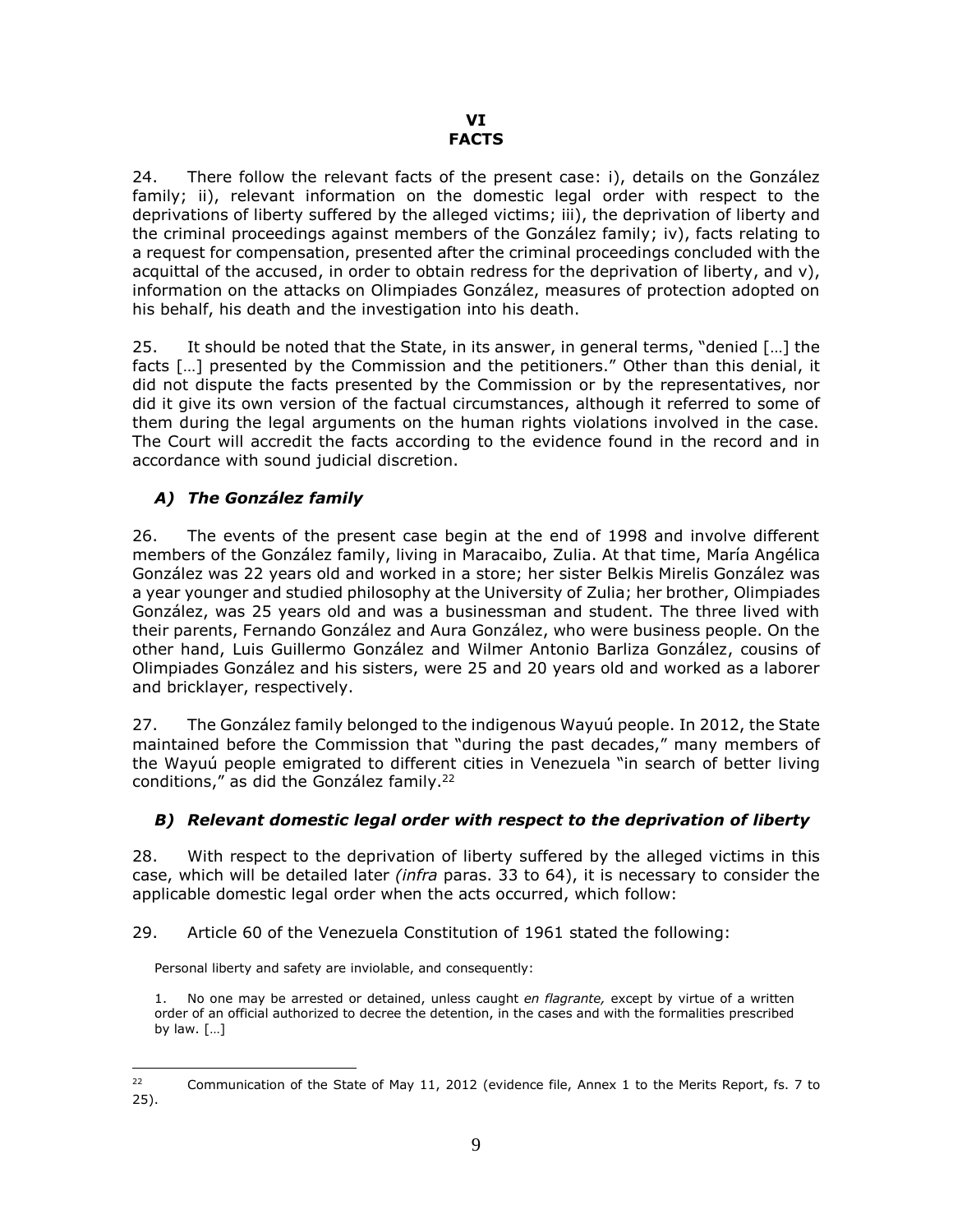In the event that a punishable act has been committed, the police authorities may adopt such provisional measures of necessity or urgency, as are essential to ensure investigation of the act and the prosecution of the guilty parties. The law shall fix a brief and peremptory time limit within which the judicial authorities must be notified of such methods, and shall also establish a period during which the latter shall rule on them, it being understood that they have been revoked and are without effect unless confirmed within that period.<sup>23</sup>

30. The Organic Law of Amparo on Constitutional Rights and Guarantees (hereinafter the "Law of Amparo"), establishes in Articles 45 and 46 the following:

-Article 44. Whenever a punishable act has been committed, the police authorities, who in accordance with the law are auxiliaries of the administration of justice, may order, as provisional measures of necessity and urgency, either the detention of the presumed guilty party or his periodic presentation, during the summary investigation, to the respective authority. In either of the two hypotheses, the order must give the grounds and be in writing.

-Article 46. In the case of the previous article, the detainee must be placed at the order of the competent judge, within a period of eight  $(8)$  days.<sup>24</sup>

#### 31. The Code of Criminal Procedure established:

 $\overline{a}$ 

-Article 71: The summary is comprised of the actions directed to discovering and recording the commission of punishable acts, with all of the circumstances that might bear upon its characterization and the guilt of the presumed agents, with the seizure of the persons and the active and passive objects of the commission. <sup>25</sup> […]

-Article 75: The Judicial Police are subordinated to the Investigative Judges in the exercise of the functions that are attributed to them by this Code and must investigate the crimes, identify and preventively apprehend the presumed guilty persons and safeguard the necessary evidence for the application of the Law. They are also subordinated to the other Criminal Tribunals, when they require technical collaboration for the structuring and conservation of the evidence. The Judicial Police act, depending on the case, on their own initiative, by a complaint or by order of the competent authority.

-Article 75 G: The officials of the Judicial Police must account for the actions taken with an indication of:

1. The place, hour, day, month and year in which the action was taken;

2. The first and last name, category and address of each of the persons who have intervened; the personal data and the addresses of the witnesses;

3. The personal data of the interpreters in the cases included in this Code;

The signature of the interveners who knew and were so able and an indication of those who did not sign and the reasons for not doing so.<sup>26</sup>

#### <span id="page-9-0"></span>*C) The detentions and the procedure followed for the presumed victims*

32. On November 23, 1998, the Secretary of the Homicide Brigade certified that, at 2:00 a.m., he received a call from an official of the guard who indicated that beside a house in the Catacumbo neighborhood there was the body of a woman, named C.F., who

<sup>&</sup>lt;sup>23</sup> A literal transcription of the Venezuelan Constitution of 1961 was included in the expert opinion of Magaly Mercedes Vásquez González (evidence file, fs. 2769 to 2794).

<sup>24</sup> Articles 45 and 46 of the Law of Amparo were transcribed by the State in its answer.

<sup>25</sup> Article 71 of the Code of Criminal Procedure was transcribed by the State in its answer. Venezuela, in doing so, emphasized the part of the text that indicates "with the seizure of the persons."

<sup>26</sup> The text of Articles 75 and 77 G is included in the Code of Criminal Procedure, which has been incorporated as evidence *de oficio* by the Court (*supra* para. 20).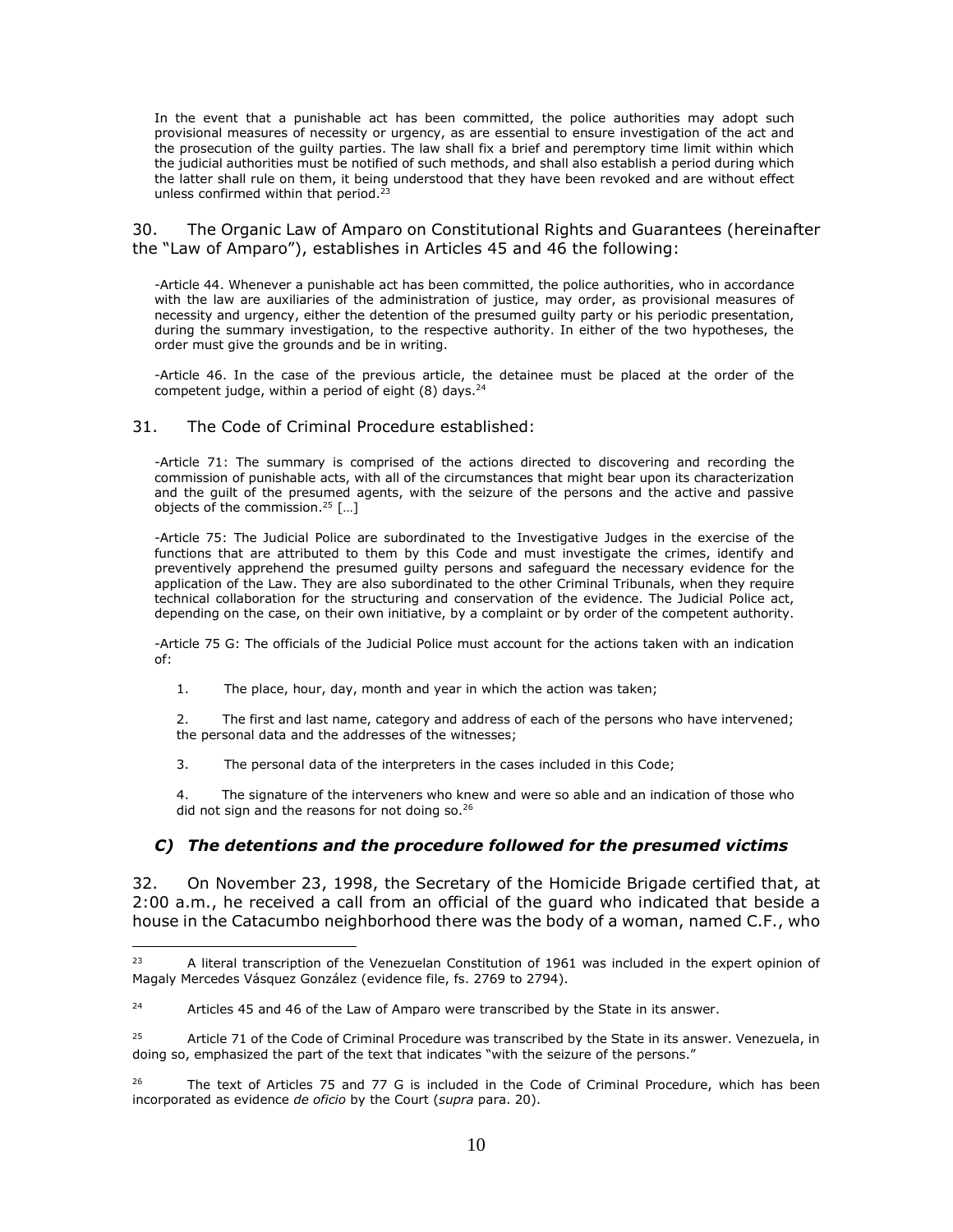had died as a result of a gunshot wound. Immediately afterwards, the Technical Corps of the Judicial Police of the State of Zulia (hereinafter the "TJP") sent that information to the Fourth Judge of the First Criminal Instance, who was competent to initiate the investigation.<sup>27</sup> That same day, the TJP sent a communication to the Twenty-fifth Prosecutor of Zulia, informing him that it had initiated "summary discovery [...] F.282.289," for the commission of a "crime against persons" that had occurred the previous day.<sup>28</sup>

33. The woman who was found dead was a member of the M.F. family, with which the González family had had problems for several years.<sup>29</sup> In a statement given to local authorities, Wilmer Antonio Barliza González said that there had "existed bad blood for years" between the families.<sup>30</sup>

# *C.1. Deprivation of liberty of Belkis, María Angélica and Fernando González*

<span id="page-10-0"></span>34. On November 23, 1998, an inspection was carried out at the scene of the crime. The Police Sub-Inspector and a group of agents of the TJP went to the home of Belkis Mirelis González and María Angélica González, located in the Mamón neighborhood. According to the police account, both persons were detained and, after an inspection of their home, a shotgun was seized. $31$ 

35. At 4:30 in the afternoon of that day, a police report noted that a policeman A.Q., appeared before the Homicide Brigade and "pursuant to Articles 71 and 75 G of the Code

 $\overline{a}$ <sup>27</sup> These circumstances were reported thusly by the Commission and the representatives and not expressly disputed by the State. On the other hand, it was left clear that, in this Judgment, initials have been used for those persons with respect to whom there is no indication that they had any involvement in the proceedings of the case at the international level; that is, before the Inter-American Commission or the Inter-American Court.

Communication 9700-135-DZ of November 23, 1998 (evidence file, Annex 5 of the Merits Report, fs. 58 and 59).

<sup>&</sup>lt;sup>29</sup> In its Merits Report, the Commission noted that the State had mentioned that in the proceedings prior to the issuance of the Report. The representatives, in their brief with petitions and motions, also mentioned, as part of the "grounds of the action," what the State had indicated.

<sup>&</sup>lt;sup>30</sup> Wilmer Antonio Barliza González stated that the confrontation between the families involved the "stealing of a truck," in which he claimed "M.F. was involved" and that later members of that family had threatened Barliza González and killed his brother. Barliza González stated that members of the family of M.F. were in a "gang" of delinguents called the "Zamuros." (*Cf.* Statement of Wilmer Antonio Barliza of February 10, 1999 (evidence file, Annex 5 of the Merits Report, fs. 134 and 135)). According to the indications of the Commission regarding the State's arguments in the proceedings before the Commission, the confrontations between both families began when a "member of the M.F. family presumably demanded of the González family a monetary compensation for a seizure by the police, for which they blamed the members of the González family and the latter refused to pay the amount demanded." The same was stated by Dan William Barliza González in his oral statement before the Court (*supra* para. 23). María Angélica González, Laura Joselin González and Arianny Yosibel González González made similar statements (*cf.* Written statements of María Angélica González, Laura Joselin Gonzalez and Arianny Yosibel González González (evidence file, fs. 2736 to 2741, 2742 to 2747 and 2748 to 2753, respectively). Belkis Mirelis González maintained that, on the part of her family, there was no confrontation with the other family (*cf.* Written statement of Belkis Mirelis González before the Court (evidence file, fs. 2754 to 2767)).

<sup>&</sup>lt;sup>31</sup> This was contained in the Commission's Merits Report and was not expressly disputed by the State. It also partially appears in the police report of the Homicide Brigade of the TJP of November 23, 1998 (evidence file, Annex 5 of the Merits Report, f. 60). The report stated that it was incomplete regarding the detentions, which makes it difficult to know how the intervening authorities could have reported additional circumstances that, according to them, might have been produced during those acts.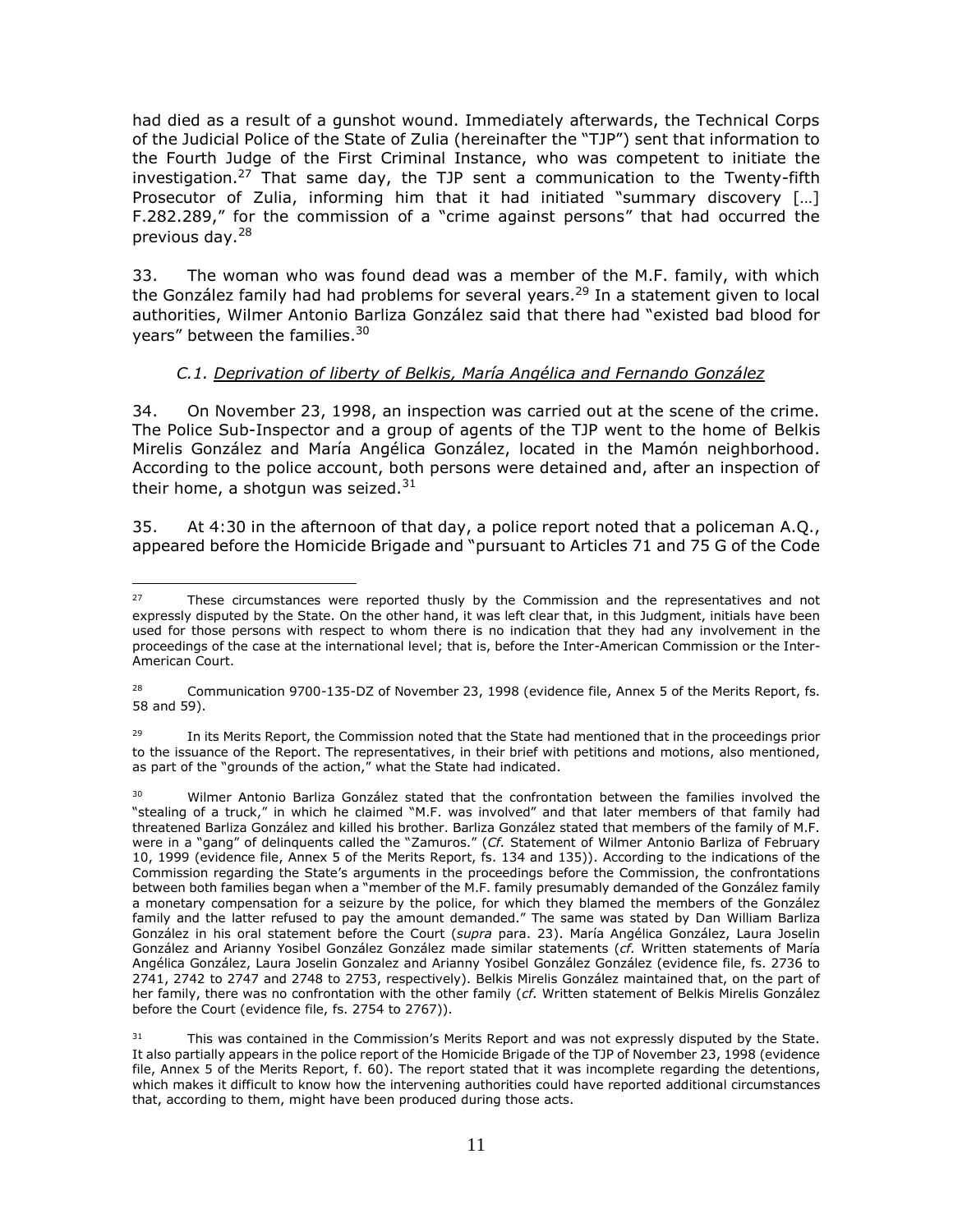of Criminal Procedure" stated the following: that Fernando González came to the police station

with a red 1976 Ford, model 350, [...] which was mentioned in the report […] and according to the testimony taken later, it was agreed to leave the vehicle and detain the citizen at the order of the Homicide Brigade in order to conduct the investigations involving the present event.<sup>32</sup>

36. On that same day, with respect to Belkis, María Angélica and Fernando González, the Homicide Brigade issued the following statement:

Inasmuch as this Delegation is conducting a summary investigation and that there is evidence that leads to the presumption of the participation in (the death of Ms. [C.F.]), in the opinion of this Office it is necessary to extend the preventive detention, under the terms of Article 45 of the Organic Law of Amparo on Constitutional Rights and Guarantees, it is decided to maintain [the aforementioned persons] preventively detained for a period not to exceed eight days, pursuant to the terms of Article 75 of the Code of Criminal Procedure.<sup>33</sup>

37. The Brigade issued a preventive detention "ticket" against Fernando González, María Angélica González and Belkis Mirelis González<sup>34</sup>.

38. On December 2, 1998, Fernando González and María Angélica González sent to the First Court of the First Criminal Instance of Zulia (hereinafter the "First Court") communications in which they requested that, in the event of a "measure of deprivation of liberty," they be granted the "benefit of being prosecuted or be given provisional liberty under bail."<sup>35</sup>

39. The Commission and the representatives pointed out that, on December 4, 1998, the First Court held a hearing at which María Angélica, Belkis and Fernando González explained the circumstances of their detentions and manifested that they did not participate in the death of Ms. C.F.

40. That same day, the First Court ordered a lineup for December 8, 1998.<sup>36</sup> On that day, B.M. participated in two lineups and identified María Angélica González and Fernando González as responsible for the death of her mother. B.F. also participated in a lineup and identified Fernando González. Finally, L.F. participated in two lineups and identified Belkis, María Angélica and Fernando González. 37

<sup>&</sup>lt;sup>32</sup> Police report of the Homicide Brigade of November 23, 1999 (evidence file, Annex 5 to the Merits Report, f. 65). The representatives referred to the treatment received by Fernando González upon being detained. These events are not contained in the factual framework of the case (*infra* para. 139) and, therefore, will not be considered.

Decision of the Homicide Brigade of the TJP of November 23, 1998 (evidence file, Annex I to the final written allegations of the State, f. 2902).

<sup>34</sup> *Cf.* Detention "ticket" of the TJP, Homicide Brigade of November 23, 1998 (evidence file, Annex 5 of the Merits Report, f. 66)

<sup>35</sup> Communications of Fernando González and María Angélica González, of December 2, 1998, to the First Judge of the First Criminal Instance of Zulia (evidence file, Annex 5 of the Merits Report, fs. 89 and 90).

<sup>&</sup>lt;sup>36</sup> Communication of the First Court of First Criminal Instance of Zulia of December 4, 1998 (evidence file, Annex 5 of the Merits Report, fs. 89 and 90).

Report on the lineup of detainees of the First Court of the First Criminal Instance of Zulia of December 8, 1998 (evidence file, Annex 5 of the Merits Report, fs. 93 to 95).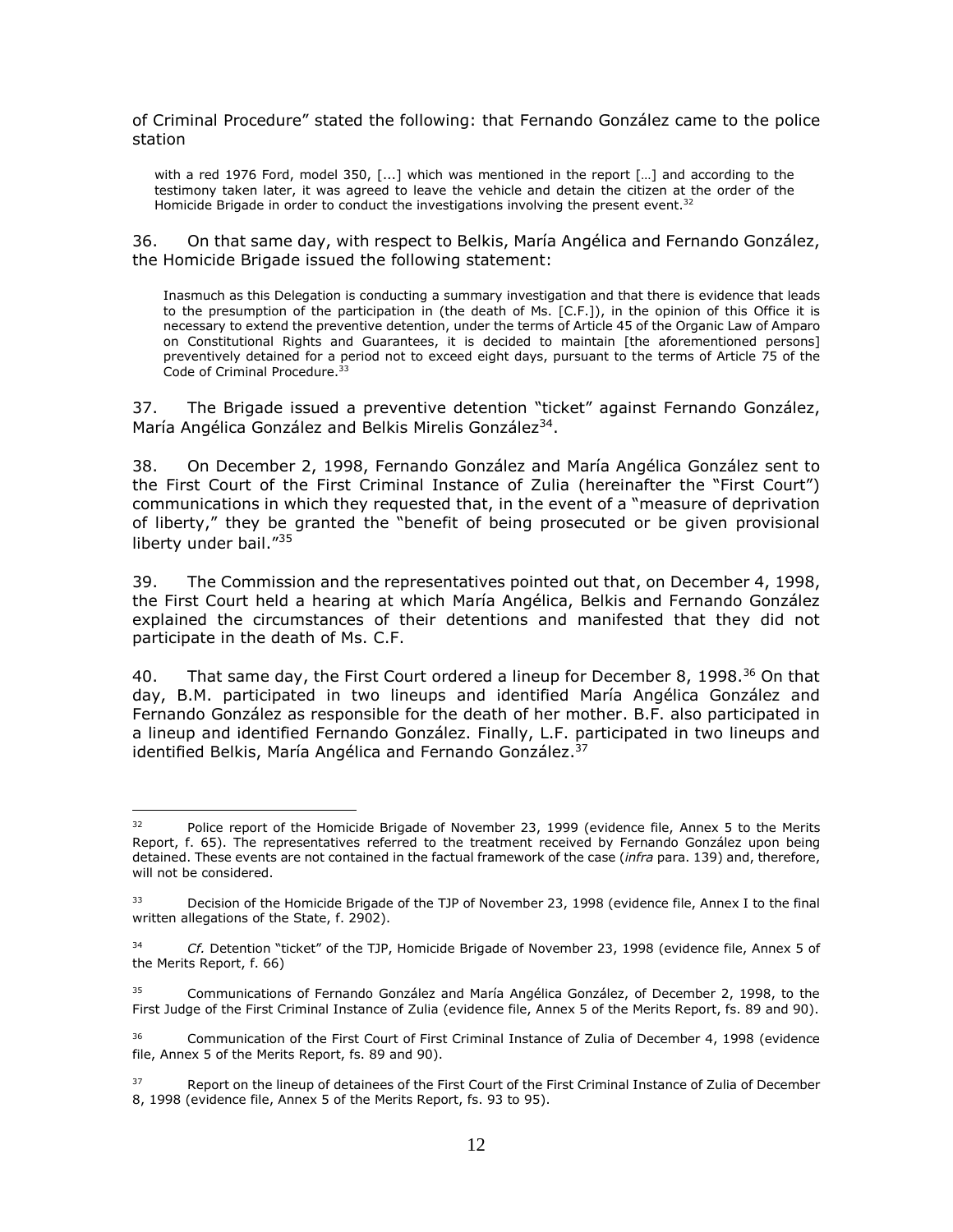41. On December 10, 1998, the First Court handed down an order of detention, in which it indicated that "there were well-founded and multiple indicia that implicate" Belkis, María Angélica and Fernando González in the commission of the crime of intentional homicide, as set out in Article 407 of the Criminal Code. $38$  The First Court took into account, among other evidence, the statements of family members of Ms. Fernández, as well as the recognition in the lineups. As a result, and under Article 182 of the CCP (*infra* para. 116), the First Court decreed the judicial detention of Belkis, María Angélica and Fernando González and ordered that they be sent to the National Penitentiary of Maracaibo (hereinafter the "National Penitentiary"), where they were not separated from the convicted inmates.<sup>39</sup>

42. On December 14, 1998, the legal representative of Fernando, Belkis and María Angélica González requested that the First Court transfer them to the Center of Arrests and Preventive Detention in El Marite (hereinafter the "El Marite Center") and indicated:

From information received from persons close to the family of my clients, which has become public, those affected by the death of [C.F.] have made death threats against my clients when they were in the National Penitentiary of Maracaibo, for which reason I write in order to guarantee their physical integrity, I request this Tribunal that they urgently be transferred to the jail of El Marite.<sup>40</sup>

43. That same day, the First Court ordered the Director of the National Penitentiary "to designate a place in the institution for Belkis Mirelis González, María Angélica González and Fernando González, who are indigenous, to protect their personal security and physical integrity."<sup>41</sup> On December 18, 1998, the First Court requested that the Director report on whether the three alleged victims "have received threats or visits of persons who had verbally threatened their physical integrity."<sup>42</sup> The Director informed that Belkis and María Angélica "from the time of their entry […] were placed in a secure section to guarantee their physical integrity." He added that Fernando González "is in Infirmary 111, Section Los Bonos."<sup>43</sup> At a later date, Belkis and María Angélica González were placed in a solitary cell so that they would not have contact with their "enemies."<sup>44</sup>

<sup>41</sup> Order of the First Court of December 14, 1998 (evidence file, Annex 5 of the Merits Report, f. 107).

<sup>&</sup>lt;sup>38</sup> Resolution No. 916 of the First Court of the First Criminal Instance of Zulia of December 10, 1998 (evidence file, Annexes 2 and 5 of the Merits Report, fs. 30 to 35 and 102 to 103, respectively).

<sup>39</sup> This was pointed out by the representatives and the Commission and not disputed by the State (*infra*  paras. 134, 135 and 137) In addition, it appears in the written and oral statements of María Angélica González and Dan William Barliza González, respectively, before the Court.

Written statement of the accused of December 14, 1998 (evidence file, Annex 5 of the Merits Report, f. 104). Arianny Josibel González González stated, in the same sense, that her family members had received threats while deprived of their liberty (*cf*. Written statement of Arianny Josibel González González before the Court).

<sup>42</sup> Order of the First Court of December 14, 1998.

<sup>&</sup>lt;sup>43</sup> This was indicated by the Commision in its Merits Report and stems from an order of the penitentiary authorities of July 7, 1999 (evidence file, Annex 5 of the Merits Report, f. 171). In the same document, the authorities of the Maracaibo prison informed the First Judge that Belkis and María Angélica González had "begun to have differences" with others in the section where they were being held and, therefore, the two sisters were transferred to a solitary cell in order to "avoid greater problems."

<sup>44</sup> Belkis González stated that in the penitentiary, both in the areas for men and those for women, there were "members" of the "gang of delinquents" that she associated with the M.F. family. She also stated that she and her sister were threatened in the penitentiary "by messages that indicated that they were going to be poisoned or were going to be collectively lynched" (*cf*. Written statement of Belkis Mirelis González González before the Court). The precise date on which María Angélica González and Belkis González were transferred to a solitary cell is not clear. They were transferred to the National Penitentiary after December 10, 1999 (*supra*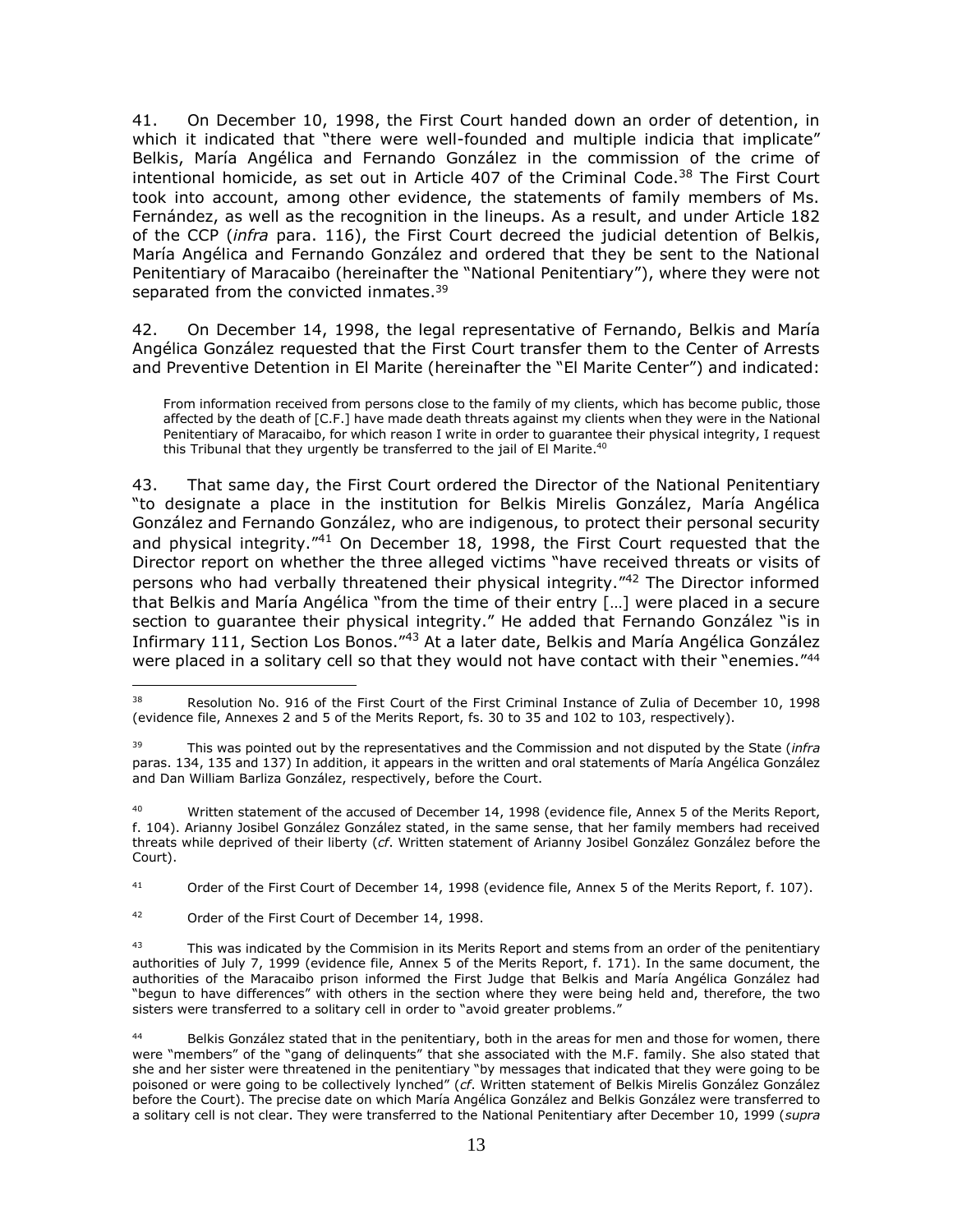That cell did not have adequate conditions, as will be subsequently shown (*infra* para. 151).

44. On December 21, 1998, the First Court ordered that Fernando González be transferred to the El Marite Center.<sup>45</sup> Belkis and María Angélica González remained in the National Penitentiary.

45. On January 8, 1999, María Angélica González, Belkis González and Fernando González appeared before the First Court and gave a preliminary statement in which they confirmed their previous statements. At the same time, they filed an appeal of the order of detention of December 10, 1998, alleging that it did not comply with Article 182 of the CCP, which requires the "existence of several indicia of guilt of the crime."<sup>46</sup>

46. On January 28, 1999, the Fourth Superior Criminal Court confirmed the decision of the First Court. The Superior Court based its decisions on the conclusions of the First Court and stressed that that evidence showed that "there were sufficient indicia of the guilt of the accused."<sup>47</sup>

#### <span id="page-13-0"></span>*C.2 Deprivation of liberty of Wilmer Antonio Barliza González, Luis Guillermo González and Olimpiades González*

47. On January 28, 1999, Wilmer Antonio Barliza González, Luis Guillermo González and Olimpiades González were also detained.<sup>48</sup>

48. The Commission, in its Merits Report, pointed out that the police report stated that three persons were detained because they were involved in an "exchange of shots," which was reported to the police by Olimpiades González. According to Merits Report, when the police arrived at the scene, L.F., daughter of C F., told the police that it was Wilmer Antonio Barliza González and Luis Guillermo González who began to shoot. <sup>49</sup> In

 $\overline{a}$ 

<sup>47</sup> Decision No.110 of the Superior Criminal Court of Zulia of January 28, 1999 (evidence file, Annex 7 of the Merits Report, fs. 119 and 120).

Communication OGP.DIP-Nro. 1174, sent January 29, 1999 by the Intelligence Division of the Police of Zulia to the Head of the TJP (evidence file, Annex 5 of the Merits Report, f. 121).

para. 41). The representatives stated that on May 31, 1999, or after that date, they were placed in a solitary cell. However, Belkis González stated that she and her sister, when "they were taken to the women's annex of the jail," they were there for one day because their presence caused "a disturbance due to the repudiation of those there toward them." She noted that they were then transferred to another section where they remained for one month and that they were later "isolated" in a punishment cell with a woman who had been convicted." (*Cf*. Written declaration of Belkis Mirelis González González before the Court.)

<sup>45</sup> *Cf.* Decision No. 931 of the First Court of December 21, 1998 (evidence file, Annex 5 of the Merits Report, f. 115).

<sup>46</sup> Minutes of the statement of the First Court of January 8, 1999 (evidence file, Annex 5 of the Merits Report, f. 117).

The Commission pointed out that the statements are in a police report of January 28, 1999 and are included on page 132 of Annex 5 of the Merits Report. That page indicates that there is, in effect, a police document but that it is dated January 29, 1999 and it records the detentions of Wilmer Antonio Barliza González, Luis Guillermo González González and Olimpiades González, but not the aforementioned circumstances. It indicates the "referring" to the Head of the TJP of the three "detainees" and the "two firearms and a toy pistol" (*infra*, para. 49). The representatives, in their brief with petitions and motions, noted the detention of the three persons indicated in the terms outlined by the Commission and referred to the same document. The State, for its part, neither accepted nor expressly rejected the claims of the Commission and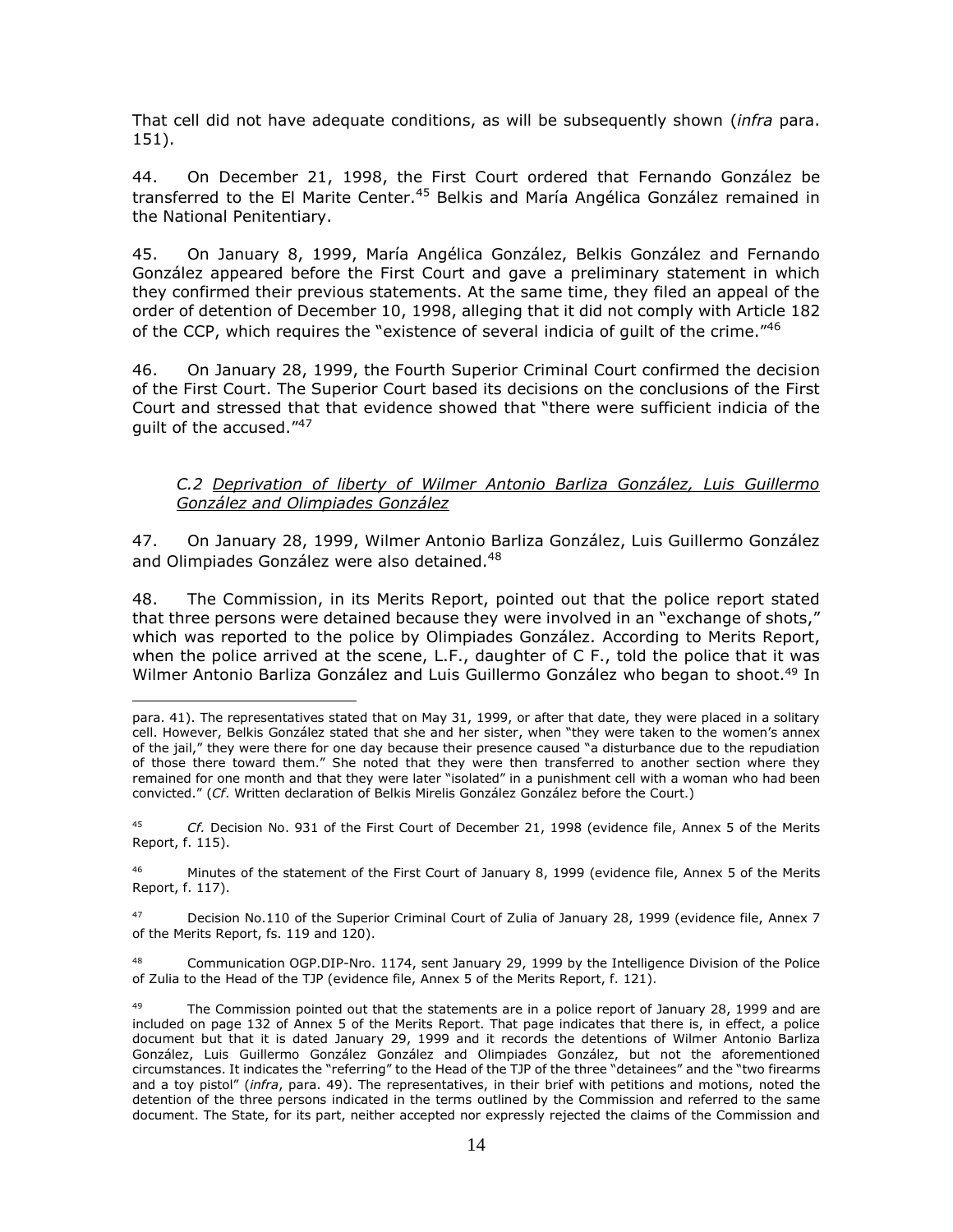a statement given to State authorities, Wilmer Antonio Barliza González stated that, on January 28, 1999, while he was in the street, members of the F. family began to shoot and, therefore, he and the one or more persons who were with him took refuge in the house of his aunt.<sup>50</sup> He added that a woman, L.F., arrived, together with an "Intelligence Commission," who searched the house. He stated that she carried a bag from which she took out two firearms that she planted beside the house and then called the police, indicating the firearms and saying that they belonged to Wilmer Antonio Barliza and the other persons who were with him.<sup>51</sup> Mr. Barliza González did not say precisely who was with him but from the statements that were given, it can be deduced that they were Luis Guillermo González<sup>52</sup> and Olimpiades González.

49. On January 29, 1999, the Intelligence Section of the Police issued a document "referring" Wilmer Antonio Barliza González, Luis Guillermo González and Olimpiades González, as well as the two firearms and a toy pistol, to the Head of the TJP, indicating as "grounds" that the firearms "are related" to file "No. F-282-189, of 23-11-98, for one of the crimes against persons."<sup>53</sup> That same day, the "Investigations Section" of the TJP issued a document indicating that "existing evidence that presumes the participation" of the three detainees in the events relating to the aforementioned file, "in the opinion of this Office," the "preventive detention should be continued" pursuant to Article 45 of the Law of Amparo for a period not to exceed eight days, in view of the terms of Article 75 of the CCP.<sup>54</sup> Neither of those two documents refer to the facts stated in the previous paragraph.

50. On February 5, 1999 Luis Guillermo González, Wilmer Antonio Barliza and Olimpiades González requested that the First Court either prosecute them or release them under bail. $55$ 

51. On February 9, there was a lineup but there is no detailed information on what occurred.<sup>56</sup>

the representatives, but in its answering brief, in referring to the detention, acknowledged what was in the other police document, also of January 29, that is indicated later (*infra* para. 49).

<sup>50</sup> According to the statement of Dan William Barliza González, that aunt is the mother of Olimpiades González (*cf.* Oral statement of Dan William Barliza González before the Court).

<sup>51</sup> *Cf*. Statement of Wilmer Antonio Barliza of February 10, 1999.

<sup>52</sup> *Cf.* Minutes of the statement of February 10, 1999 (evidence file, Annex 5 of the Merits Report, fs. 134, 135, 137 and 139).

<sup>53</sup> *Cf*. Communication OGP.DIP-Nr. 1174, sent on January 29, 1999 by the Intelligence Divsion of the Police of Zulia to the Head of the TJP.

<sup>54</sup> Investigation Section of the TJP, Delegation of Zulia, Minutes of January 29, 1999 (evidence file, Annex 5 of the Merits Report, f. 123).

<sup>55</sup> This fact was pointed out by the Commission and the representatives and not directly disputed by the State. The documentary evidence only contains the request of Olimpiades González (Statement of Olimpiades González before the First Court of February 5, 1999 (evidence file, Annex 5 of the Merits Report, f. 131)).

<sup>56</sup> The document in which this act appears, provided as documentary evidence, is incomplete (*cf.* Minutes of February 9, 1999, evidence file, Annex 5 to the Merits Report, f. 133). The lineup was then "contested" by Olimpiades González, Luis Guillermo González and Wilmer Antonio Barliza González (*cf*. Writ of impugnation, without a date and incomplete, evidence file, Annex 5 of Merits Report f. 136). There is no information on how this was resolved.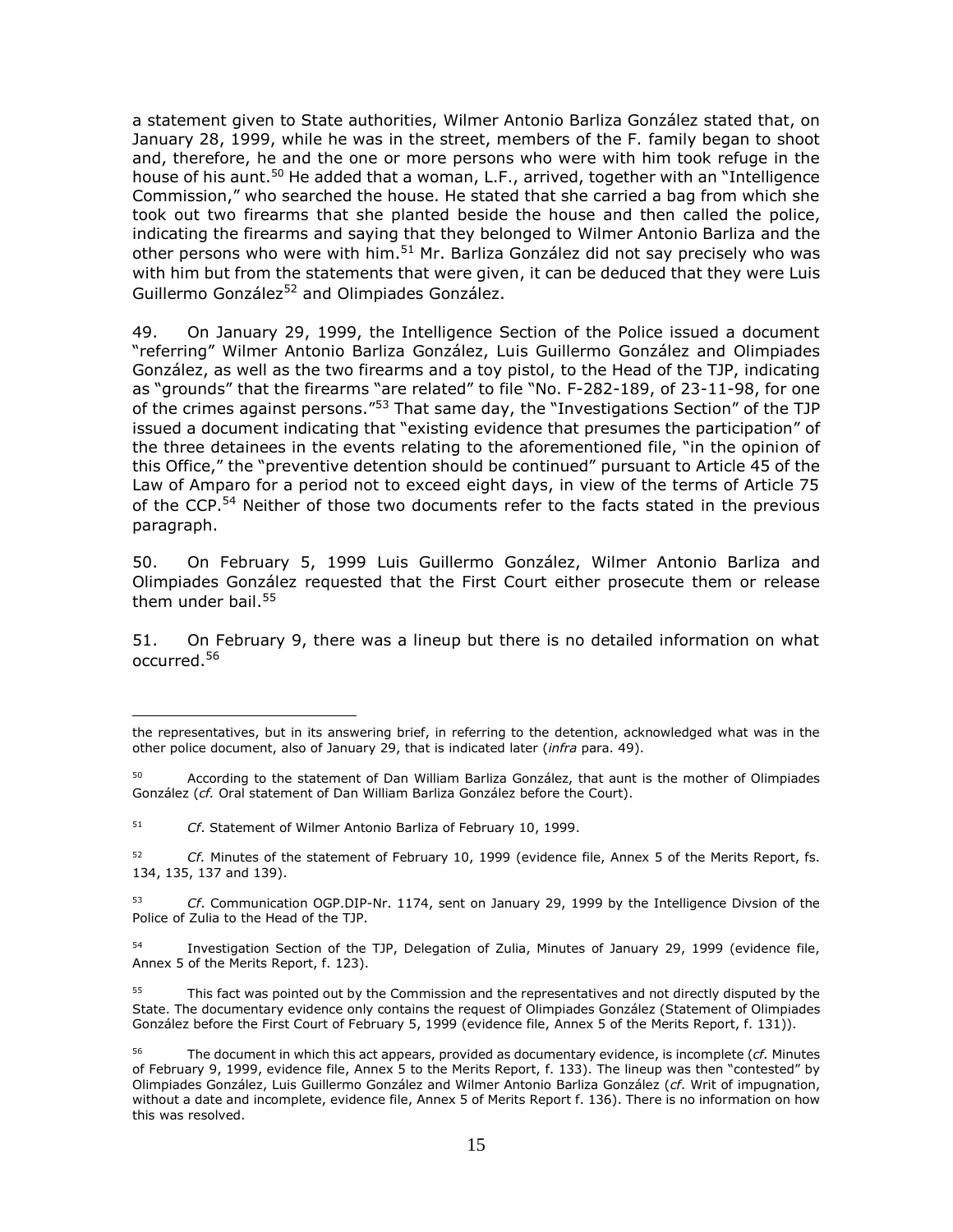52. On February 10, 1999, Wilmer Antonio Barliza, Olimpiades and Luis Guillermo González testified before the court. They stated that they did not participate in the homicide and that L.M. had planted the firearms at the place where they had been detained.<sup>57</sup>

53. On February 12, 1999, the First Court decreed the judicial detention for the crime of intentional homicide and unlawful possession of firearms against Luis Guillermo González, Wilmer Antonio Barliza and Olimpiades González and requested their transfer to the National Penitentiary. The Court based its decision on "substantial and multiple indicia of guilt that imply the criminal responsibility of the accused." The Court took into account, among other elements, the police report of January 28, 1999, as well as the recognition in the lineup.<sup>58</sup>

54. According to the undated assertions of the Commission and the representatives, the mother of Wilmer Antonio Barliza requested the First Court that her son, Olimpiades González, and Luis Guillermo González be transferred from the National Penitentiary to the El Marite Center, due to the enmity with the M.F. family and because of their threats. On the other hand, according to the allegations of the representatives and the Commission and the expert opinion of Víctor Manuel Velazco Prieto, the three detainees were not separated from the convicted inmates at the National Penitentiary (*infra* paras. 134, 135 and 147).

55. On March 19, 1999, the First Court requested that the Director of the National Penitentiary report on whether Olimpiades González, Wilmer Antonio Barliz and Luis Guillermo González "have received threats or visits of persons who had verbally threatened their physical integrity."<sup>59</sup> Four days later, the report was received that indicated:

The detainees were interviewed […] and they stated that they had received threats from members of the Zamuros gang; the moment that we entered we received a visit from one of them named Larry […] who beckoned us and told us that they were waiting for us here in the jail. Where we were placed was not a very secure part and therefore, we asked that we be sent to El Marite.<sup>60</sup>

56. This request of transfer was reiterated on March 2, 1999, with reference to the threats.<sup>61</sup> The same day the First Court ordered their transfer to the El Marite Center, which was carried out immediately.<sup>62</sup>

57. On March 5, 1999, the legal representative of Olimpiades González, Luis Guillermo González and Wilmer Antonio Bariliza appealed the decision of the First Court

 $\overline{a}$ 

<sup>59</sup> Communication of the First Court of February 19, 1999 (evidence file, Annex 5 of the Merits Report, f. 147).

Report of the Director of the National Penitentiary of February 23, 1999 (evidence file, Annex 5 of the Merits Report, f. 149).

<sup>61</sup> Brief of the legal representatives of March 2, 1999 (evidence file, Annex 5 of the Merits Report, f. 150).

<sup>62</sup> Communication of the El Marite Center of March 4, 1999 (evidence file, Annex 5 of the Merits Report, f. 151).

<sup>57</sup> Minutes of the statement of February 10, 1999. The statement of Luis Guillermo González, which is incomplete.

<sup>&</sup>lt;sup>58</sup> Resolution No. 075 of the First Court of February 12, 1999 (evidence file, Annex 2 of the Merits Report, fs. 27 to 29).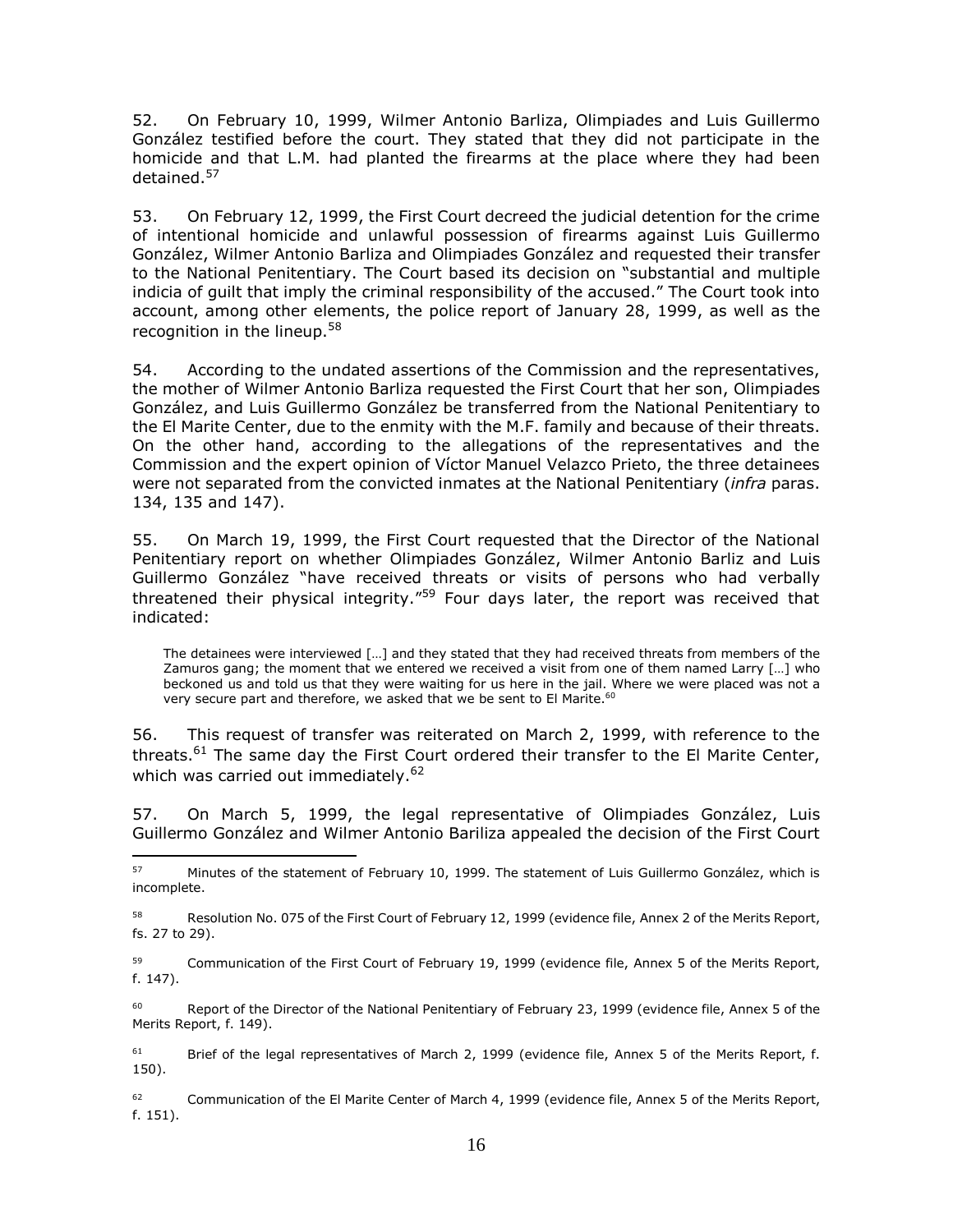of February 12, 1999 (*supra* para. 53). The appeal indicated that "there are no eyewitnesses who can state with certainty that the detainees were involved in the incident." It also alleged that the lineup resolved nothing.<sup>63</sup>

58. On April 21,1999, the Ninth Superior Criminal Court lifted the order of detention of Olimpiades González and Luis Guillermo González and confirmed the preventive detention of Wilmer Antonio Barliza. With respect to Olimpiades González and Luis Guillermo González, the Court indicated that the witnesses did not identify them as being armed during the death of C. F. With respect to Wilmer Antonio Barliza, that court maintained that there were witnesses who saw him at the scene of the crime and who identified him in the lineup and, thus, "the requirements of Article 182 of the Code of Criminal Procedure are met."<sup>64</sup> That same day, release "tickets" were issued for Olimpiades González and Luis Guillermo González. 65

#### *C.3 Continuation and finalization of the criminal proceedings*

 $\overline{a}$ 

<span id="page-16-0"></span>59. On July 1, 1999, the new Organic Code of Criminal Procedure (hereinafter "the COPP") entered into force.<sup>66</sup>

60. On July 30, 1999, the Fourth Prosecutor of the Public Ministry filed charges against Wilmer Antonio Barliza González, Fernando González, María Angélica González and Belkis Mirelis González for the crimes of homicide and the unlawful possession of firearms, pursuant to Articles 407 and 278 of the Criminal Code.<sup>67</sup>

Communication of the detainees to the First Judge of the First Court of March 5, 1999 (evidence file, Annex 5 of the Merits Report, fs. 152 to 154).

<sup>&</sup>lt;sup>64</sup> Decision of the Ninth Superior Criminal Court of April 21, 1999 (evidence file, Annex 9 of the Merits Report, f. 264 to 268). See also: Annex 5 of the Merits Report, fs. 160 and 161.

Release "tickets" of the Ninth Superior Criminal Court of April 21, 1999 (evidence file, Annex 5 of the Merits Report, fs. 162 and 163).

<sup>66</sup> *Cf*. Written expert opinion of Magaly Mercedes Vásquez González. She stated that the new legislation "was inspired by the principles of hearings, equality, decisions de oficio and as basic principles of procedure, in oral proceedings, immediacy, unification of procedures and publicity; the exercise regarding criminal actions has been given to the Public Ministry; the role of the defense has been strengthened and the victim has been recognized as an active participant." She added that "the figure of the Control Judge has been created." She noted that in March 1998 "three institutions of the new Code had entered into force," but did not say which. She also explained that the Commission that drafted the reform noted that it could not be implemented without the "modification of the collateral normative framework" and for that to occur the "laws of the Public Ministry, the Judiciary, the Judicial Career, the Code of Military Justice and the law that governs the attributes of the police" were amended. She noted that these modifications also entered into force on July 1, 1999. The expert also mentioned that, on December 30, 1999, a new Constitution entered into force that "included several principles contemplated" in the new legislation on criminal procedure. This legislation, according to the expert was then amended in November 2001, modifying provisions regarding the "restriction of liberty, […] not only of the accused but also of the convicted." She informed that other reforms were made in October 2006, August 2008, September 2009 "and the most recent in force as of June 12, 2012." The expert Nelson Orlando Mejía Durán stressed that "until 1999, the Venezuelan criminal procedural legislation was governed by an inquisitive system (Code of Criminal Procedure), in which one person, the judge, had the authority to conduct the investigation" and that this changed at the beginning of that year when it became a "mixed accusatory" system that, in the opinion of the expert, allowed the González family a process "more in line with due process" (*cf*. Written expert opinion of Nelson Orlando Mejía Durán (evidence file, fs. 2725 to 2734).

Accusation of the Fourth Prosecutor of the Public Ministry of the Criminal Judicial Circuit of Zulia of July 30, 1999 (evidence file, Annex 5 of the Merits Report, fs. 180 to 182).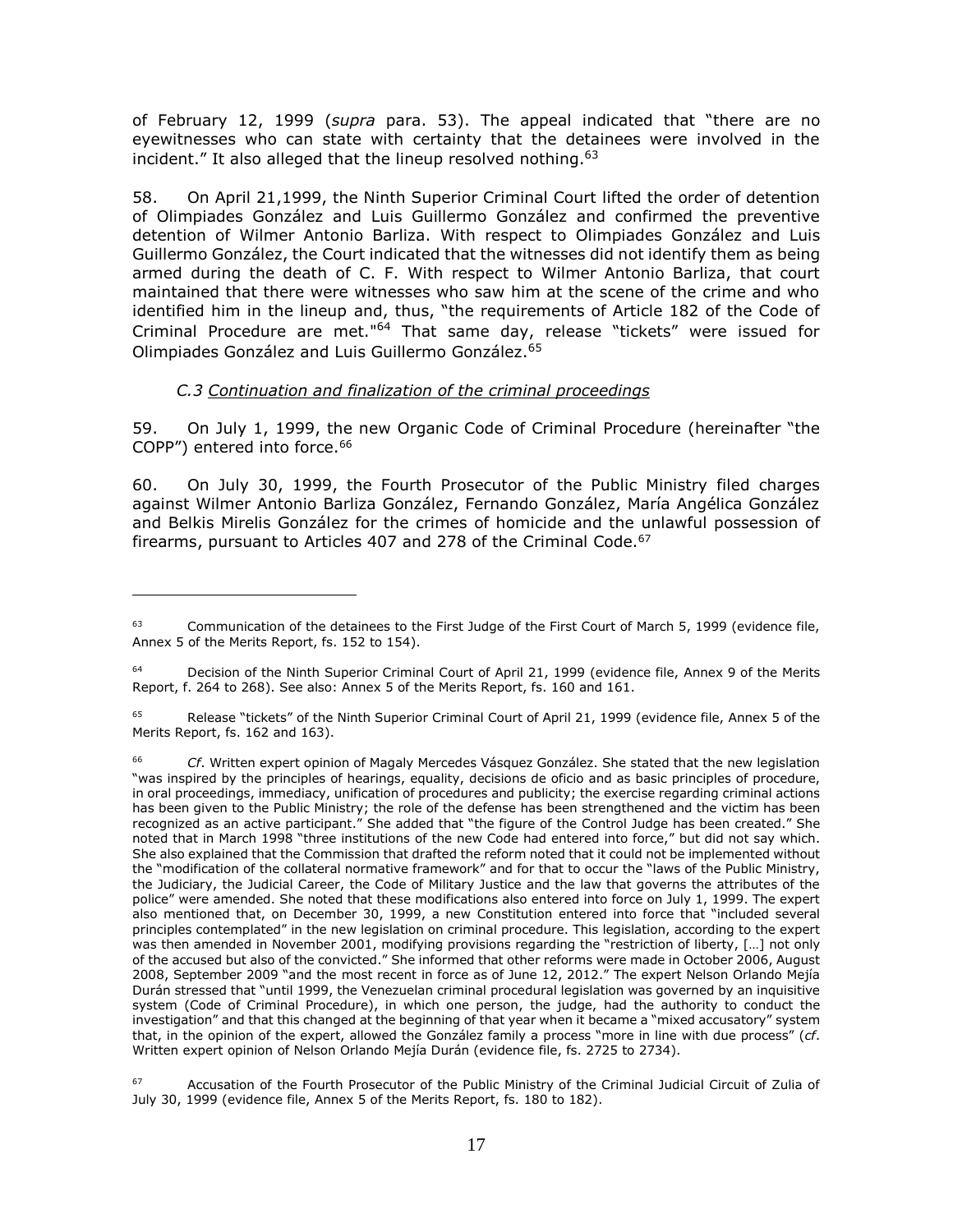61. On August 2, 1999, the legal representative of the four persons filed a request for alternate precautionary measures alleging that the Prosecutor had not presented an accusation within the procedural moment established in Article 259 of the COPP and the absence of a "danger of fleeing and obstruction," pursuant to Articles 260 and 261 of the COPP.<sup>68</sup> On August 16, 1999, the legal representative reiterated, in a hearing, the request made on the 2nd, and, on the same 16th, the Ninth Enforcement Court accepted the accusation presented by the Fourth Prosecutor of the Public Ministry and resolved to continue the preventive detentions, by claiming that "they met the provisions established" in Article 259<sup>69</sup> of the COPP.<sup>70</sup> The resolution did not contain the grounds that led to such a conclusion.

62. On September 29, 1999, the Mixed Tribunal of the First Court ordered the immediate release of Fernando González, María Angélica González, Belkis Míreles González and Wilmer Antonio Baliza González. With respect to the statements of the witnesses who accused the alleged victims, the Tribunal indicated that "there were contradictions that impact on the certainty and the veracity of the statements." As to Fernando González, the Tribunal considered that it was not logical "to think that a person involved in a crime would present himself before a court with the material evidence that involves and compromises himself. $171}$  The same day, the Tribunal issued the release "tickets." 72

63. On October 20, 1999, the Second Trial Court of the Criminal Judicial Circuit held the judgment to be final since the period to present an appeal had passed.<sup>73</sup>

64. The facts demonstrate that María Angélica González, Belkis González and Fernando González were deprived of their liberty for a period of close to ten months;

 $\overline{a}$ 

<sup>70</sup> *Cf.* Decision of the Ninth Criminal Judge of August 16, 1999 (evidence incorporated d*e oficio*, *supra*  para. 21; evidence file, fs. 2907 to 2909).

<sup>71</sup> Minutes of the debate of the Mixed Tribunal of the Judicial Circuit of Zulia of September 28-29, 1999 (evidence file, Annex 11 of the Merits Report, fs. 273 to 287).

<sup>72</sup> *Cf.* Communication No. 115-99 sent to the person in charge of the release "ticket" of the Director of the National Penitentiary (evidence file, Annex 5 of the Merits Report, f. 235).

<sup>73</sup> *Cf.* Decision of the Second Trial Judge of October 20, 1999 (evidence file, Annex 5 of the Merits Report, f. 238).

<sup>68</sup> *Cf.* Communication of August 2, 1999 (evidence incorporated *de oficio*, *supra* para. 21; evidence file, fs. 2910 to 2912).

<sup>&</sup>quot;Article 259. Proceedings. The judge [...] at the request of the Public Ministry, may decree the deprivation of liberty of the accused provided that there is proof of:

<sup>1.</sup> A punishable act that merits the deprivation of liberty and whose criminal action is not obviously prescribed;

<sup>2.</sup> Substantive grounds of conviction to believe that the accused has been the perpetrator or accomplice in the commission of the punishable act;

<sup>3.</sup> A reasonable presumption, in view of the circumstances of the specific case, of a danger of flight or obstruction in the search for truth with respect to the specific act of the investigation;

In the event that the accused is apprehended, he must be placed at the order of the judge so that the judge might decide, after hearing him, within the following forty-eight hours, on release or preventive detention, when the Public Ministry requests the application of this measure.

Having decreed the judicial preventive detention during the preparatory stage, the prosecution must accuse, request the acquittal or, if pertinent, close the case, no later than twenty days following the judicial decision

When this period has elapsed without the prosecutor presenting the accusation, the detainee shall be released, by a decision of the control judge, who can apply an alternate measure." (The text of Article 259 was transcribed by the representatives in their brief with petiitions and motions.)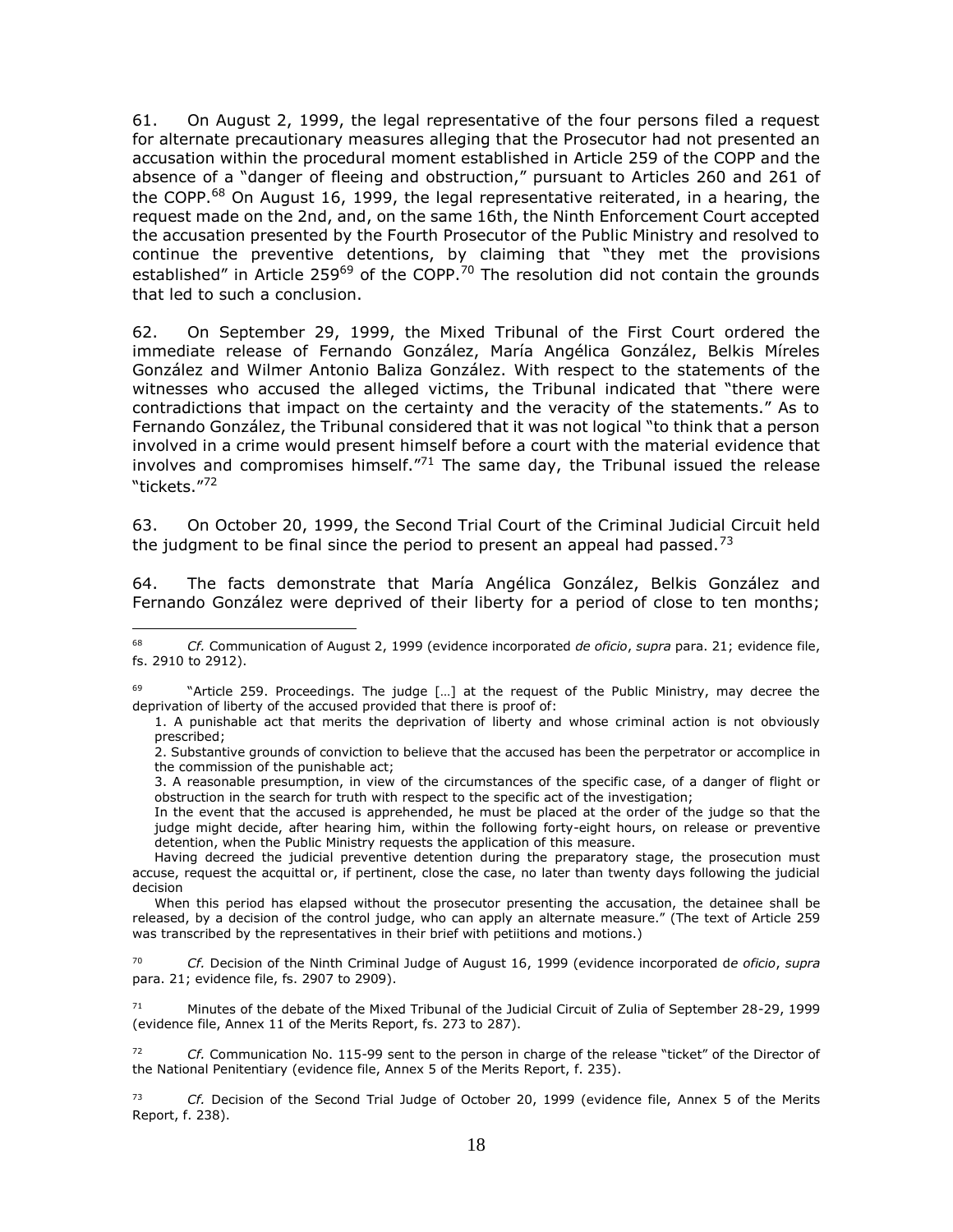that Wilmer Barliza González was detained for a period of close to eight months, and that Luis Guillermo González and Olimipiades Gonzalez were in the same situation for approximately three months.

# <span id="page-18-0"></span>*D) The request for compensation*

 $\overline{a}$ 

65. On the basis of the brief of May 24, 2001, filed with the Second Trial Tribunal of the Criminal Judicial Circuit of Zulia by María Angélica González, Wilmer Barliza González and Belkis González, they, as well Fernando González, requested compensation, alleging that they suffered an arbitrary deprivation of liberty during their criminal proceedings.<sup>74</sup>

66. On August 24, 2001, the Second Trial Tribunal decided in favor of those four persons, ordering that the Office of the General Prosecutor pay a monetary sum, the calculation of which would take into account the days of deprivation of liberty.<sup>75</sup>

67. On October 29, 2001, the Office of the General Prosecutor appealed the decision, alleging that the Tribunal made an erroneous interpretation of the law and that the Public Ministry is not responsible for presumed judicial errors.<sup>76</sup> On November 26, 2001, the Third Chamber of the Court of Appeals annulled the decision of the Second Tribunal, holding that it had erroneously interpreted the procedural norms on "compensation, reparation and restitution."<sup>77</sup> The Court of Appeals ordered "the absolute nullification of the proceedings and the appealed decision."

68. On June 13, 2002, the Chamber of Criminal Cassation of the Supreme Tribunal of Justice declared inadmissible an appeal of cassation presented by the presumed victims.<sup>78</sup>

69. On May 29, 2003, María Angélica González, Wilmer Barliza González, Belkis González and Fernando González filed an extraordinary appeal of review against the decision of November 26, 2001, which was declared without grounds on July 30, 2003.<sup>79</sup>

70. According to the Commission and the representatives, on January 21, 2004, María Angélica González, Wilmer Barliza González, Belkis González and Fernando González requested that the Chamber of Criminal Cassation interpret several articles of the COPP relating to the clauses on compensation when: i) there is a judgment that absolves the accused and ii) an individual has suffered the deprivation of liberty during the proceedings and his or her participation in the act was not proved. The Commission and

<sup>74</sup> *Cf.* Decision No.024-01 of the Second Trial Tribunal of the Criminal Judicial Circuit of Zulia, of August 24, 2001 (evidence file, Annex 12.1 of the Merits Report, fs. 289 to 300).

<sup>75</sup> *Cf.* Decision No.024-01 of the Second Trial Tribunal of the Criminal Judicial Circuit of Zulia, of August 24, 2001 (evidence file, Annex 12.1 of the Merits Report, fs. 289 to 300).

<sup>76</sup> *Cf.* Decision No. 440 of the Third Chamber of the Court of Appeals of the Criminal Judicial Circuit of Zulia of November 26, 2001 (evidence file, Annex 12.2 of the Merits Report, fs. 302 to 313).

<sup>77</sup> *Cf.* Decision No. 440 of the Third Chamber of the Court of Appeals of the Criminal Judicial Circuit of Zulia of November 26, 2001 (evidence file, Annex 12.2 of the Merits Report, fs. 302 to 313).

<sup>78</sup> *Cf.* Decision of the Chamber of Criminal Cassation of June 13, 2002 (evidence file, Annex 13.1 of the Merits Report, fs. 315 to 317).

<sup>79</sup> *Cf.* Decision of the Constitutional Chamber of the Supreme Tribunal of Justice of July 30, 2003 (evidence file, Annex 13.1 of the Merits Report, fs. 319 to 322).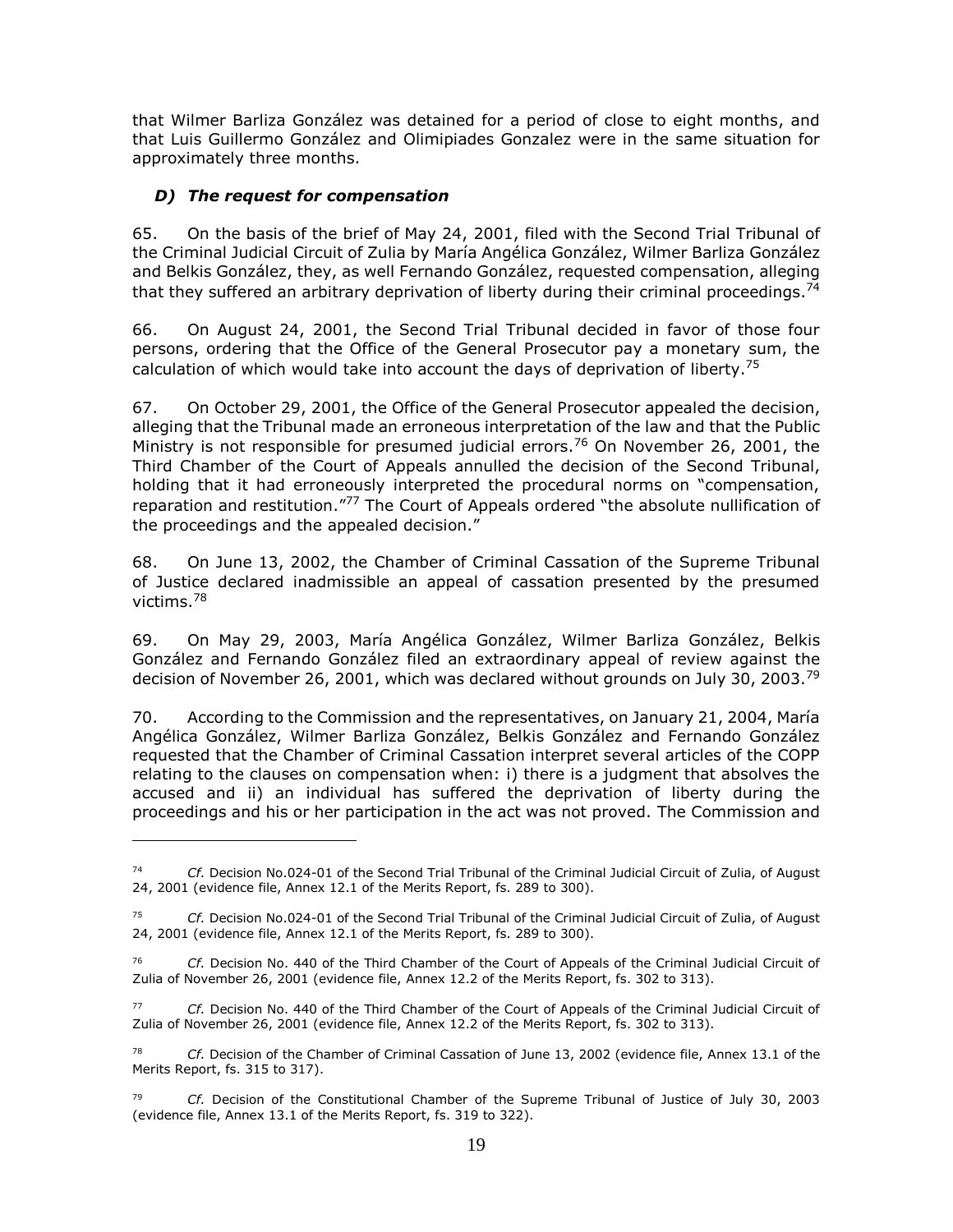the representatives also pointed out that, on October 5, 2004, the Chamber held the request inadmissible since the appellants did not indicate the alleged confusion or lack of precision of the mentioned norms "that implies a reasonable doubt on their interpretation or origin."

# <span id="page-19-0"></span>*E) Olimpiades González*

71. On September 19, 2001, Olimpiades González was the victim of an attempt on his life. The Commission and the representatives indicated that, when Mr. González was on his way to the Office of the Prosecutor to request a response to his compensation claim, an unidentified person shot at him three times. They added that Mr. González denounced what occurred to the Office of the Prosecutor and requested that he be granted protective measures.

72. On November 26, 2001, the Fifth Tribunal of Control of the Criminal Justice Circuit of Zulia ordered police protection for Olimpiades González for two months. The State, while the case was before the Inter-American Commission, indicated that this measure was implemented by police rounds near his home.<sup>80</sup> The representatives maintained, however, that the policemen did not comply with the hours assigned for the rounds.

73. On December 14, 2001, Olimpiades González requested that the Fifth Tribunal of Control extend the protective measure and reported that the police were not complying with the assigned rounds. On January 15, 2002, the Tribunal held a public hearing in which Mr. González manifested that the police rounds did not comply with what had been established and that one of the policemen threatened to arrest him if he complained. At the same hearing, the policeman in charge of the protection of Mr. González testified that it was not possible to use 12 policemen to protect one person. He added that "the police function is not to maintain a special vigilance for one person" since "the work of the police is not that of a bodyguard." $81$ 

74. The State, before the Commission, pointed out that, on June 13, 2002, the Public Ministry "decided" to close the investigation, since it could not identify the perpetrator of the incident.<sup>82</sup>

75. On July 12, 2002, the Eleventh Court of Control of the Criminal Judicial Circuit of Zulia denied the request of Mr. González to extend the protective measure, because the judicial decision of November 2001 (*supra* para. 72) established that the protective

Communications of the "petitioning party" and of the State of January 22, 2004 and February 17, 2015, respectively (evidence file, Annex 15 of the Merits Report, fs. 330 to 336 and 337 to 344, respectively). With regard to the adoption of protective measures, the Court noted that the expert María Lucrecia Hernández Vitar pointed out that it was contemplated among the "rights of the victim" in the COPP, published in the Official Gazette of January 23, 1998, and that later the Law on the Protection of Victim Witnesses and other Procedural Persons, promulgated on October 6, 2006, was also contemplated; in the Organic Law of the Public Ministry, published on March 19, 2007, as well as "in more specific terms" in other legislation: "Organic Law on the Protection of Children and Adolescente of 1998 amended in 2006 and the Organic Law on the Right of Women to a Life Free of Violence of 2007 with its last modification in 2014." The expert also referred to the Organic Law of the National Police and the Police Service and considered that there "exists a broad normative framework that governs protective measures." (*Cf.* Written expert opinion of María Lucrecia Hernández Vitar (evidence file, fs. 2714 to 2723.)

Cf. Minutes of the hearing of the Fifth Control Court of the Criminal Judicial Circuit of Zuliz of January 15, 2002 (evidence file, Annex 16.1 of the Merits Report, fs. 346 and 347).

<sup>82</sup> *Cf.* Communication of the State of February 17, 2015.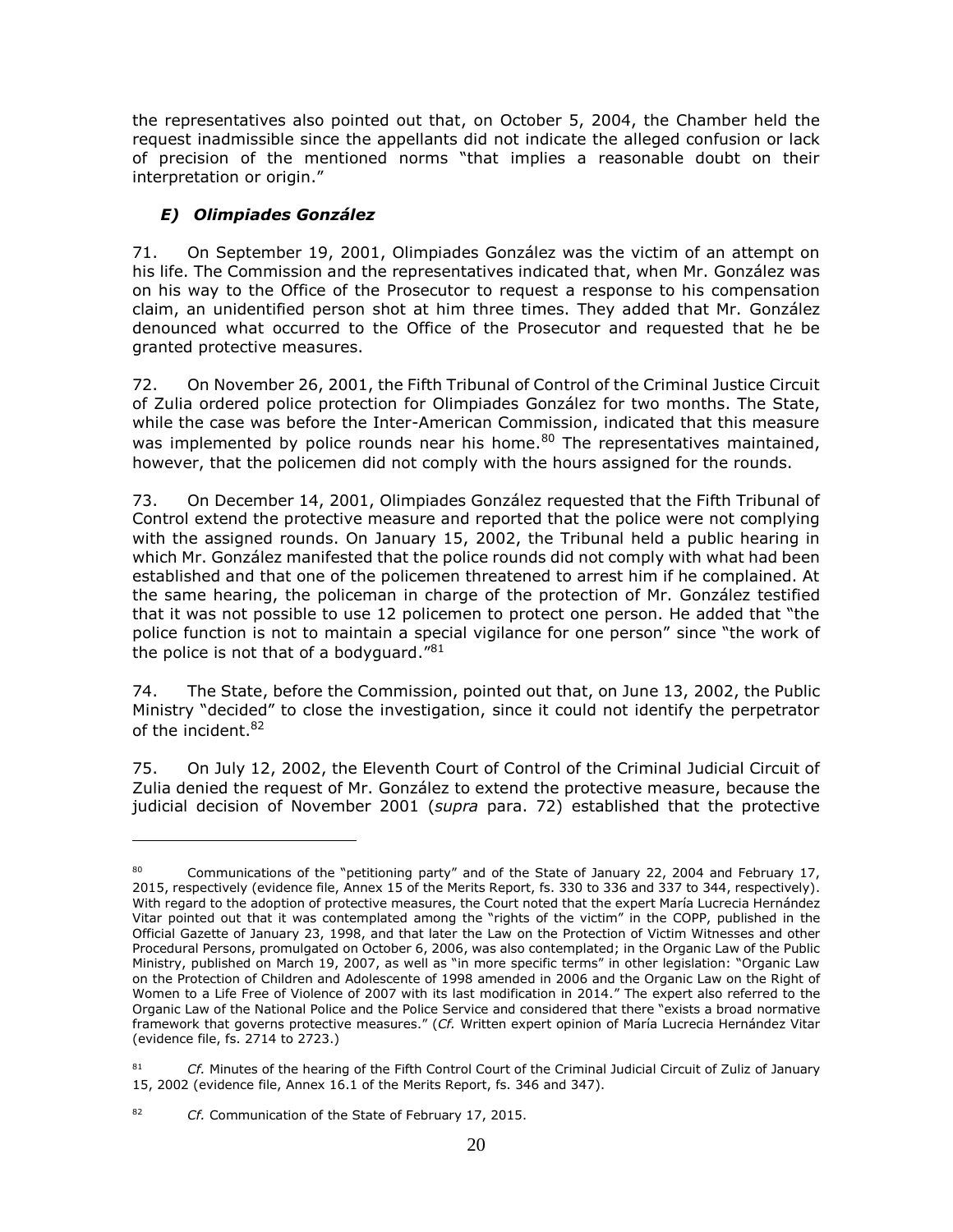measures would have a duration of two months. The Court also indicated that Mr. González was not now considered a victim since the investigation of the attempt on his life had been closed. $83$ 

76. On March 30, 2004, Mr. González requested that the investigation be reopened and indicated that one of the persons responsible for the events of September 2001 was R.M. On July 28, 2004, an arrest warrant was ordered for Mr. R.M.<sup>84</sup>

77. In his statement before the Court, Belkis González asserted that, on December 21, 2004, Olimpiades González was attacked at gunpoint "by the [M.F.]."<sup>85</sup>

78. The Commission and the representatives pointed out that, at approximately 5 p.m. on December 11, 2006, Olimpiades González, after having been in the offices of the Public Ministry for reasons having to do with his situation, was returning home on public transportation. After getting off the bus, Mr. González entered a restaurant to order some food and a person named H.F. entered the restaurant and shot him three times in the back. Mr. González was taken to the Hospital Universitario, where he died.<sup>86</sup>

79. That same day, the Seventeenth Prosecutor's Office on the National Level with Full Competence and the Eleventh of the Judicial Section of Zulia initiated an investigation into the death of Mr. González. During December 2006 and January 2007, various phases of the investigation were conducted.<sup>87</sup>

80. On March 16, 2007, the Prosecutor's Office ordered several actions intended to clarify the events, such as: i) obtaining the autopsy of the deceased; ii) ordering and obtaining the medico-legal information; iii) conducting a ballistics test; iv) obtaining certified copies of his medical history; v) obtaining the bullets removed from the corpse, and vi) interviewing the witnesses.<sup>88</sup> María Angélica González stated that she and members of her family "went to the Public Ministry to give their statements" and that

<sup>83</sup> *Cf.* Order 468-02 of the Eleventh Control Court of the Criminal Judicial Circuit of Zulia of July 12, 2002 (evidence file, Annex 16.2, fs. 349 to 351).

<sup>84</sup> *Cf.* Communication of the State of February 17, 2015.

<sup>85</sup> *Cf.* Written statement of Belkis Mirelis González before the Court. In his statement, referring to that and other events, he expressed that they "were some of the files that his brother was seeking."

Arianny Yosibel González described the events already related. She explained that the restaurant was only a few blocks from her home. She stated that the police arrived after the shots and tried to prevent her from going to her brother's aid with the explanation that she should wait until the ambulance arrived, which she ignored. She stated that Olimpiades Gonzalez died on the operating table. (*Cf.* Written statement of Arianny Yosibel González González). Dan William Barliza González, in his oral testimony before the Court, as well as before the Commission (Communication of Dan William Barliza González of March 25, 2011, evidence file, Annex 17 of the Merits Report, fs. 353 to 355), described the events in a similar fashion. In his statement, Mr. Bariliza González informed that Maria Angélica González and Arianny Yosibel González were witnesses to what occurred.

<sup>87</sup> *Cf.* Report of the General Prosecutor of the Bolivarian Republic of Venezuela, Office of Fundamental Rights, of February 29, 2012 (evidence file, Annex 19 of the Merits Report, fs. 357 to 364).

Cf. Report of the General Prosecutor of the Bolivarian Republic of Venezuela, Office of Fundamental Rights, of February 29, 2012.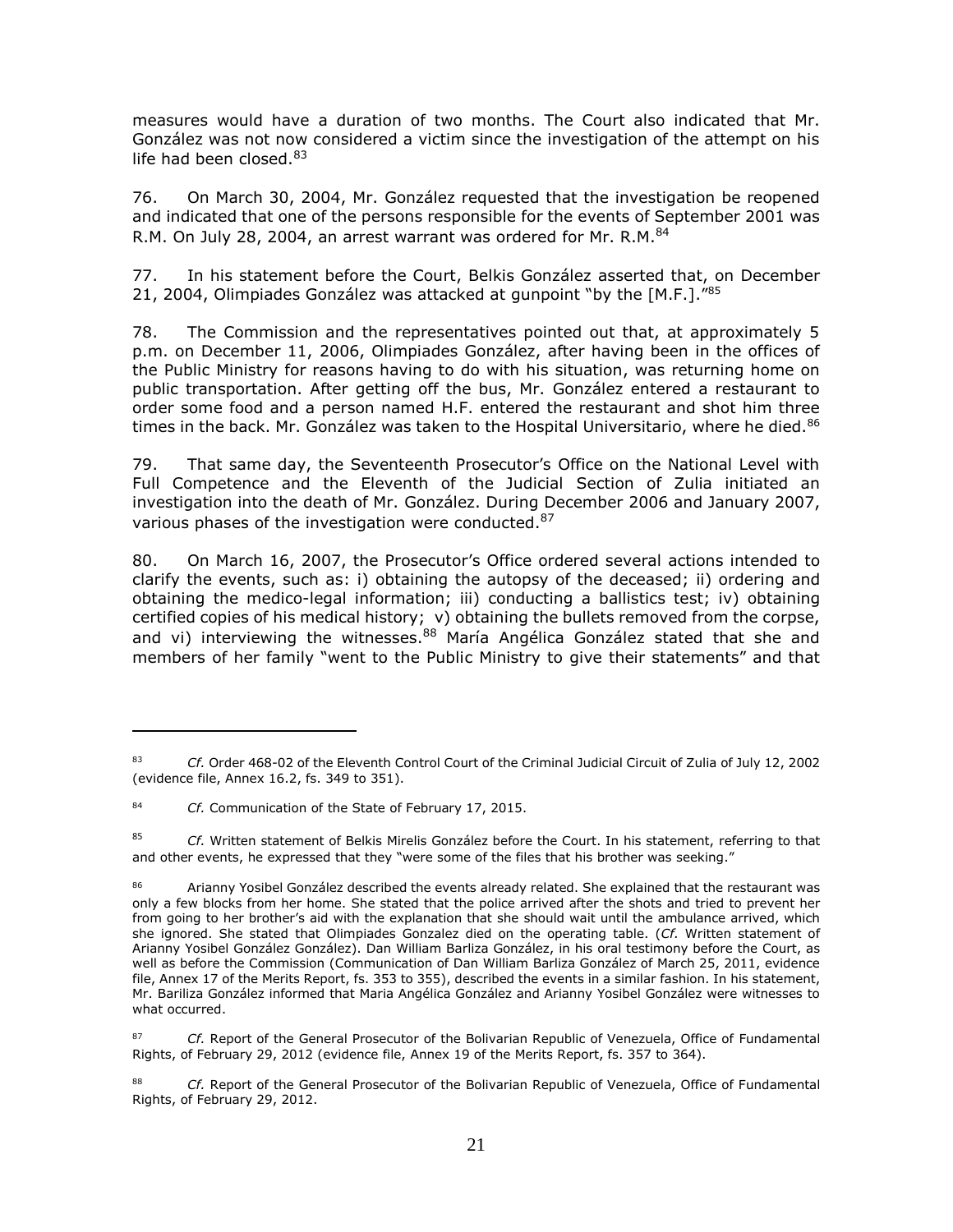later "they heard nothing more about the case."<sup>89</sup> Arianny Yosibel González's statement was in the same sense, asserting that "they never received the hoped-for responses."<sup>90</sup> Belkis González stated, in relation to the investigation into the death of Olimpiades Gonzalez, that his family decided "not to bother anymore," because "it did not have the economic resources to continue" and because "their hope for justice had died."<sup>91</sup>

81. The State informed that it had been able to identify the person possibly responsible, but that person was at large. It did not present any information as to when that person fled. Venezuela maintained that the case remains open and that it was continuing "to take the actions that will lead to the arrest of the [presumed guilty person], such as the request on migratory movements and the request to the court handling the case to request the apprehension to the International Organization of Criminal Police (INTERPOL)."

#### **VII MERITS**

<span id="page-21-1"></span><span id="page-21-0"></span>82. This case involves the detentions and preventive deprivations of liberty suffered by members of the González family beginning in November 1998 in relation to criminal proceedings. It also involves certain aspects relating to the present conditions of those who were deprived of their liberty. In addition, the circumstances that the Court must examine involves an unsuccessful claim for compensation made by some of the alleged victims regarding their deprivation of liberty. The case also deals with the threat to the life of Olimpiades González and his death in 2006, as well as with the corresponding investigations. It can be demonstrated from the circumstances that the State violated the rights to personal liberty, to personal integrity, to life, to judicial guarantees and to judicial protection.

83. In view of the information provided by the Commission and the alleged victims, the Court must observe that it lacks the anthropological-cultural information that would have allowed it to have a better sense of the context of the events that have been presented to it. Thus, it is not known whether both families in the conflict belonged to the same ethnic group and, if so, the eventual impact of the traditional guidelines of conflict resolution, as well as the possible effect of the urbanization on one or both families. In short, the Court regrets the lack of data that would have permitted it to frame the case in a more precise context.

84. The Court will now analyze the alleged violations with respect to: a) the rights to personal liberty, to judicial guarantees and to judicial protection, in relation to the initial detentions and preventive deprivations of liberty suffered by the alleged victims; b) the right to personal integrity, with respect to the deprivations of liberty; c) the right to judicial protection, in relation to the request for compensation, and d) the rights to life, to personal integrity and to judicial guarantees, with respect to the attacks on Olimpiades González after his release, his death and the investigation into his death.

<sup>89</sup> She added that she and her family members "totally [abandoned] their efforts for fear that what happened to their brother would happen to them." (Written statement of María Angélica González before the Court, evidence file, fs. 2735 to 2740).

<sup>90</sup> Written statement of Arianny Yosibel González González before the Court.

<sup>91</sup> Written statement of Belkis Mirelis González González before the Court.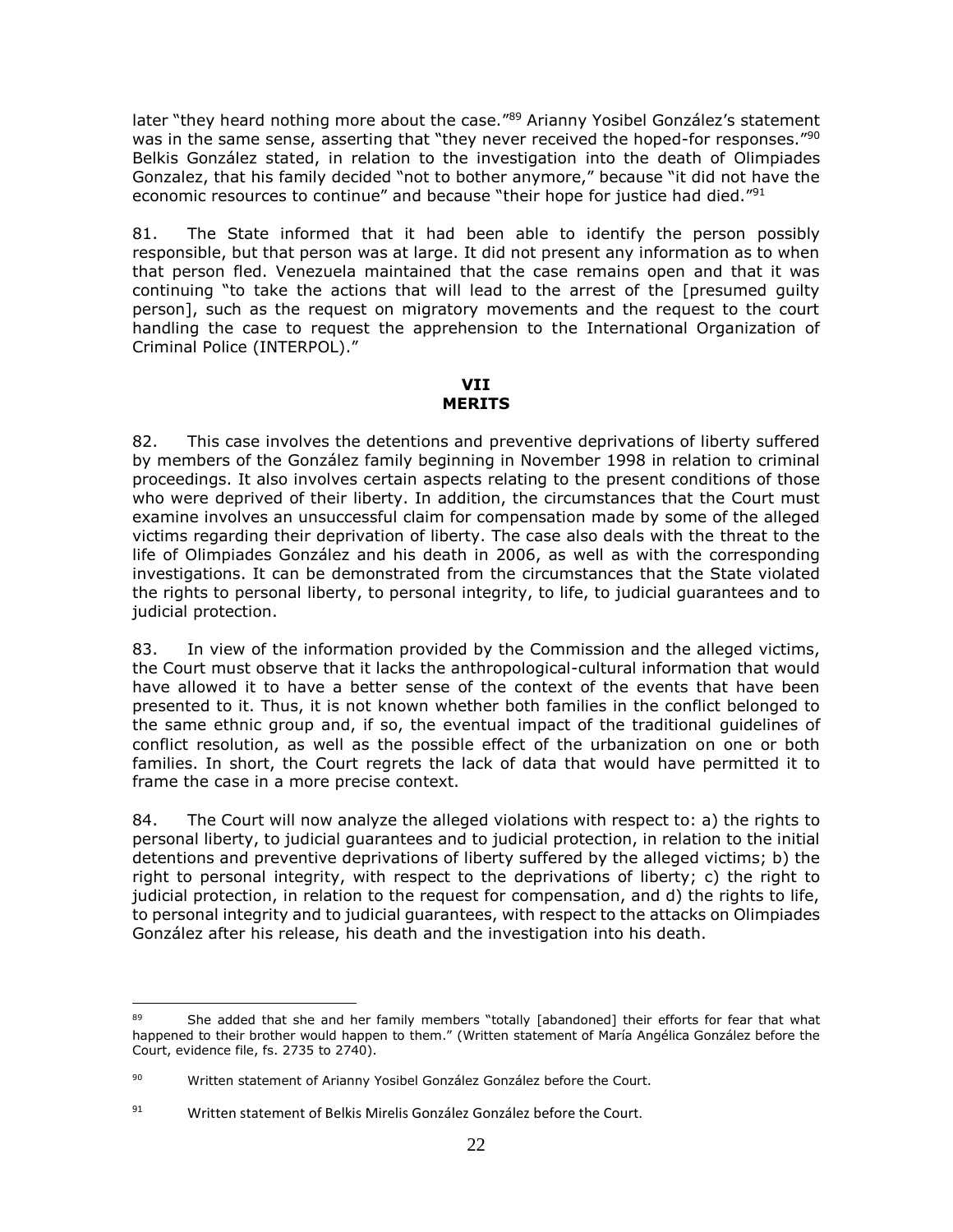#### <span id="page-22-1"></span><span id="page-22-0"></span>**VII.1 RIGHTS TO PERSONAL LIBERTY, TO JUDICIAL GUARANTEES AND TO JUDICIAL PROTECTION<sup>92</sup>**

### <span id="page-22-2"></span>*A) Arguments of the Commission and of the parties*

85. *Initial detentions. –* The *Commission* and the *representatives* alleged that the detentions of the alleged victims were unlawful, in violation of Article 7 (1) and (2) of the Convention, since the domestic legislation required a judicial order or an *en flagrante* crime in order for there to be a deprivation of liberty<sup>93</sup> and that in no case is it shown that these two requirements were met.

86. *Preventive deprivations of liberty. –* The Commission and the representatives also argued that the decisions of preventive detention are based on Article 182 of the CCP, which only required indicia of criminal responsibility for a crime punishable with deprivation of liberty. They, therefore, maintained that the alleged victims were preventively deprived of their liberty without considering the danger of fleeing or of obstructing the investigations and, thus, the preventive deprivations were arbitrary and punitive, and not precautionary, measures. They, therefore, asserted that the deprivations of liberty infringed the presumption of innocence. They concluded that the State was responsible for the failure to observe Articles 7(1), 7(3) and 8(2) of the Convention, in relation to Articles  $1(1)$  and 2 thereof.<sup>94</sup>

87. *Duration of the preventive deprivations of liberty.* – The Commission and the representatives argued that the duration of the preventive deprivations of liberty of four of the alleged victims (10 months in the cases of María Angélica, Belkis and Fernando González and eight in the case of Wilmer Barliza) was unreasonable because of the lack of a periodic review of valid treaty-based grounds to maintain the measure. Therefore, they considered that Venezuela violated, to the detriment of those four persons, Articles  $7(1)$ ,  $7(5)$  and  $8(2)$  of the Convention, in relation to Articles  $1(1)$  and 2 thereof.

88. *Right to appeal the detention. –* The Commission and the representatives argued that the alleged victims filed: a) a request for alternative measures to preventive detention that they claim did not receive a response from the State and b) another request of a precautionary measure rather than preventive detention, filed when that measure was already ordered, which was rejected without an examination of the arguments alleging the lack of evidence of a possible flight or the obstruction of the investigations. They also alleged that the orders of their detention were not duly

 $\overline{a}$ 92 Articles 7, 8 and 25 of the American Convention on Human Rights.

<sup>93</sup> The Commission argued the following: "The legislation in Venezuela that governs detentions during a criminal investigation was examined by the Inter-American Court in the case of *Barreto Leiva v. Venezuela*, where it indicated that, according to the Constitution and the Code of Criminal Procedure, in order that a detention be lawful under the American Convention a judicial order is necessary, unless the person had been detained *en flagrante*."

The representatives also emphasized that the deprivations of liberty were arbitrary even though they were related to an investigation, since there was no procedural purpose that would justify them. They maintained that the State "did not provide any evidence that would justify that the [alleged] victims could interfere in the investigation or that there was a risk of fleeing."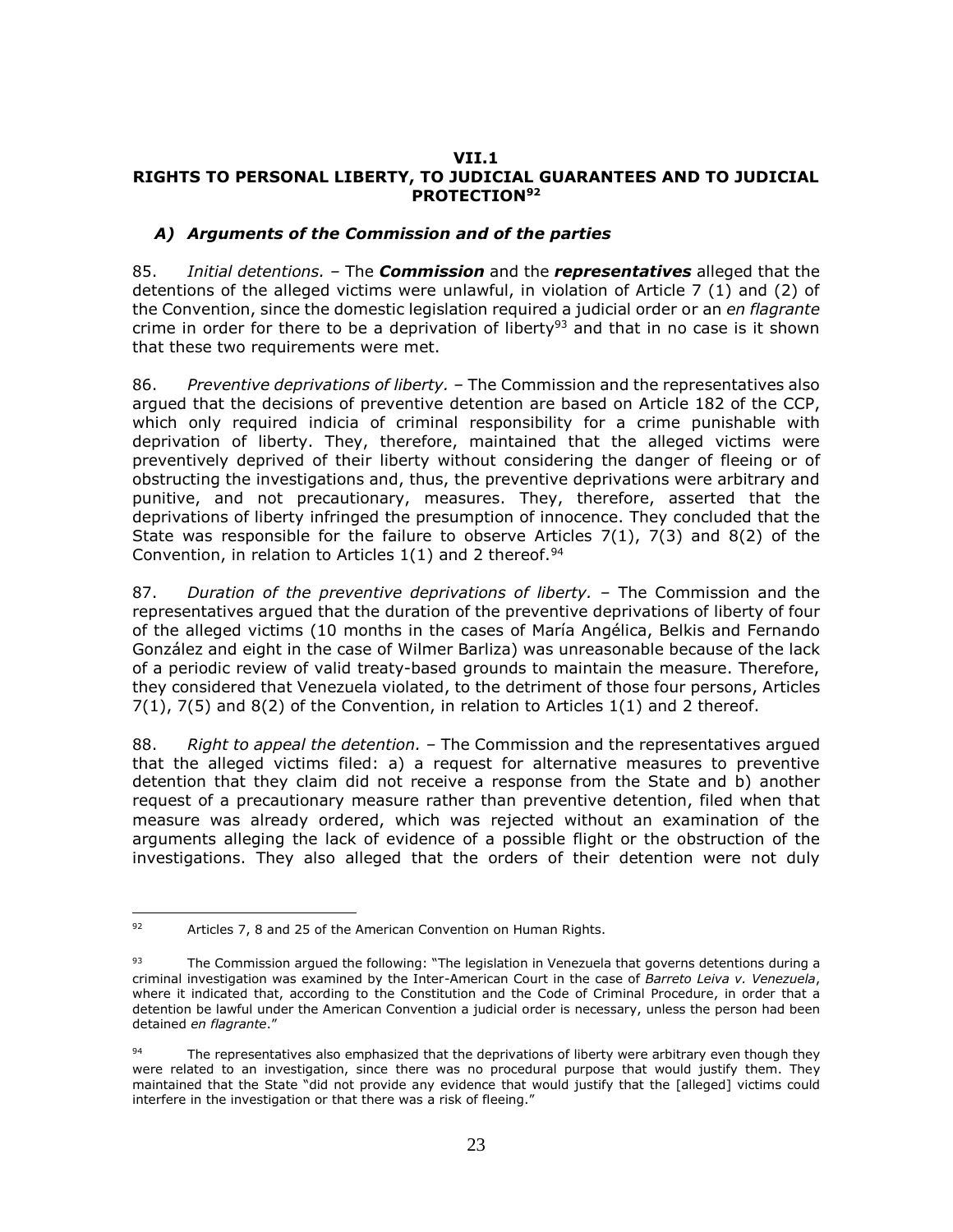substantiated, which hindered the possibility of questioning them.<sup>95</sup> They argued, therefore, that the remedies presented were not appropriate nor effective to obtain judicial protection and, therefore, violated the rights established in Articles 7(6) and  $25(1)$  of the Convention.<sup>96</sup>

89. *Initial detentions. -* The *State* denied responsibility for the alleged unlawfulness of the detentions. It explained that the detentions were carried out "by the then Technical Corps of the Judicial Police by means of orders from that institution and that they were based on the provisions of Article 71 of the Code of Criminal Prosecution,<sup>97</sup> in concurrence with Articles 45 and 46 of the Organic Law of Amparo on Constitutional Rights and Guarantees."

90. Venezuela also pointed out that, in addition to the aforementioned provisions, the orders of November 23, 1998 and February 28, 1999 of the TJP, that decreed the "continuation" of the "preventive detentions" of María Angélica González and Belkis González, in the first case, as well as those of Wilmer Antonio Barliza González, Luis Guillermo González and Olimpiades González, in the second, refer to Article 75 of the CCP. The State cited those orders that indicate that the detentions were due to the existence of "evidence" that leads to the "presumption" of the "participation" of the detainees in criminal acts. As to the detention of Fernando González, Venezuela referred to the police minutes of November 23, 1998, which indicated that he appeared at the police station with a vehicle that "appeared mentioned in the orders" and that he was detained "in order to continue the investigations." The State added that all of the detentions were later confirmed judicially on December 10, 1998 and February 12, 1999, respectively, on the basis of Article 182 of the CCP.<sup>98</sup>

91. *Preventive deprivations of liberty. –* The State denied that the preventive detentions were arbitrary since they were "legitimate and proportionate" in relation to the crime that was being investigated, which was homicide. It manifested that the "first evidence" suggested the participation of the persons who were deprived of their liberty. It argued that these measures were not unreasonable but, on the contrary, were due to the "compliance of the duty to protect the security of persons," and were the result of

 $\overline{a}$ 95 The Court notes that the representatives referred to the requests of the alleged victims that were made after the judicial decisions of December 10, 1998 and February 12, 1999 and that, depending on the cases, confirmed the deprivations of liberty ordered by the police. The Commission, which also pointed out the two types of requests of the alleged victims with respect to their deprivation of liberty, appears not to refer to the same two named by the representatives. Its Merits Report, in the relevant part, refers to a first group of requests of alternative measures of preventive detention that were never answered, and to another that was denied because it was held that there was a failure to comply with the provisions of Article 259 of the New Organic Code of Criminal Procedure. The facts show that the requests related to the deprivation of liberty formulated after December 10, 1998 and February 12, 1999 were answered and, thus, the first claim of the Commission appears to refer to requests prior to those dates.

<sup>96</sup> The Commission clarified that Olimpiades and Luis Guillermo González were releaed when the Public Ministry decided not to accuse them and not as a consequence of the effectiveness of the remedies.

<sup>97</sup> The State emphasized that the CCP governed the criminal procedure in Venezuela until it was replaced by the COPP on July 1, 1999.

<sup>98</sup> Venezuela stated that that provision "clearly" determined the "circumstances that should be taken into account to order the deprivation of liberty of any person, namely: i) the commission of a punishable act; ii) that the crime committed merits corporal punishment; iii) that the criminal act had not been prescribed, and iv) that there are sufficient and substantiated grounds of the guilt of a person." It expressed that "all of the foregoing must be established by the court by means of a duly substantiated act" and that this was done in this case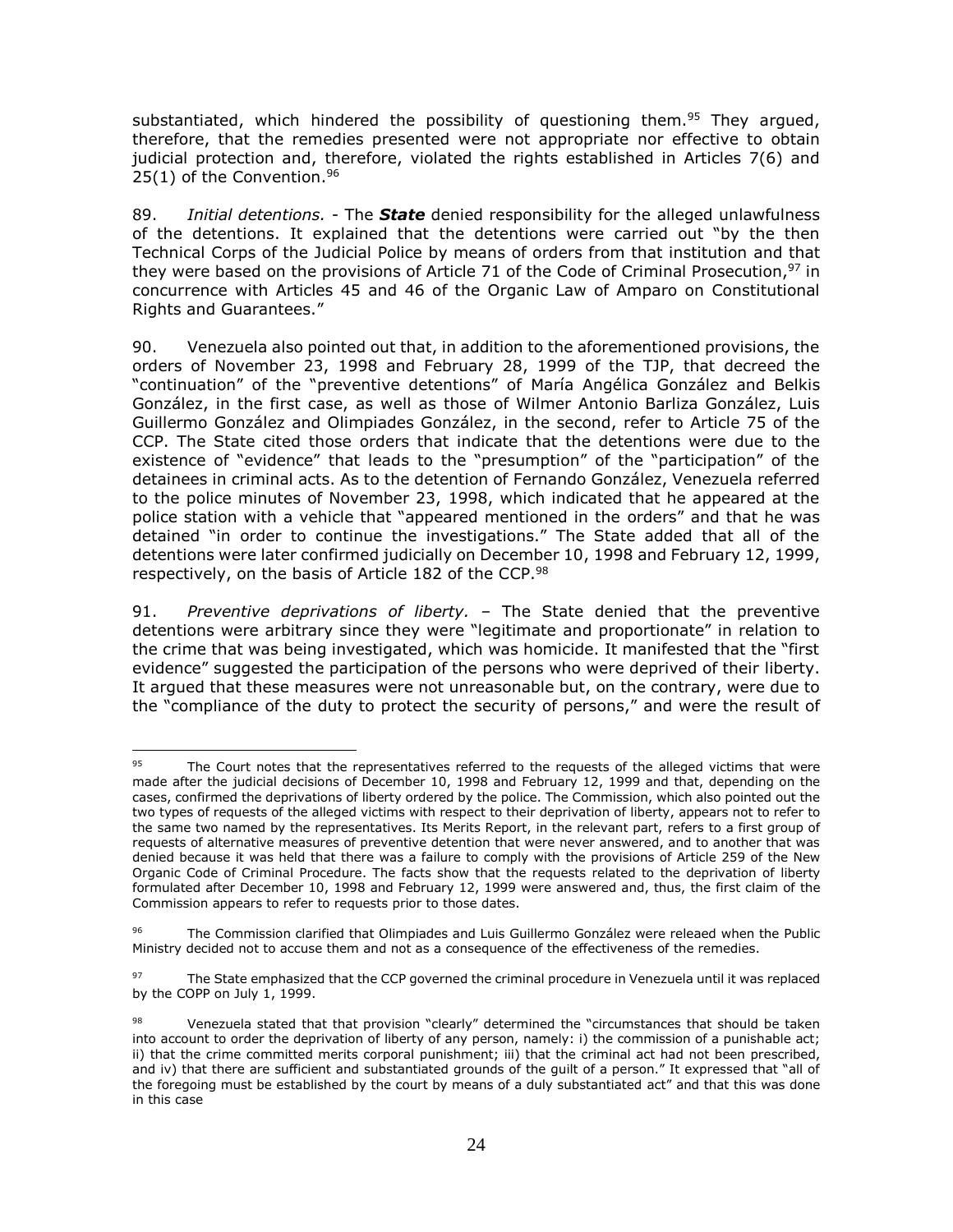legal "evidence of the investigation" and respectful of human rights and due process and were "adjusted to the law" and confirmed judicially.

92. *Length of the preventive deprivations of liberty. –* The State also denied responsibility with respect to the length of the preventive deprivations of liberty. It argued that, in the first place, at 10 months or less according to the case, they could not be considered unreasonable or disproportionate since during this lapse the criminal proceedings continued. In the second place, it pointed out that, after the presentation of the remedies and requests of the alleged victims, the decisions to maintain them in preventive detention were reviewed in every case.<sup>99</sup> Therefore, it claimed that it had complied with the review of the measure.

93. *Right to appeal the detention. –* Venezuela asserted that, as regards the right to appeal the detention, remedies against the measures of preventive detention were exercised, that they were duly resolved and that the fact that the claims of the alleged victims had not been accepted in every case does not imply that the remedies were not effective. It emphasized that, in any event, in the cases of Olimpiades González and Luis Guillermo González, their release was ordered when their appeal was resolved. The State maintained, therefore, that Article 7(6) of the Convention was not infringed.<sup>100</sup>

#### <span id="page-24-0"></span>*B) Considerations of the Court*

94. The Court has held that the essential content of Article 7 of the Convention is the protection of an individual's liberty against any unlawful or arbitrary interference of the State $101$  The Court has also held that this article is regulated both generally and specifically. The general part is found in 7(1), while the specific is set out in 7(2) through 7(7). Any violation of these clauses necessarily results in the violation of Article 7(1) of the Convention.<sup>102</sup>

95. The illegality of a deprivation of liberty violates Article 7(2) of the Convention and occurs when the applicable domestic legal order is not observed.<sup>103</sup> The Court has explained that restricting the right to personal liberty "is only permissible for the reasons

 $\overline{a}$ 99 The State stressed that Belkis González, María Angélica González and Fernando González appealed the order of their detention on January 8, 1999 and that the appeal was denied on January 28. It also noted that on August 2, 1999 they requested an "alternate precautionary measure" that was denied by a decision on August 6, which confirmed the preventive deprivation of liberty. Venezuela also pointed out that, on March 5, 1999, Olimpiades González and Luis Guillermo González appealed the order of detention of February 12, and that their request was resolved on April 21, 1999 with the ordering of their release. It indicated, lastly, that the deprivation of liberty of Wilmer Barliza was confirmed and that on August 8, 1999, the request of an alternate precautionary measure was reviewed and denied, confirming the preventive detention.

<sup>&</sup>lt;sup>100</sup> The State did not include, with respect to the right to appeal the detention, an express reference to Article 25(1) of the Convention.

<sup>101</sup> *Cf. Case of Juan Humberto Sánchez v. Honduras. Preliminary Objection, Merits, Reparations and Costs*. Judgment of June 7, 2003. Series C No. 99, para. 84 and *Case of Villarroel Merino et al. v. Ecuador. Preliminary Objections, Merits, Reparations and Costs.* Judgment of August 24, 2021. Series C No. 430, para. 84.

<sup>102</sup> *Cf. Case of Chaparro Álvarez and Lapo Íñiguez v. Ecuador. Preliminary Objections, Merits, Reparations and Costs.* Judgment of November 21, 2007. Series C No. 170, para. 54 and *Case of Villarroel Merino et al. v. Ecuador,* para. 84.

<sup>103</sup> *Cf. Case of Chaparro Álvarez and Lapo Íñiguez v. Ecuador*, para. 57 and *Case of Guerrero, Molina et al. v. Venezuela. Merits, Reparations and Costs.* Judgment of June 3, 2021. Series C No. 424, para. 104. In the same sense, *Case of Villarroel Merino et al. v. Ecuador,* para. 84.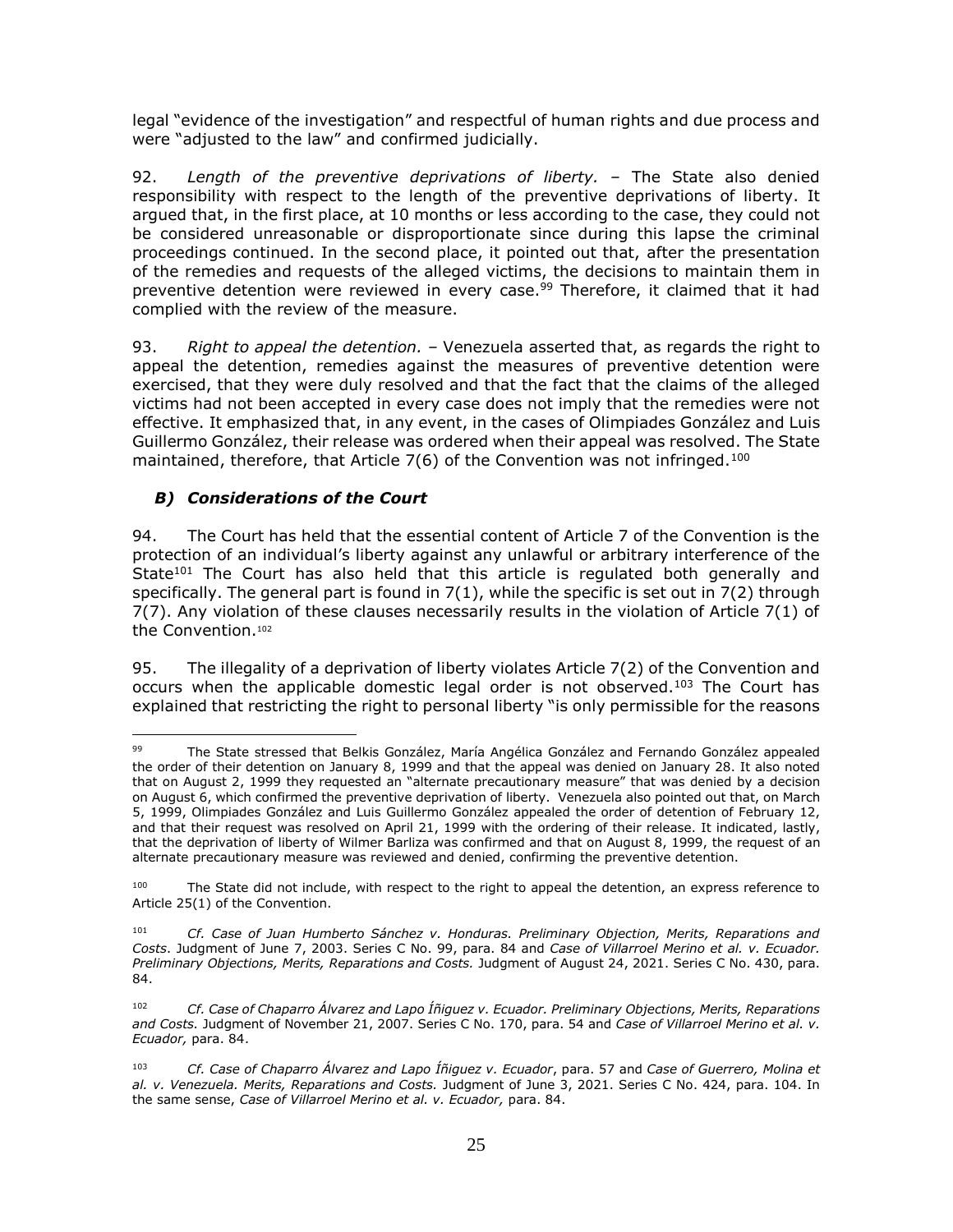and under the conditions previously established by the Constitution or by a law established pursuant thereto (material aspect) and also strictly subject to the procedures objectively defined in the law (formal aspect)"<sup>104</sup>

96. With respect to the requirement of legality and the police powers to detain, the Court believes it relevant to recall that wrongful action by the police represents "one of the main threats to the right of personal liberty."<sup>105</sup> Therefore, the rules that determine police powers to prevent and investigate crimes must include specific and clear references to parameters that avoid arbitrary or unconstitutional detentions.<sup>106</sup> The detentions that occur without being *en flagrante* or without a judicial order must be exceptional<sup>107</sup> and the lawfully established police powers must be interpreted restrictively. In order that a detention by the police without a judicial order be exceptional and strictly lawful, there is a legal obligation that the intervening officials clearly indicate the grounds and motives that, in applying the law, have justified the detention.<sup>108</sup>

97. It must be noted that the arbitrariness of a deprivation of liberty, which is protected by Article 7(3) of the Convention, is not only unlawful, but is also broader in that it includes elements of impropriety, injustice and unpredictability. Thus, the deprivation of liberty for "for grounds and by methods that, while classified as legal, could be deemed to be incompatible with the respect for the fundamental rights of the individual because it was, among others, unreasonable, unforeseeable or lacking in proportionality, would be arbitrary." 109

98. The Court has also pointed out that under Article 7 of the Convention in order that a preventive measure of deprivation of liberty related to a criminal proceeding is not arbitrary, the following parameters must be observed:

i) that there are elements to formulate charges or to prosecute: there must exist sufficient indicia that allow the reasonable assumption that an unlawful act has occurred and that the person brought to trial

 $104$ <sup>104</sup> *Cf. Case of Gangaram Panday v. Suriname. Merits, Reparations and Costs*. Judgment of January 21, 1994. Series C No. 16, para. 47 and *Case of Fernández Prieto and Tumbeiro v. Argentina. Merits and Reparations.* Judgment of September 1, 2020. Series C No. 411, para. 66. In the same sense, *Case of Villarroel Merino et al. v. Ecuador,* para. 84. As has been stated, the Court, in order to rule on the conventionality of a deprivation of liberty, must analyze whether the requirement of legality has been complied with. In doing so, the Court must rule in accordance with the Convention, since it is the Convention that refers to the domestic law. The Court is not conducting a control of constitutionality or of legality, but only of conventionality (*Case of Azul Rojas Marín et al. v. Peru. Preliminary Objections, Merits, Reparations and Costs.* Judgment of March 12, 2020. Series C No. 402, para. 110 and *Case of Fernández Prieto and Tumbeiro v. Argentina*, para. 66).

<sup>105</sup> *Case of Servellón García et al. v. Honduras*. Judgment of September 21, 2006. Series C No. 152, para. 86 and *Case of Fernández Prieto and Tumbeiro v. Argentina*, para. 64.

<sup>106</sup> *Cf.* In the same sense, *Case of Fernández Prieto and Tumbeiro v. Argentina*, para. 90. In this case, the Court indicated that "those provisions that include and enable conditions that permit a detention without a court order or *in flagrante delicto*, in addition to meeting the requirements of legitimate purpose, appropriateness and proportionality, must establish the existence of objective elements so that it is not mere police intuition or subjective criteria, that cannot be verified, that are the reasons for a detention."

<sup>107</sup> *Cf. Case of Fernández Prieto and Tumbeiro v. Argentina*, para. 92.

<sup>108</sup> *Cf.* In the same sense, *Case of Fernández Prieto and Tumbeiro v. Argentina*, para. 97.

<sup>109</sup> *Case of Gangaram Panday v. Suriname*, para. 47 and *Case of Villarroel Merino et al. v. Ecuador,* para. 86.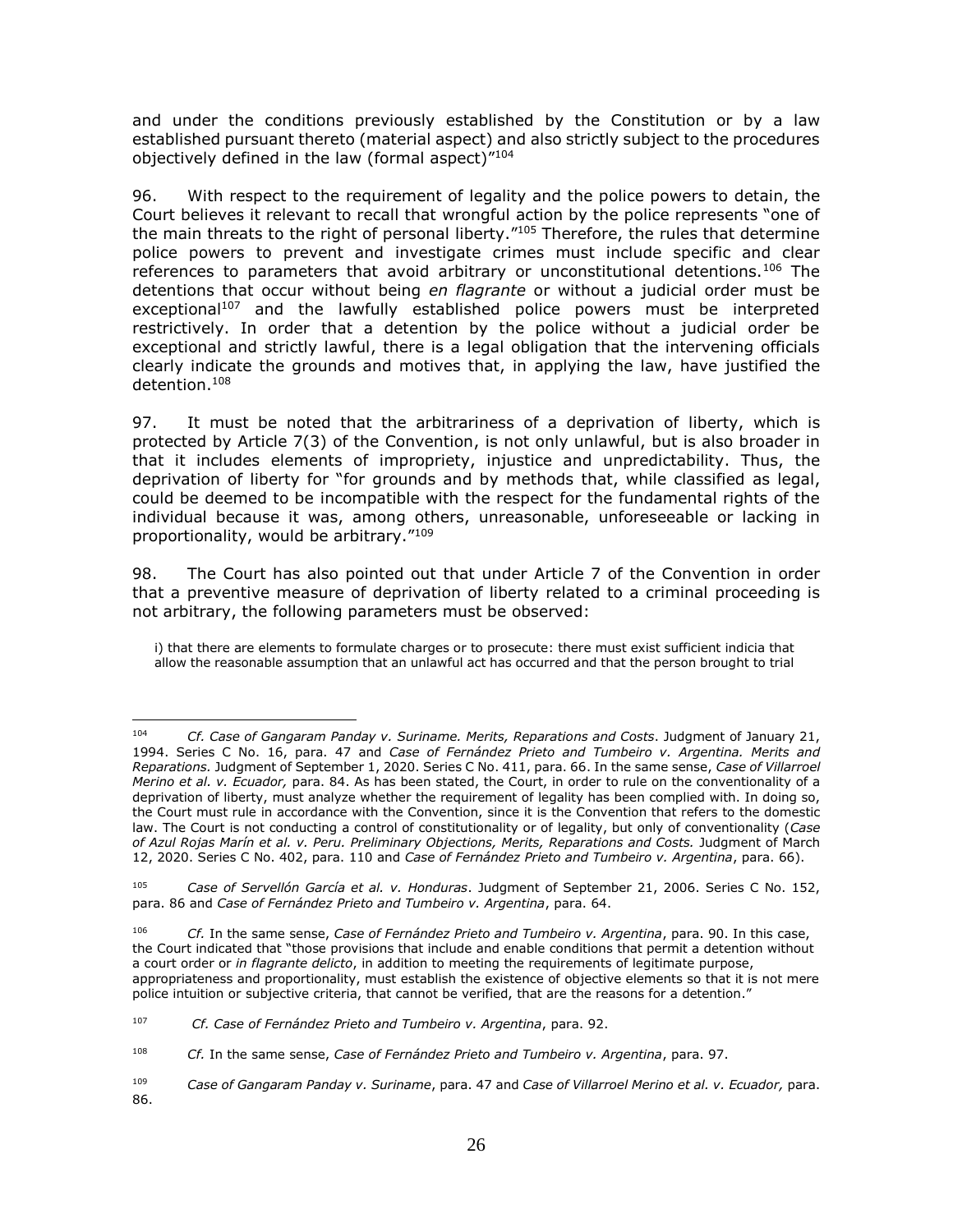might have participated in the act;<sup>110</sup> ii) that the purpose is compatible with the Convention;<sup>111</sup> that is, to ensure that the accused will not obstruct the proceedings or evade justice<sup>112</sup> and that the measures are appropriate, necessary and strictly proportionate to that end $113$  and iii) that the decision contains sufficient grounds that would permit its evaluation on whether it adjusts to the indicated conditions.<sup>114</sup> Any restriction to liberty that is not based on a justification that will allow an assessment of whether it is adapted to the conditions set out above will be arbitrary and will, thus, violate Article 7(3) of the Convention.<sup>115</sup>

99. On the other hand, in order to guarantee that a preventive deprivation of liberty is not arbitrary, it "should be subject to periodic review so that it does not continue when the reasons for its adoption no longer exist. […] Similarly, with every request for the release of the detainee, the judge must explain, even minimally, the reasons for which he considers that the preventive detention should be maintained."<sup>116</sup>.

111 *Cf. Case of Servellón García et al. v. Honduras*, para. 90 and *Case of Villarroel Merino et al. v. Ecuador,*  para*.* 87.

<sup>112</sup> *Cf*. *Case of Suárez Rosero v. Ecuador. Reparations and Costs*. Judgment of January 20, 1999. Series C No. 44, para. 77 and *Case of Villarroel Merino et al. v. Ecuador,* para*.* 88.

<sup>114</sup> *Cf. Case of García Asto and Ramírez Rojas v. Peru. Preliminary Objection, Merits, Reparations and Costs.* Judgment of November 25, 2005. Series C No. 137, para. 128 and *Case of Villarroel Merino et al. v. Ecuador,* para*.* 87. The Court has made clear that "the requirement of a motive is related to judicial guarantees (Article 8(1) of the Convention. In addition, in order that the presumption of innocence is respected (Article 8(2) in ordering precautionary measures that restrict liberty, it is necessary that the State clearly substantiate and accredit, according to each specific case, the existence of the requirements established by the Convention" (*cf. Case of Carranza Alarcón v. Ecuador*, footnote on page 48).

<sup>115</sup> *Cf. Case of García Asto and Ramírez Rojas v. Peru*, para. 128 and Case of C*arranza Alarcón v. Ecuador*, para 75. In the same sense, *Case of Villarroel Merino et al. v. Ecuador,* para. 91.

 $110$ The Court has clarified that "this must not be, per se, an element that can negatively affect the principle of the presumption of innocence established in Article 8(2) of the Convention. On the contrary, it is an additional element to the other requirements. This decision must not have any effect on the judge regarding the responsibility of the accused. The suspicion must be based on specific acts and be articulated, that is, not on mere conjecture or abstract intuition. That means that the State cannot detain in order to later investigate, but rather it is only authorized to deprive the liberty of an individual when there is sufficient reason to prosecute him" (*cf. Case of Servellón García et al. v. Honduras*, para. 90 and *Case of Carranza Alarcón v. Ecuador. Preliminary Objections, Merits, Reparationes and Costs.* Judgment of February 3, 2020. Series C No. 399, para. 75 and footnote on page 44).

<sup>113</sup> *Cf. Case of Tibi v. Ecuador. Preliminary Objections, Merits, Reparations and Costs*. Judgment of September 7, 2004. Series C No. 114, para. 106 and *Case of Carranza Alarcón v. Ecuador*, para. 75. In the same sense, the *Case of Villarroel Merino et al. v. Ecuador,* para. 87. The characteristics that a measure of deprivation of liberty must meet are the following: "i) *appropriateness*: the propensity of the means to achieve the end pursued; ii) *necessity:* that the measure must be absolutely essential to achieve the purpose sought and that, among all possible measures, there is no less burdensome one in relation to the right involved that would be suitable to achieve the proposed objective, and iii) *strict proportionality*: that the sacrifice inherent in the restriction of the right to liberty is not exaggerated or excessive compared to the advantages obtained from this restriction and the achievement of the purpose sought." (*cf. Case of Chaparro Álvarez and Lapo Íñiguez v. Ecuador*, para. 92 and *Case of Carranza Alarcón v. Ecuador*, footnote on page 47).

<sup>116</sup> *Cf. Case of Chaparro Álvarez and Lapo Íñiguez v. Ecuador*, paras. 107 and 117 and *Case of Carranza Alarcón v. Ecuador*, para. 83. See also, *Case of Villarroel Merino et al. v. Ecuador,* para*.* 92. The Court in the latter case held that "the judge must periodically evaluate whether the reasons, necessity and proportionality of the measure exist and whether the period of detention has surpassed the limits imposed by the law and by reason. An order of release must be decreed whenever the preventive detention does not satisfy these conditions. In evaluating the continuation of the measure, the authorities must give sufficient grounds that would allow knowing the reasons for which the restriction of liberty has been maintained, which, in order that it be compatible with Article 7(3) of the Convention, must be based on the necessity of ensuring that the detainee will not obstruct the efficient development of the investigations or evade the actions of justice."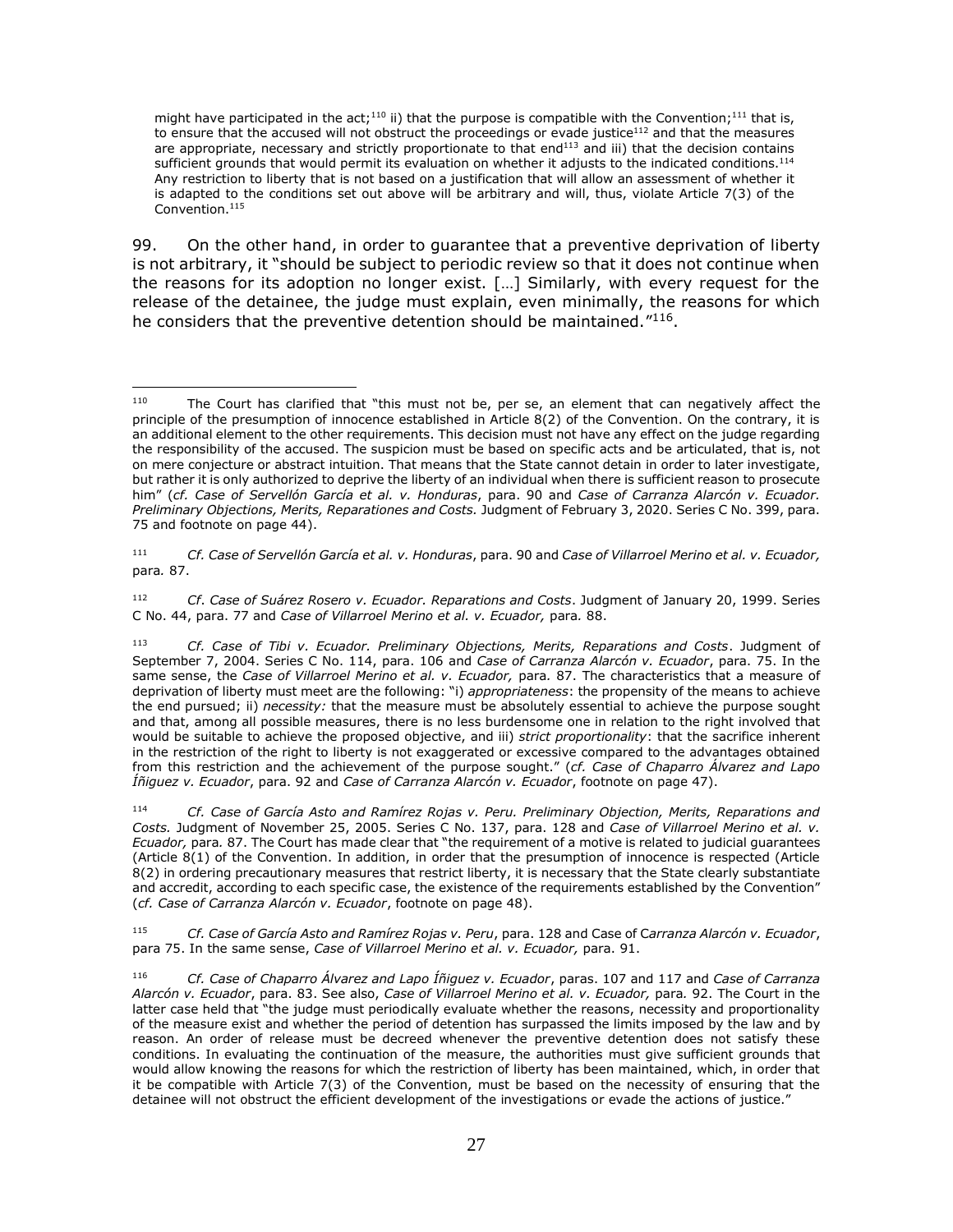100. The guarantee of judicial control set out in Article 7(5) of the Convention establishes that in order to be an effective safeguard against unlawful or arbitrary detentions, they must be carried out "without delay."<sup>117</sup> The same provision also establishes that a detainee must be "judged with a reasonable time" or "released" even though the proceedings may continue. The rationale of this norm is that measures depriving liberty during criminal proceedings are treaty-based, provided that they have a precautionary purpose; that is, that they are a means to offset procedural risks, especially the norm that applies to a person who does not appear in order to be tried.<sup>118</sup>

101. In addition to the foregoing, Article 7(6) of the Convention protects the right of anyone deprived of his or her liberty to appeal the lawfulness of the detention before a competent court or judge so that the lawfulness may be decided without delay and, if applicable, to have his or her release ordered.<sup>119</sup> The Court has specified that the available remedies available to comply with this guarantee "must not only exist formally in the legislation but they must also be effective; that is, they comply with the objective of obtaining a decision without delay on the legality of the arrest or the detention."<sup>120</sup>

102. In some aspects, the judicial guarantees established in Article 8 of the Convention may be seen as strictly related to the right of personal liberty. Thus, it is relevant for the effects of the case to point out that since preventive detention is a precautionary, and not a punitive, measure<sup>121</sup> its application is limited by the principle of the presumption of innocence found in Article 8(2) of the Convention, according to which a person is presumed innocent until proven guilty. Therefore, the appropriateness or the legitimacy of the preventive deprivation of liberty cannot be presumed but must be grounded on the objective and clear circumstances of the specific case that apply to the person being criminally prosecuted, and cannot only be grounded on the personal characteristics of the alleged perpetrator nor the gravity of the crime of which he has been charged.<sup>122</sup> The preventive deprivation of liberty must observe the above-mentioned purposes and precautions (*supra* paras. 98 to 100). To maintain a person deprived of his liberty beyond a reasonable time to comply with the valid purposes that the measure might pursue would be the equivalent of a punishment in advance, $123$  "which would not only be contrary to the right of personal liberty, but also contrary to the presumption of innocence established in Article 8(2) of the Convention." 124

<sup>120</sup> *Cf. Case of Acosta Calderón v. Ecuador. Merits, Reparations and Costs*. Judgment of June 24, 2005. Series C No.129, para. 97 and *Case of Villarroel Merino et al. v. Ecuador*, para. 110.

<sup>121</sup> *Cf. Case of Pollo Rivera et al. v. Peru. Merits, Reparations and Costs.* Judgment of October 21, 2016. Series C No. 319, para. 122 and *Case of Villarroel Merino et al. v. Ecuador,* para*.* 89.

<sup>122</sup> *Cf*. *Case of Amrhein et al. v. Costa Rica. Preliminary Objections, Merits, Reparations and Costs.*  Judgment of April 25, 2018. Series C No. 354, para. 357 and *Case of Carranza Alarcón v. Ecuador*, para. 67. See also, *Case of Villarroel Merino et al. v. Ecuador,* para*.* 93.

<sup>123</sup> *Cf. Case of Suárez Rosero v. Ecuador. Merits.* Judgment of November 12, 1997. Series C No. 35, para. 77 and *Case of Carranza Alarcón v. Ecuador*, para. 67.

<sup>124</sup> *Cf. Case of Carranza Alarcón v. Ecuador*, para. 67.

<sup>117</sup> <sup>117</sup> *Cf*. *Case of Chaparro Álvarez and Lapo Iñiguez v. Ecuador,* para. 81 and *Case of Guerrero, Molina et al. v. Venezuela*, para. 105.

<sup>118</sup> *Cf. Case of Romero Feris v. Argentina. Merits, Reparations and Costs*. Judgment of October 15, 2019. Series C No. 391, para. 100 and *Case of Carranza Alarcón v. Ecuador*, para. 64.

<sup>119</sup> *Cf. Habeas Corpus in Emergency Situations (arts. 27(2), 25.1 y 7.6 American Convention oh Human Rights). Advisory Opinion OC-8/87* of January 30, 1987, para. 33 and *Case of Villarroel Merino et al. v. Ecuador,*  para. 110.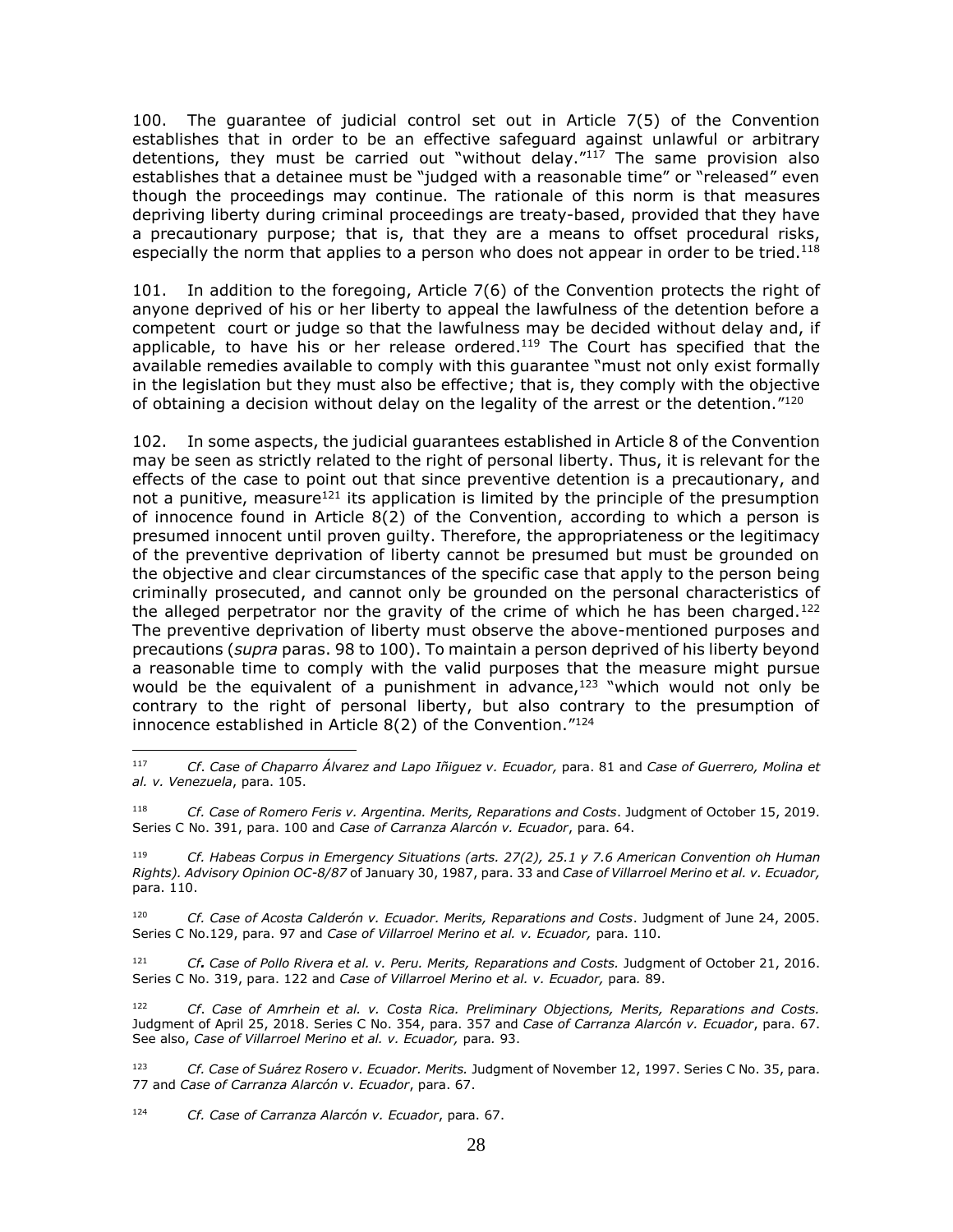103. With respect to those rights, the State has the obligations set out in Article 1(1) of the Convention to respect and guarantee their exercise. In addition, Article 2 of the Convention obligates the States Parties to adopt, in accordance with the provisions of its Constitution and those of the Convention, the legislative or other measures that are necessary to give effect to the rights and liberties protected by the treaty.<sup>125</sup> That obligation implies the adoption of measures in two senses. On the one hand, the elimination of any norms and practices that would lead to a violation of the guarantees established in the Convention,<sup>126</sup> either because they ignore those rights or liberties or because they obstruct their exercise.<sup>127</sup> On the other hand, the duty to issue norms and the development of practices that lead to the effective observance of such quarantees.<sup>128</sup>

104. On the basis of the foregoing, and in the more specific guidelines that will be expressed later, the Court will analyze the facts in the case and the allegations of the parties and the Commission. It will examine: i) the lawfulness of the initial detentions of the alleged victims; ii) whether the preventive deprivations of liberty to which those persons were submitted were arbitrary and affected the presumption of innocence, and iii) the right to appeal the detention. The Court will then offer its conclusion.

#### *B.1 Initial detentions*

 $\overline{a}$ 

<span id="page-28-0"></span>105. The facts of the case demonstrate that:

a) Belkis and María Angélica González were detained on November 23, 1998 in their home by means of a decision adopted by police authorities, based on their presumption that the detainees had been involved in an unlawful act, the homicide of Mrs. C.F.;

b) Fernando González was detained the same day by police authorities, when he went to the police station with a vehicle mentioned in the events to which his daughters were linked, and

c) Wilmer Antonio Barliza González, Luis Guillermo González and Olimpiades González were detained on January 28, 1999 after an exchange of shots by the police, who arrived at a residence where they found them and also two firearms that the authorities thought to be related to the investigations into the homicide of C.F., believing also that there existed evidence to presume the participation of the three detainees in that criminal act (*supra* paras. 48 and 49).

106. The police stated that they based the detentions described in sections a) and c) of the previous paragraph on Article 45 of the Law of Amparo and on Article 75 of the CCP and the section b) to Articles 71 and 75 G of the CCP (*supra* paras. 30, 31, 36 and

<sup>125</sup> *Cf. Caso Gangaram Panday v. Suriname*, para. 50 and *Case of Villarroel Merino et al. v. Ecuador,*  para*.* 142.

<sup>126</sup> *Cf. Case of Castillo Petruzzi et al. v. Peru. Merits, Reparations and Costs.* Judgment of May 30, 1999. Series C No. 52, para. 207 and *Case of the Buzos Miskitos (Lemoth Morris et al.) v. Honduras.* Judgment of August 31, 2021. Series C No. 432, para. 45.

<sup>127</sup> *Cf. Hilaire, Constantine and Benjamin et al. v. Trinidad and Tobago. Merits, Reparations and Costs.* Judgment of June 21, 2002. Series C No. 94, para. 113 and *Case of the Buzos Miskitos (Lemoth Morris et al.) v. Honduras*, para. 45.

<sup>128</sup> *Cf. Case of Castillo Petruzzi et al. v. Peru*, para. 207 and *Case of the Buzos Miskitos (Lemoth Morris et al.) v. Honduras*, para. 45.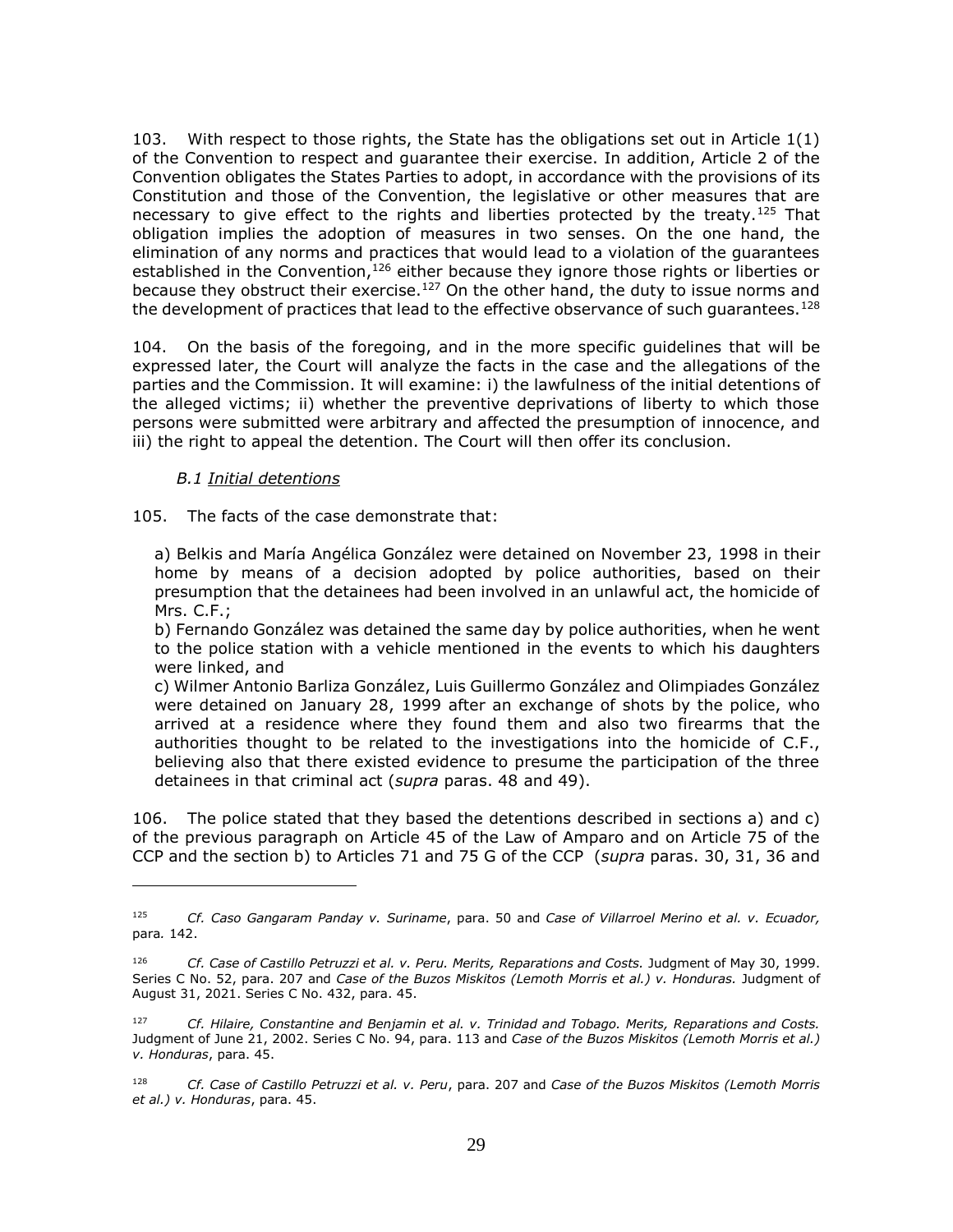49). The State, in its arguments, also mentioned, as a normative basis for the detentions, Article 46 of the Law of Amparo (*supra* para. 89).

107. In accordance with the aforementioned domestic normative (*supra* paras. 29 to 31) and as explained by the expert Vásquez González, $^{129}$  at the time of the events of the present case the Venezuelan legal order contemplated the possibility of the detention of a person under the following conditions: a) *en flagrante* crime; b) order of the competent authority, and c) by the police for reasons of "necessity and urgency."

108. Therefore, the assertion of the Commission and the representatives that the applicable domestic legal order exclusively required a judicial order or a crime *en flagrante* to proceed to the deprivation of liberty is not exact (*supra* para. 85). <sup>130</sup> On the other hand, neither the facts of the case nor the arguments of the parties and the Commission show that either of those two reasons were relevant in the circumstances examined. Therefore, it is necessary to examine the third cause, which refers to police action for reasons of necessity and urgency, which was argued by the State as a legal basis for the detentions.

109. As the expert Vásquez González explained, Article 60 of the Constitution in force at the time of the events permitted the police authorities, in the case of the commission of a punishable act, to adopt the "necessary and urgent provisional" measures that are "indispensable" to "ensure the investigation of the facts and the prosecution of the guilty." The expert stated that "the breadth of the constitutional provision […] enables the detention by the police," and that it was made "explicit" in the Law of Amparo. $131$ 

110. In effect, Article 45 of that Constitution did state what was expressed (*supra* para. 30). A literal reading of its text shows that the "detention of the presumed guilty person" was a possibility for the police who operated in cases of "necessity and urgency." Therefore, the detention ordered and implemented directly by the police must be "substantiated and be in writing."

111. The police who were involved in the detentions of Belkis González, María Angélica González, Fernando González, Wilmer Antonio Barliza González, Luis Guillermo González and Olimpiades Gonzales reported that the detentions were based on Article 45. The facts show that the police took into account the existence of a punishable act and that they asserted that they had the evidence to consider the possible relation of the six persons with the act. However, it is not shown from the actions of the police that they substantiated that they were presented with a situation of necessity or urgency that would necessitate the detentions. 132

 $\overline{a}$ <sup>129</sup> *Cf.* Written statement of the expert Magaly Mercedes Vásquez González.

<sup>130</sup> The Commission maintained that the Inter-American Court in the *Barreto Leiva v. Venezuela* case had stated that "according to the Constitution and the Code of Criminal Prosecution in order that a detention be legal […] a judicial order is necessary unless the person was apprehended *en flagrante*" (*supra* footnote on page 93). However, in the Court's Judgment in that case, there is no such holding (*cf. Case of Barreto Leiva v. Venezuela. Merits, Reparations and Costs.* Judgment of November 17, 2009. Series C No. 206).

<sup>131</sup> *Cf.* Written statement of the expert Magaly Mercedes Vásquez González.

<sup>132</sup> Note should be taken that this was not clear from the facts, nor was it argued by the State. As to the detentions of Wilmer Antonio Barliza González, Luis Guillermo González González and Olimpiades González, although they occurred after the police became aware of the gunfight, it does not show from the actions of the police that the detentions were due to that circumstance, but rather because of the presumed relation of those persons to a criminal act and because of the discovery of firearms. On the other hand, the authorities, as a basis for the detention of the five detentions, referred to Article 74 of the former Procedural Code. The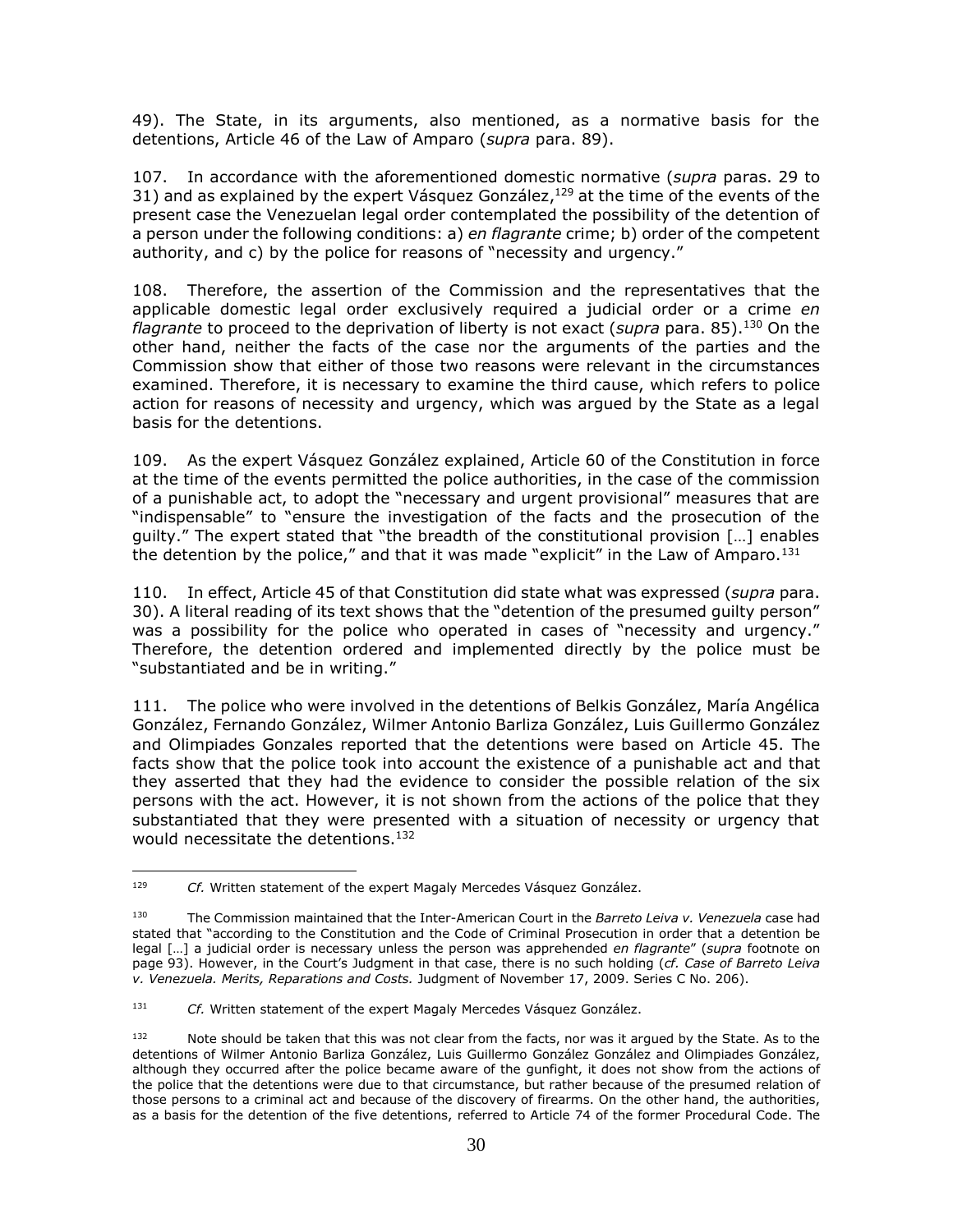112. In the cases of Belkis González, María Angélica González and Fernando González, the intervening police also referred to Article 71 of the CCP. That provision, as has already been mentioned (*supra* para. 31), empowered the "seizure" of persons within the framework of "summary" actions leading to "the discovery" of the perpetrator of […] punishable actions." Notwithstanding the interpretation and determination of the scope of the article, the Court observes that, in any case, Article 60 of the Constitution of Venezuela in force at the moment of the events required that the detentions ordered by the police occur in cases of "necessity and urgency" and when they are "essential" to investigate a punishable act. The actions of the police that account for the detention of Fernando González do not appear to demonstrate that those requirements were complied with.<sup>133</sup>

113. Therefore, the Court concludes that the initial acts of detention of Belkis González, María Angélica González, Fernando González, Wilmer Antonio Barliza González, Luis Guillermo González and Olimpiades González were unlawful. The State, to their detriment, violated Article  $7(1)$  and (2) of the Convention, in relation to Article  $1(1)$ thereof.

#### *B.2 Preventive deprivations of liberty*

<span id="page-30-0"></span>114. In view of the foregoing, (*supra* paras. 98 to 100), in order that a measure of the preventive deprivation of liberty not be arbitrary and that it be compatible with Article 7(3) of the Convention, it must observe several conditions: that it is substantiated not only on indicia of criminal responsibility, but it is also justified by legitimate purposes compatible with the treaty; that it seek that the accused will not obstruct the proceedings nor evade justice. The measure must also, among other conditions, be subject to periodic review.

115. After the police ordered the deprivations of liberty of Fernando González, María Angélica González and Belkis González on November 23, 1998, the first two filed before the judicial authority on December 2, 1998 a request that alternative measures of the deprivation of liberty be ordered in their favor. Then, on January 29, 1999 the police ordered the deprivation of liberty of Luis Guillermo González, Wilmer Antonio Barliza and Olimpiades González, and they, on February 5, 1999, requested the judicial authority that they be granted alternative measures. The judicial body confirmed, on December 10, 1998 and February 12, 1999, the deprivation of liberty of Belkis González, María Angélica González and Fernando González, in the first case, and of Luis Guillermo González, Wilmer Antonio Barliza and Olimpiades González, in the second. In both cases, the decision was taken in the belief that there were "indicia that showed the criminal responsibility" of those persons, and on the basis of the provisions of Article 182 of the CCP.

116. The relevant parts of Article 182, in force at the time of the events, indicated that: "provided that it is fully proved that there has been committed a punishable act

 $\overline{a}$ State also referred to Article 46 of the Law of Amparo. In view of the conclusion on the illegality of the detentions, it is not necessary to examine whether those articles were observed.

<sup>133</sup> In view of this conclusion, it is not necessary to analyze whether Article 75 of the former Procedural Code, indicated by the intervening authorities in their actions relating to the detention, was obeyed (*supra*  paras. 31 and 35). Nor is it necessary to analyze compliance of Article 46 of the Law of Amparo, mentioned by the State (*supra* paras. 30 and 89).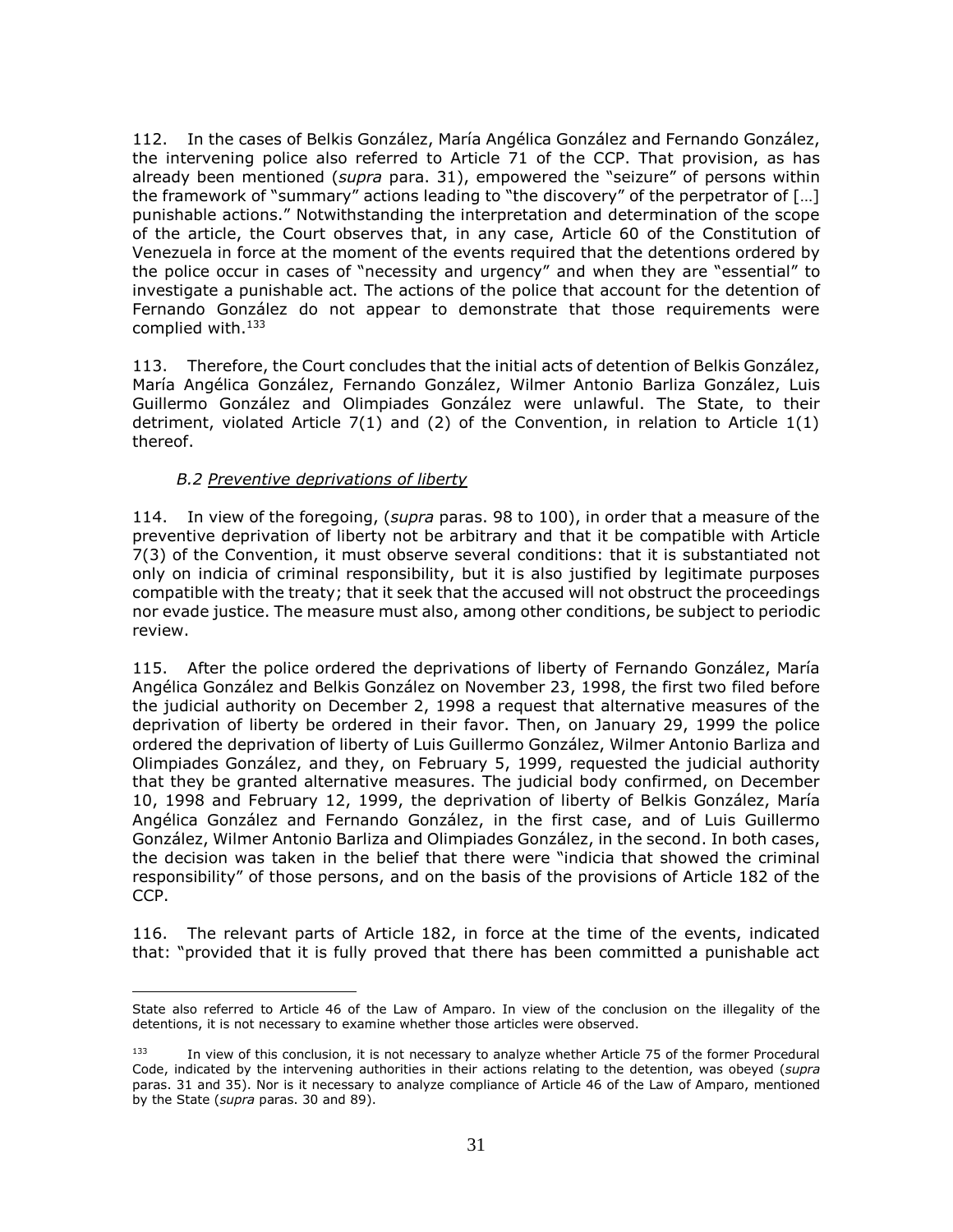that merits corporal punishment, without the corresponding criminal act being obviously prescribed and the indicia of the guilt of a person appear substantiated, the Investigating Tribunal shall decree the detention of the accused, by a substantiated decision  $\left[ \ldots \right]^{n_{134}}$ 

117. The Court, in a prior case, in analyzing that provision, concluded that "the State failed to comply with its obligation embodied in Article 2 of the Convention, insofar as its domestic legislation did not establish sufficient guarantees of the right to personal liberty, since it allowed imprisonment based only on 'indications of criminal responsibility,' without establishing, also, that it is necessary for the measure to serve a legitimate purpose."<sup>135</sup>

118. The Court notes that Article 182 was applied to the facts of this case and that the judicial decisions of December 10, 1998 and February 12, 1999 only considered, in ordering the preventive deprivations of liberty, the existence of indicia of the participation of the persons accused of the unlawful act being investigated.<sup>136</sup> It does not appear that those decisions had as their object to achieve the valid purposes of preventive detention; that is, to ensure that such persons do not obstruct the development of the proceedings or that they do not evade the action of justice (*supra*  para. 98). Nor does it show that those decisions examined the requests for alternate measures of the deprivation of liberty.

119. Consequently, in applying Article 182, the intervening judicial authority did not offer sufficient grounds regarding the attainment of a legitimate purpose, compatible with the Convention, with respect to the preventive deprivations of liberty ordered in this case. Nor do the facts show that there was a judicial periodic review of the appropriateness of the preventive detentions. According to the explanation of the expert Vásquez González, the domestic legal order in force when the orders were issued, and during most of the time of the criminal proceedings of the victims, such a periodic review was not guaranteed.<sup>137</sup> Therefore, to the detriment of the persons who had been preventively detained, the State violated the right not to be submitted to arbitrary detention, enshrined in Article 7(3) of the Convention. This infringement, with respect

 $\overline{a}$ <sup>134</sup> The text of Article 182 of the CCP in force at the time of the events was included in the written expert opinion of Magaly Mercedes Vásquez González.

<sup>135</sup> *Cf. Case of Barreto Leiva v. Venezuela*, para. 116.

<sup>136</sup> The Court notes that the expert Nelson Orlando Mejía Duran stated that there was an obligation to "substantiate" in order to decree preventive detention and that this "imposes the necessity to clearly indicate the grounds and the procedural basis of the restriction, so that in order to safeguard the presumption of innocence the detention would not be imposed arbitrarily." The expert added that the restriction of liberty by means of an order of detention does not lose its instrumental nature with respect to the proceedings and, in the event of a precautionary measure, the case should continue until a final decision is reached." (*Cf.* Written expert opinion of Nelson Orlando Mejía Duran.) The Court notes that the expert opinion refers to the obligation that the acts that order the preventive deprivation of liberty contain the rationale, which must be based on the applicable domestic legal order. This requirement, however, does not refer to the compatibility of such applicable domestic legislation with the American Convention.

<sup>137</sup> The expert stated that "on July 1, 1999, the new Code fully entered into force (in March 1998, three of its institutions had earlier entered into force)." The expert did not identify which three institutions. From what the expert stated, it can be understood that the review of preventive detention could take place beginning with the remedies presented to question the measure, but not on its own. She pointed out that "the procedural order in force on the date on which the members of the González family were deprived of their liberty did not guarantee […] the periodic review of measures of detention. Since the appeal was filed against the decision that declared it unfounded, the judge of the case could not, due to a lack of functional competence, review the measure that he ordered in order to terminate it." (*Cf.* Written expert opinion of Magaly Mercedes Vásquez González).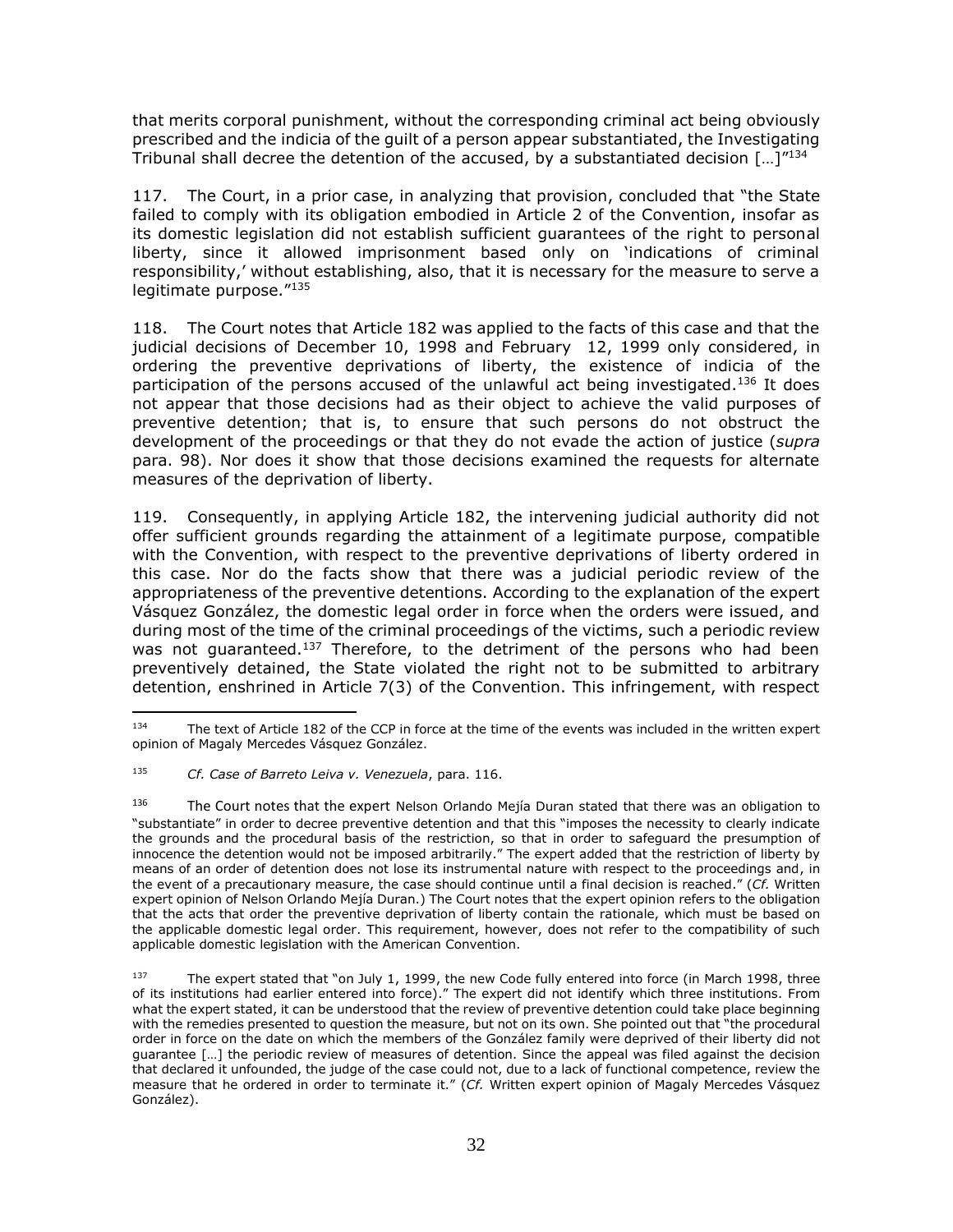to events before July 1, 1999, is related not only to the failure to observe Article 1 of the Convention, but also to the duty to adopt provisions of domestic law, established in its Article 2. The events appear to show that, after the date mentioned, even when the defense of the four persons who remained deprived of their liberty requested their release in the understanding that there was no danger of fleeing nor of obstructing the proceedings, that request was denied without offering grounds that would contradict the assertions of the defense. Therefore, the continued deprivation of liberty was arbitrary, in violation of Article 7(3) of the Convention, in relation to Article 1(1) thereof, to the detriment of Wilmer Antonio Barliza González, Fernando González, María Angélica González and Belkis Mirelis González.

120. On the other hand, given the presumption of innocence, a guarantee found in Article 8(2) of the Convention, there is a general rule that the accused should not be detained when involved in a criminal proceeding. $138$  It has already been stated that maintaining a person deprived of his liberty longer than a reasonable time for procedural reasons that justify detention for precautionary reasons is the equivalent of a punishment in advance, which is contrary to the presumption of innocence (*supra* para. 102). As long as preventive deprivations of liberty are ordered and maintained without complying with the aforementioned procedural purposes, they are contrary to that guarantee, from their beginning and during all of the time that they are in force.

121. Therefore, since the preventive deprivations of liberty were not based on legitimate procedural grounds, but on indicia of alleged criminal responsibility, they are a punishment in advance, in violation of the presumption of innocence, which is an infringement of Article 8(2), to the detriment of each of the victims preventively detained. While, before July 1, 1999, the lack of legitimate grounds was related to the domestic legal order in force at the time of the events, based on the application of Article 182 of the CCP, this violation of Article 8(2) is the failure to adopt provisions of domestic law, established in Article 2 of the Convention, in addition to being related to the failure to comply with the duty to respect the treaty-based rights, established in Article 1(1) of the treaty.

122. The Court observes that the representatives and the Commission also alleged the violation of Article 8(2) of the Convention, as well as Article 7(5), with respect to the length of the preventive deprivations of liberty of María Angélica González, Belkis González, Fernando González and Wilmer Barliza González, which was around 10 months in the first three cases and eight months in the fourth (*supra* para. 87). <sup>139</sup> They alleged that the lengths of the deprivations of liberty were excessive given the lack of a periodic review of the substance of the valid treaty-based grounds for maintaining the measure. This aspect, the lack of a judicial periodic review of the measures of the preventive deprivation of liberty, has already been analyzed in relation to Article 7(3) of the Convention, relative to the arbitrariness of the deprivations of liberty and it was also

<sup>138</sup> *Cf. Case of López Álvarez v. Honduras. Merits, Reparations and Costs*. Judgment of February 1, 2006. Series C No. 141, para. 67 and *Case of Carranza Alarcón v. Ecuador*, para. 89.

<sup>&</sup>lt;sup>139</sup> The judicial decisions that ordered the preventive detentions were issued on December 10, 1998, in the first three cases, and on February 12, 1999, in the fourth. On January 8, 1999, the first three persons appealed their deprivation of liberty and the appeal was denied on January 28, 1999. Wilmer Barliza González appealed the decision of his preventive detention on March 5, 1999 and the appeal wa resolved by confirming the measure of preventive detention on April 21, 1999. On August 2, 1999, the representatives of the four victims requested an alternate measure of deprivation of liberty, based on the new Procedural Code, which was denied on August 16, 1999. The deprivations of liberty were extended until September 29, 1999, when the accused were acquitted.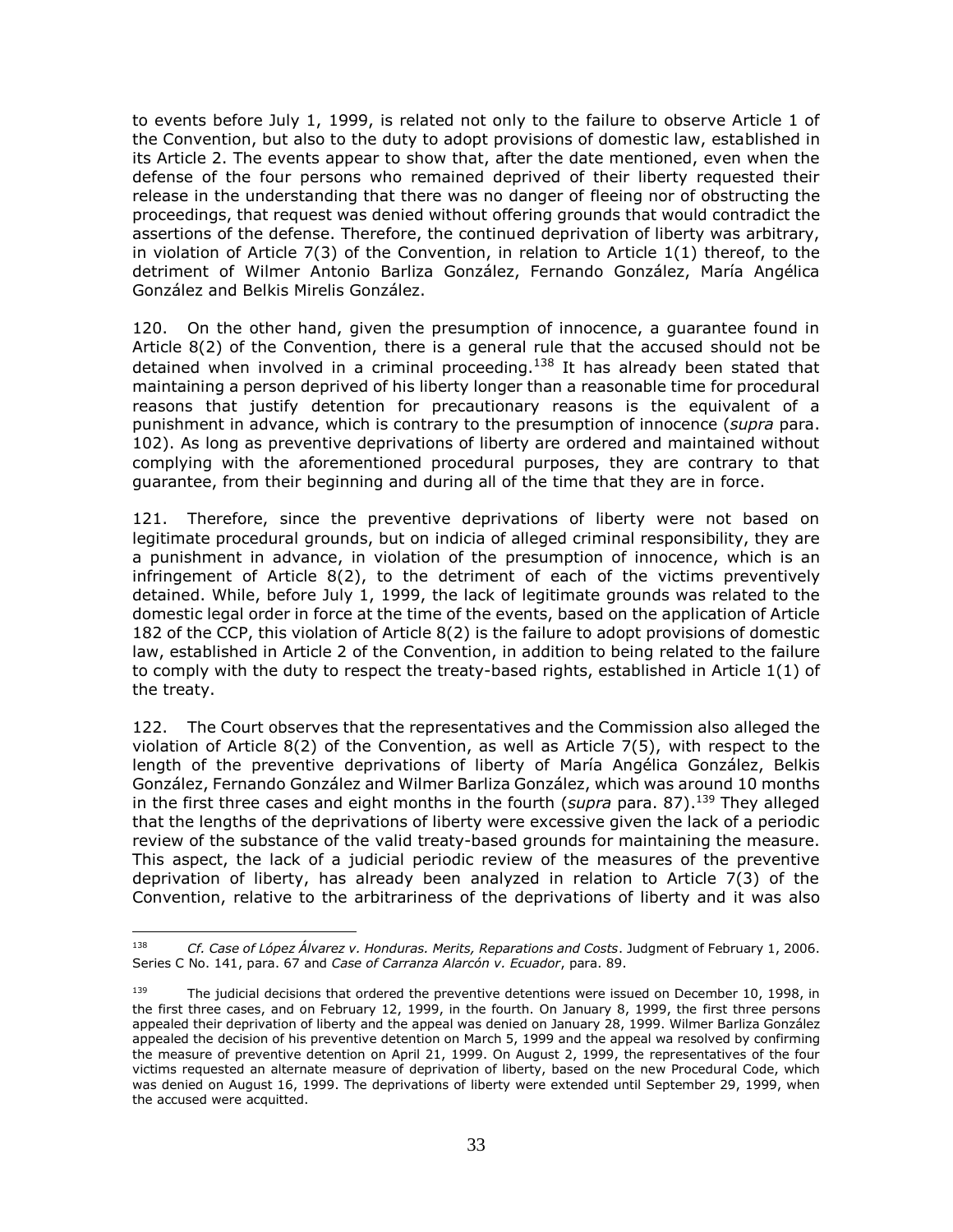determined how such arbitrariness implied a violation of the presumption of innocence during those measures. Therefore, the question has already been analyzed by the Court and it is not relevant to examine it in relation to Article 7(5) of the Convention.

123. In view of the foregoing, the Court concludes that, with regard to the preventive measures of deprivation of liberty, the State violated the right to personal liberty, recognized in Article 7(1) and (3) of the Convention, as well as the right to judicial guarantees, for contravening the principle of the presumption of innocence, established in Article 8(2), in relation to the obligations established in Articles 1(1) and 2 thereof, to the detriment of Belkis González, María Angélica González, Fernando González, Luis Guillermo González, Wilmer Antonio Barliza and Olimpiades González.

# *B.3 Right to appeal the detentions*

<span id="page-33-0"></span>124. The Commission and the representatives alleged that the State violated the right of the victims to have appropriate and effective legal remedies to protect their right to personal liberty (*supra* para. 88). The Court finds it appropriate to examine this question on the basis of Article 7(6) of the Convention, which is the specific provision in the treaty on the judicial oversight of personal liberty. Therefore, the Court does not consider it necessary to analyze the allegations and facts relating to Article 25 of the Convention.<sup>140</sup>

125. The facts of the case indicate that, on December 2, 1998, Fernando González and María Angélica González, while detained, requested that the intervening judicial body grant them an alternative measure of preventive detention, as did Luis Guillermo González, Wilmer Antonio Barliza and Olimpiades González on February 5, 1999, after they had been detained. The judicial decisions that confirmed the deprivations of liberty ordered by the police occurred, respectively, on December 10, 1998 and February 12, 1999. On January 8, 1999, Belkis González, María Angélica González and Fernando González appealed their deprivations of liberty and the appeal was rejected on January 28, 1999. Wilmer Barliza González, Luis Guillermo González and Olimpiades González appealed the decision of their preventive detentions on March 5, 1999 and the appeal was resolved on April 21, 1999, confirming the measure of the first and revoking it with respect to the other two. On August 2, 1999, the representatives of the four persons who remained deprived of their liberty requested an alternate measure of deprivation of liberty, based on the COPP. That request was repeated on August 16, 1999 and denied the same day.

126. The Court must now evaluate whether the State observed Article 7(6) of the Convention with respect to three groups of facts: a) the requests of alternative measures of preventive detention filed on December 2, 1998 and February 5, 1999; b) the appeals of the decisions of preventive deprivations of liberty filed on January 8 and March 5, 1999, and c) the request for alternative measures of deprivation of liberty filed on August 2, 1999 and repeated on August 16.

127. In the first place, with regard to the requirements of alternative measures of the deprivation of liberty formulated before the judicial decisions that confirmed the detentions, the Court notes that they were not directed to question the legality of the measures. In effect, a reading of those requests shows that what was being asked was that, in the event that the detentions were lawful, alternate measures be ordered.

 $\overline{a}$ 140 *Cf. Case of Anzualdo Castro v. Peru. Preliminary Objection, Merits, Reparations and Costs*. Judgment of September 22, 2009. Series C No. 202, para. 77 and *Case of Villarroel Merino et al. v. Ecuador,* para*.* 109.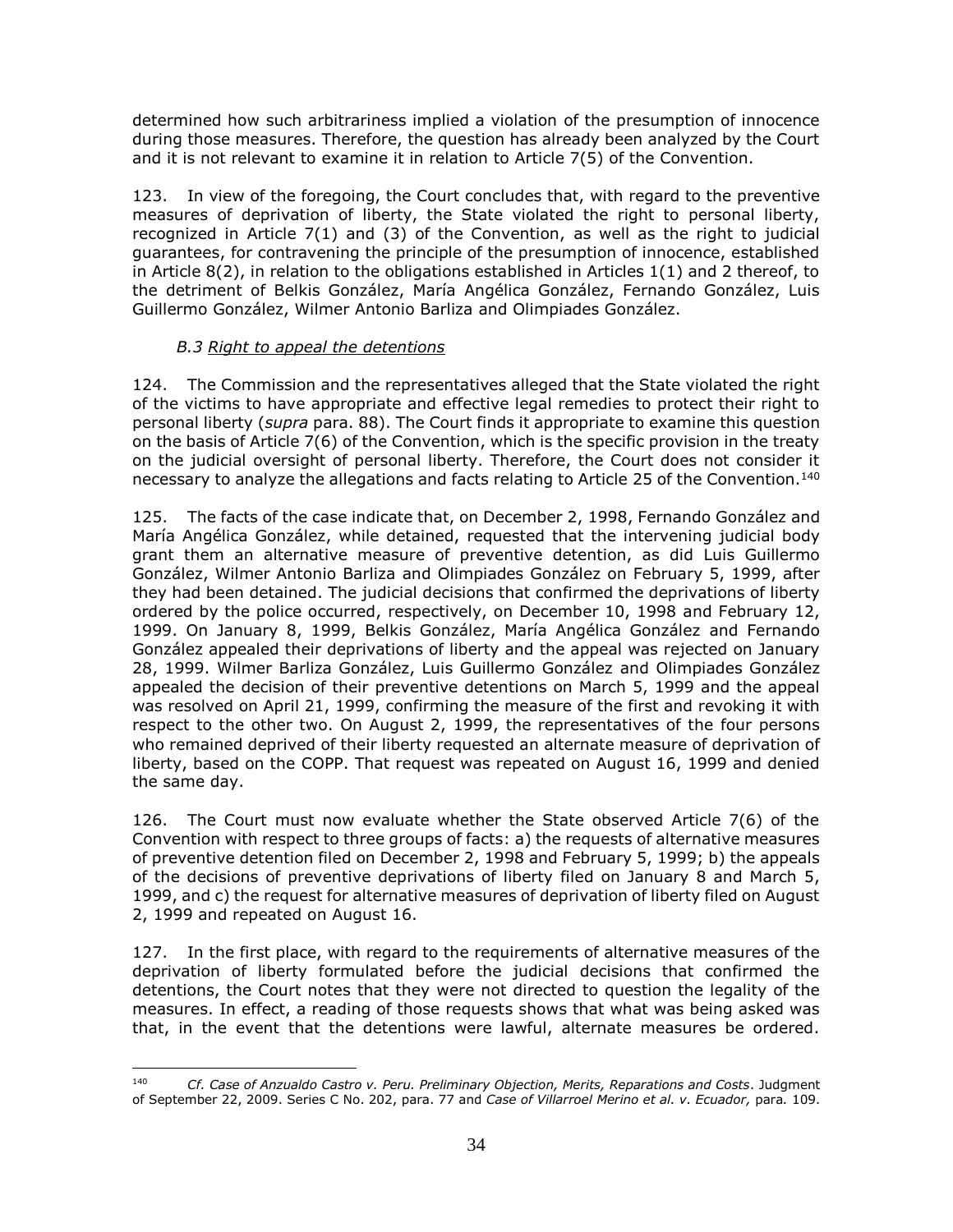Therefore, although it was a question of petitions to avoid the deprivation of liberty, they did not directly question the lawfulness. Therefore, it is not appropriate to analyze them in relation to Article  $7(6)$  of the Convention.<sup>141</sup>

128. Secondly, the appeals regarding the preventive deprivations of liberty, filed on January 8 and March 5,1999, were based on a failure to comply with the provisions of Article 182 of the CCP, namely, the allegation that there were insufficient elements of guilt (*supra* paras. 45 and 57). On January 28 and April 21, 1999, the judicial authority resolved those appeals after examining that argument and rejected the appeals with respect to the four of the accused and revoked the deprivation of liberty of the other two (*supra* paras. 46 and 58). The foregoing shows that the remedies of appeal were effective inasmuch the judicial body examined the legality of the deprivations of liberty based on the allegations of the accused and answered them effectively without an excessive delay being shown or alleged. Therefore, there was not, with respect to those remedies of appeal, an infringement of Article 7(6) of the Convention.

129. Finally, it is now necessary to analyze the requests for an alternate measure of deprivation of liberty filed on August 2 and 16, 1999, that is, after the modification of the criminal procedural order in Venezuela (*supra* paras. 59 and 61), on behalf of Wilmer Antonio Barliza González, Fernando González, María Angélica González and Belkis Mirelis González, and denied on the latter date (*supra* para. 61).

130. The facts show that the defense of the four persons requested their release with the argument that there was no danger of flight nor of obstructing the proceedings. The intervening judicial body, on August 16, 1999, rejected the defense's petition, asserting that those reasons did exist. However, it did not give the grounds for the assertion.

131. Bearing this in mind, it must be concluded that the judicial authority did not adequately examine the allegations regarding the lack of evidence of a possible flight or the obstruction of the investigations. This lack of adequate grounds implied a denial of the right to appeal the detentions since that requires that the judicial authorities adequately analyze the legality of the deprivation of liberty and the mere invocation of a legal provision does not satisfy this requirement. The Court concludes that the victims were not granted an effective remedy that would safeguard their right to personal liberty.

132. Therefore, regarding the request for an alternate measure of deprivation of liberty presented on August 2, 1999, the Court holds that the State, to the detriment of Wilmer Antonio Barliza González, Fernando González, María Angélica González and Belkis Mirelis González, violated Article 7(6) of the Convention, in relation to Article 1(1) thereof.

# *B.4 Conclusion*

 $\overline{a}$ 

<span id="page-34-0"></span>133. Pursuant to the above, the Court declares that the State violated the right to personal liberty, recognized in Article 7 (1) and (2) of the American Convention on Human Rights, in relation to Article 1(1) thereof, as well as Article 7 (1) and (3) and the right to judicial guarantees, with respect to the presumption of innocence, recognized in Article 8(2) of the Convention, in relation to Articles 1(1) and 2 thereof, to the detriment of Belkis González, María Angélica González, Fernando González, Wilmer Antonio Barliza González, Luis Guillermo González and Olimpiades González. The State also violated the

<sup>&</sup>lt;sup>141</sup> It is to be noted, on the other hand, that the implication of the failure to consider such requirements by the judicial authority was already examined in relation to Article 7(3) of the Convention (*supra* para.118).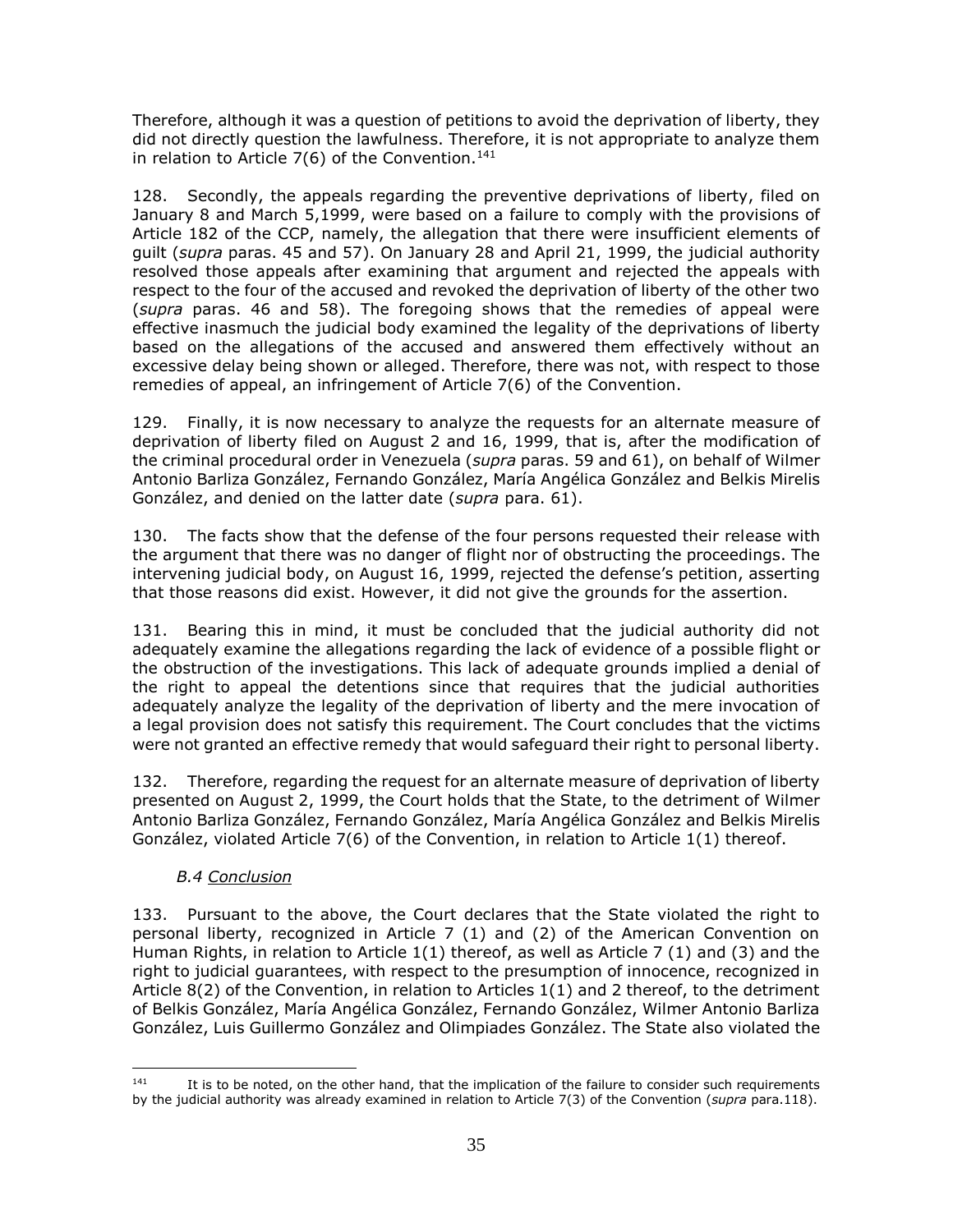right to personal liberty, with respect to the right to appeal the detentions so that their legality be decided, as established in Article 7(6) of the Convention, in relation to Article 1(1) thereof, to the detriment of Wilmer Antonio Barliza González, Fernando González, María Angélica González and Belkis Mirelis González.

# **VII.2**

# <span id="page-35-1"></span><span id="page-35-0"></span>**RIGHT TO PERSONAL INTEGRITY AND THE PROHIBITION OF TORTURE AND OTHER CRUEL, INHUMAN OR DEGRADING TREATMENT**<sup>142</sup>

# <span id="page-35-2"></span>*A) Arguments of the Commission and of the parties*

134. The *Commission* noted that the "petioner" claimed that the six alleged victims who were deprived of their liberty were placed with convicted inmates during their preventive detention and that the State did not present any information to the Commission that would contradict this claim. Therefore, the Commission concluded that Venezuela had infringed Article 5(1) and (4) of the Convention, relating to the right to personal integrity.

135. The *representatives* agreed with the Commission's allegations, pointing out that the placing of the victims with convicted inmates occurred during their deprivation of liberty in the National Penitentiary.

136. The representatives also alleged that there were "acts of physical and psychological torture suffered by the [alleged] victims [who were deprived of their liberty]" and that they were subjected to "inhuman conditions of incarceration." They believed that this, in addition to their placing with convicted inmates, as well as the "context of harassment and violence suffered, demonstrated that the State was responsible for the violation of Articles 1, 5 and 8 of the Inter-American Convention to Prevent and Punish Torture." In support of their claim, in addition to what has already been stated, they maintained that the alleged victims who were deprived of their liberty "received continual death threats and harassment by other inmates friendly with members of the [M.F.] family."

137. The *State* denied that it was responsible for the violation of Article 5(4) of the Convention. In its argument, it did not refer to the facts of the case, but rather it "reported on the change in the penitentiary system in Venezuela." It claimed that the new penitentiary regime is a guarantor of human rights that has enabled substantive improvement, such as "greater control," construction and the reconditioning of "appropriate spaces," reduction in violence, reduction in the rate of deprivation of liberty and increase in the "installed capacity."

138. Venezuela, in addition, denied its responsibility for "alleged tortures and cruel treatments." It argued that "at no time during the criminal proceedings against the alleged victims was that situation denounced." It added that "the record only shows the request for a change of place of incarceration because of threats, which was resolved in a timely fashion by the trial court." It concluded that "the infringement of a right that was never denounced for being violated in the domestic legal proceedings should never be invoked."

# <span id="page-35-3"></span>*B) Considerations of the Court*

<sup>142</sup> Article 5 of the American Convention on Human Rights and Articles 1, 6 and 8 of the Inter-American Convention to Prevent and Punish Torture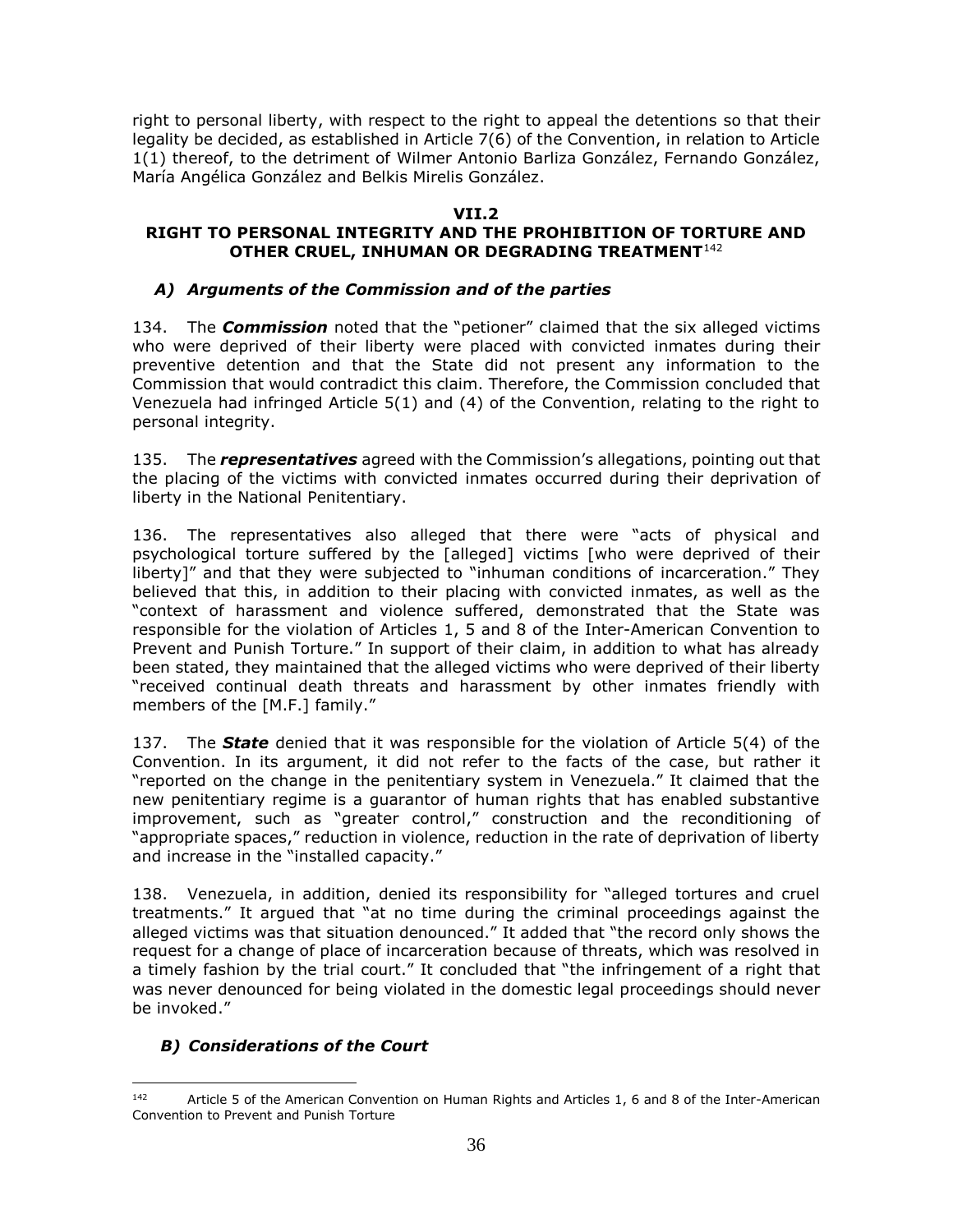139. In the first place, it must be noted that part of the allegations of the representatives is based on their claims regarding the general conditions in the National Penitentiary where the alleged victims were being held. Those aspects will not be considered because they are not included in the factual framework contained in the Commission's Merits Report.<sup>143</sup>

140. In the second place, it must be noted that a violation of the Inter-American Torture Convention has been claimed by the representatives and not by the Commission. The Court has held that the representatives of the alleged victims "may assert the violation of rights other than those included in the Merits Report, provided that they are within the factual framework defined by the Commission."<sup>144</sup>

141. In view of the above, the Court will examine the allegations of the Commission and of the parties. In order to do so: a) it will give a general guideline on the right to personal integrity, the separation of persons being prosecuted and those convicted and the prohibition of torture and other cruel treatment; b) it will analyze the facts of the case that are related to the placing of the presumed victims with convicted prisoners, the conduct of the State with respect to the threats received by the alleged victims and the placing of María Angélica González and Belkis González in solitary confinement, and c) finally, it will give its conclusion.

<span id="page-36-0"></span>*B.1 General guidelines on the right to personal integrity, the separation of persons being prosecuted from those already convicted and the prohibition of torture and other cruel treatment* 

142. The Court recalls that "detainees have the right to live in conditions of detention that are compatible with their personal dignity" and the State must guarantee this right, which is established in Article  $5(1)$  of the American Convention.<sup>145</sup>

143. One of the safeguards to that effect is provided by Article 5(4) of the Convention that "imposes on the States the obligation to establish a system for classifying prison inmates, in order to ensure that those who are being prosecuted are separated from those who have been convicted, and that the former are treated in a way that is appropriate to their status as persons who have not been convicted."<sup>146</sup> It also

<sup>143</sup> The Court reminds that the factual framework is composed of the facts contained in the Merits Report submitted to its consideration. Therefore, allegations of facts distinct from those presented in the Report are not admissible, except for those that might be considered complementary, that is, that explain, clarify or reject those that are mentioned in Report or, if applicable, respond to claims made by the parties or the Commission. (*Cf. Case of Vera Vera et al. v. Ecuador. Preliminary Objection, Merits, Reparations and Costs*. Judgment of May 19, 2011. Series C No. 226, para. 32 and *Case of Bedoya Lima et al. v. Colombia. Merits, Reparations and Costs.* Judgment of August 26, 2021. Series C No. 431, para 16). The facts mentioned by the representatives cannot be considered complementary. Since those facts will not be considered, the arguments in support of them will not be taken into account.

<sup>144</sup> *Case of the "Five Pensioners" v. Peru. Merits, Reparations and Costs.* Judgment of February 28, 2003. Series C No. 98, para. 155 and *Case of Garzón Guzmán et al. v. Ecuador*, para. 22.

<sup>145</sup> *Cf. Case of Bulacio v. Argentina. Merits, Reparations and Costs*. Judgment of September 18, 2003. Series C No. 100, paras. 126 and 138 and *Case of Mota Abarullo et al. v. Venezuela. Merits, Reparations and Costs.* Judgment of November 18, 2020. Series C No. 417, para. 88.

<sup>146</sup> *Case of Tibi v. Ecuador*, para. 158 and *Case of J. v. Peru. Preliminary Objection, Merits, Reparations and Costs.* Judgment of November 27, 2013. Series C No. 275, para. 380. See also, *Case of Mota Abarullo et al. v. Venezuela*, para. 96.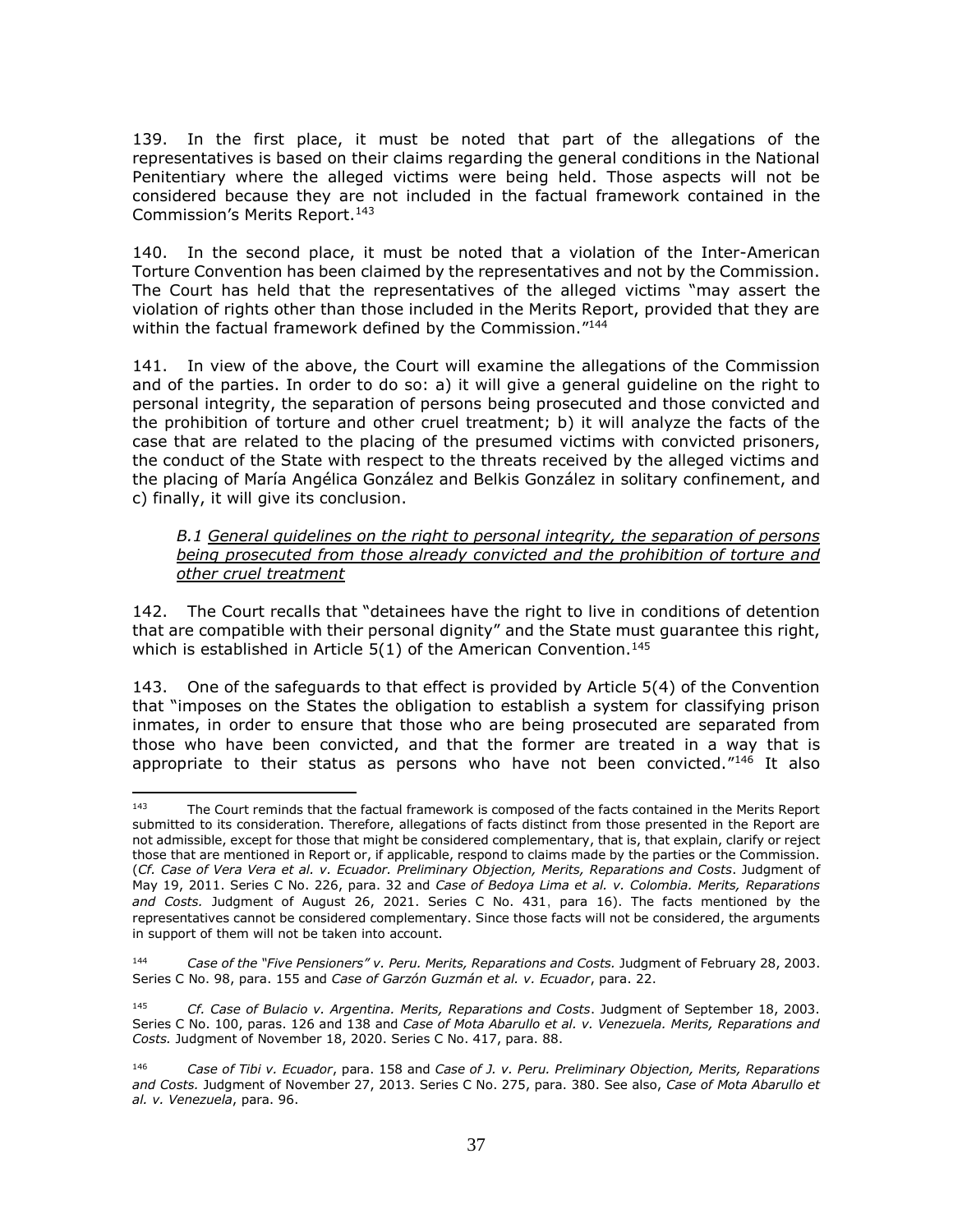establishes that "the separation of accused persons from convicted persons, requires not only keeping them in different cells, but also that these cells be located in different sections within a detention center, or in different institutions if that is possible." $147$ 

144. The Court has noted that the guarantee set out in Article 5(4) can be understood as a "corollary of the right of the person who is being prosecuted to the presumption of innocence until his or her guilt has been established legally, which is recognized in Article 8(2) of the Convention, "<sup>148</sup> since placing a person being prosecuted with those convicted implies giving the former a treatment corresponding to those whose criminal responsibility has been legally determined. While Article 8(2) of the Convention was not alleged by the parties or the Commission, the Court considers it pertinent to take into account, on the basis of the principle of *iura novit curia.* 149

145. The Court has explained that a violation of the right to personal integrity can have a distinct gradation and can be produced by the commission of different types of harassment, which range from torture to other kinds of acts or treatments that may be cruel, inhuman or degrading. Torture and the other types of illtreatment are prohibited by Article 5(2) of the American Convention.<sup>150</sup>

146. The Court has also held that the general obligations arising from Article 5 of the American Convention are "reinforced by the specific obligations" that can be found in the Inter-American Torture Convention. Articles 1 and 6 of that treaty reinforce the absolute prohibition of torture and the obligation of the State to prevent and punish all acts or attempts of torture and other cruel, inhuman and degrading treatment within its jurisdiction.<sup>151</sup> Article 8 of the Inter-American Torture Convention, for its part, refers to the duty to examine complaints of torture, as well as the duty to investigate and initiate criminal proceedings when presented with such complaints or with the grounds to believe that acts of torture have been committed.

#### *B.2 Analysis of the facts of the case*

<span id="page-37-0"></span>147. *Failure to separate the persons being prosecuted and those convicted. -* It should be noted that the State has not disputed the claim of the representatives and the Commission that, in the National Penitentiary, the alleged victims were housed with convicted prisoners. This was confirmed by the expert Víctor Manuel Velazco Prieto, who

<sup>147</sup> *Case of Yvon Neptune v. Haiti. Merits, Reparations and Costs*. Judgment of May 6, 2008. Series C No. 180, paras. 146 and 147 and *Case of Mota Abarullo et al. v. Venezuela*, para. 96.

<sup>148</sup> *Case of J. v. Peru*, para. 380.

<sup>149</sup> *Cf. Case of Velásquez Rodríguez v. Honduras. Merits*, para. 163 and *Case of Guachalá Chimbo et al. v. Ecuador. Merits, Reparations and Costs*. Judgment of March 26, 2021. Series C No. 423, para. 110. The principle alluded to allows the Court "to analyze the possible violation of the norms of the Convention that have not been alleged, provided that the parties have had the opportunity to express their respective positions in relation to the facts on which they are based" (*Case of the Indigenous Community of the Lhaka Honhat Association (Our Land) v. Argentina. Merits, Reparations and Costs*. Judgment of February 6, 2020. Series C No. 400, para. 200).

<sup>150</sup> *Cf. Case of Loayza Tamayo v. Peru. Merits.* Judgment of September 17, 1997. Series C No. 33, paras. 57 and 58 and *Case of Guerrero, Molina et al. v. Venezuela*, para. 112. Article 5(2) was not expressly invoked by the parties or by the Commission, but the Court believed that it should apply *iura novit curia* (*supra* footnote on page 149).

<sup>151</sup> *Case of Azul Rojas Marín et al. v. Peru*, para. 143 and *Case Guerrero, Molina et al. v. Venezuela*, para. 114.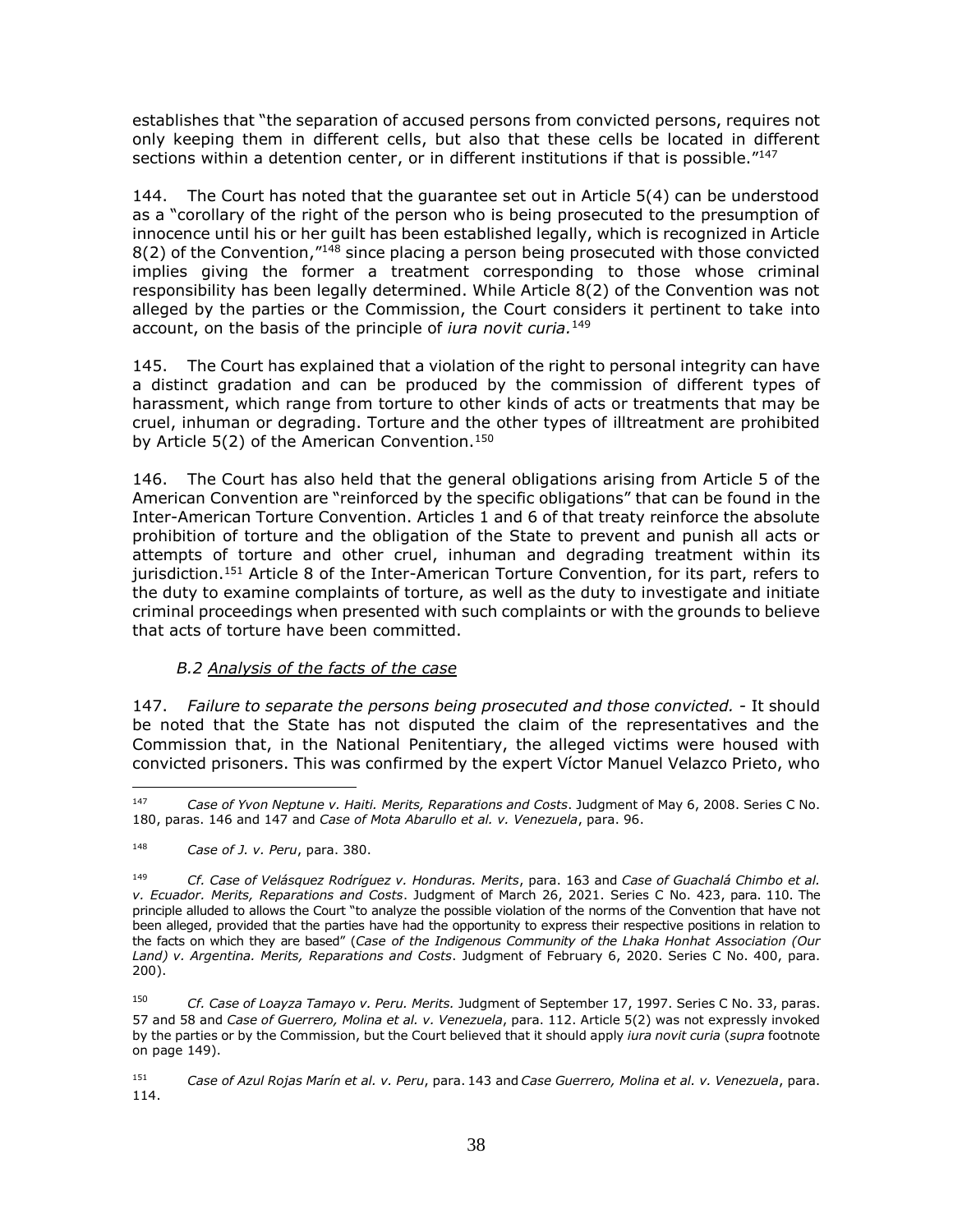stated that in that penitentiary, at the time of the events, the "proper classification between the convicted and those being prosecuted" was not observed and that the penitentiary was designed to hold only convicted inmates and conditions did not exist to separate the convicted and those preventively deprived of their liberty.<sup>152</sup> Therefore, Venezuela did not comply with the terms of Article 5(4) of the Convention. This transgression also violated the presumption of innocence, a principle recognized in Article 8(2) of the Convention, for the reasons already stated (*supra* para. 144). This failure is not sufficient to hold that the victims suffered cruel, inhuman or degrading treatment or acts of torture.

148. *State conduct with respect to threats.-* With respect to the claims of threats received by the alleged victims while they were in the National Penitentiary, the Court recalls that the State has the duty to prevent violations of human rights of persons under its custody.<sup>153</sup> On December 14, 1998, the lawyer of Fernando González, Belkis González and María Angélica González informed the judicial authorities of the threats received by his clients and requested their transfer to another establishment. On that same day, the judicial authority requested the director of the penitentiary to designate a place for those three persons in view of their personal security and physical integrity and later the director informed that Fernando González had been placed in the infirmary and Belkis and María Angélica in "a secured section." On December 21, 1998, a judicial order transferred Fernando González to the El Marite Center.

149. On the other hand, Luis Guillermo González, Wilmer Antonio Barliza and Olimpiades González were detained in the National Penitentiary and the mother of the former requested the transfer of all three to another establishment. On February 23, 1999, the three detainees reported that they had been threatened and, on March 2, they were transferred to the El Marite Center.

150. The above demonstrates that, due to the reported threats, the State adopted actions to protect the personal integrity of the alleged victims. Therefore, it is not appropriate to declare an infringement to the right of personal integrity for the threats or for the failure to adopt the respective measures.

151. *Retaining María Angélica and Belkis González in solitary confinement. –* In spite of what was recently stated, the Court notes that María Angélica and Belkis González remained several months in solitary confinement. The latter declared that she and her sister shared a cell with a convicted prisoner (*supra* footnote at page 44). María Angélica stated that the cell lacked space, that there was not sufficient access to water since they were given "non-treated" water once a week and they had "to learn how to collect that water so that it would last the week" and that they were not provided with medical service while they were there.<sup>154</sup> The expert Alejandra Sapene Chapellín stated that the "deplorable conditions" in which Belkis and María Angélica González were deprived of their liberty created in them "a persistent traumatic memory that alters their reasoning and their emotions." 155

 $\frac{1}{152}$ Written expert opinion of Víctor Manuel Velazco Prieto (evidence file, fs. 2836 to 2894).

<sup>153</sup> *Cf. Case of the "Juvenile Reeducation Institute" v. Paraguay*. *Preliminary Objections, Merits, Reparations and Costs.* Judgment of September 2, 2004. Series C No. 112, para. 152 and *Case of Mota Abarullo et al. v. Venezuela*, para. 88.

<sup>154</sup> Written statement of María Angélica González before the Court.

<sup>155</sup> Written expert opinion of Alejandra Sapene Chapellín (evidence file, fs. 2795 to 2834).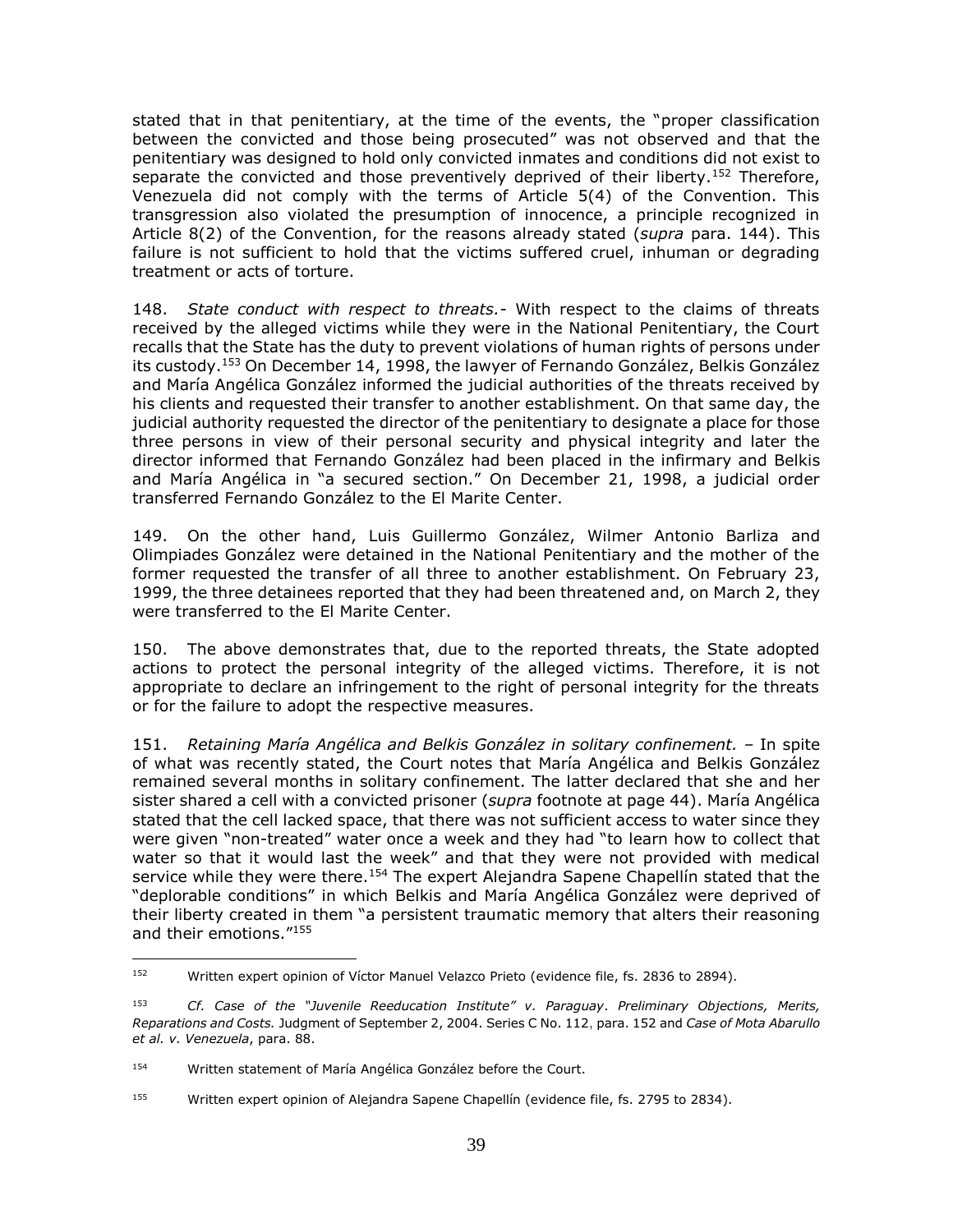152. The Court notes that the State must avoid that the protective measures that it was eventually compelled to adopt to protect the persons under its custody result, in and of themselves, in a violation of their rights. The SubCommittee for the Prevention of Torture and Other Cruel, Inhuman or Degrading Treatment has expressed that "solitary confinement, isolation and administrative segregation are not appropriate methods of managing the security of persons […] and can be justified only if used as a last resort, under exceptional circumstances, for the shortest possible time and with adequate procedural safeguards."<sup>156</sup> The isolation or segregation of a person deprived of his liberty, even with the purpose of granting him protection, may, depending on the circumstances, be an infringement of the prohibition against torture and illtreatment.<sup>157</sup>

153. The Court holds that the prolonged stay of various months in an isolated cell was a treatment that is contrary to personal integrity, a conclusion that was confirmed and reinforced by the statements of María Angélica and Belkis Gonzalez, as well as by the expert Sapene Chapellín. The Court, in view of the facts alluded to, concludes that María Angélica and Belkis González suffered cruel or inhuman treatment in contravention of their prohibition established in Article 5(2) of the American Convention and Article 6 of the Inter-American Torture Convention. Articles 1 and 8 of the latter Convention refer to the prevention, punishment and investigation of acts of torture and the Court is of the opinion that, given the circumstances of the case, they have not been violated.

#### *B.3. Conclusion*

<span id="page-39-0"></span>154. In view of the above considerations, the Court concludes that the State violated the right to personal integrity, recognized in Article 5 (1) and (4) of the American Convention, as well as the presumption of innocence recognized in Article 8(2), in relation to the obligation to respect the rights set out in Article  $1(1)$ , to the detriment of Fernando González, Belkis González, María Angélica González, Luis Guillermo González, Wilmer Antonio Barliza and Olimpiades González.

155. In addition, Venezuela violated the right to personal integrity, recognized in Article 5(1) and (2) of the American Convention, in relation to Article 1(1) thereof, and Article 6 of the Inter-American Convention to Prevent and Punish Torture, to the detriment of María Angélica González and Belkis González, for the cruel or inhuman treatment to which they were subjected.

<span id="page-39-1"></span>156. The State is not responsible for the violation of Articles 1 and 8 of the Inter-American Convention to Prevent and Punish Torture.

#### **VII.3 RIGHT TO JUDICIAL PROTECTION**

#### <span id="page-39-3"></span><span id="page-39-2"></span>*A) Arguments of the Commission and of the parties*

<sup>156</sup> Ninth Annual Report of the SubCommittee for the Prevention of Torture and Other Cruel, Inhuman or Degrading Treatment of March 22, 2016. Document CAT/C/57/4, para. 78.

<sup>157</sup> *Cf.*, In the same sense, Report of the Special Rapporteur on torture and other cruel, inhuman or degrading treatment of January 5, 2016. Doc. A/HRC/31/57, para. 35.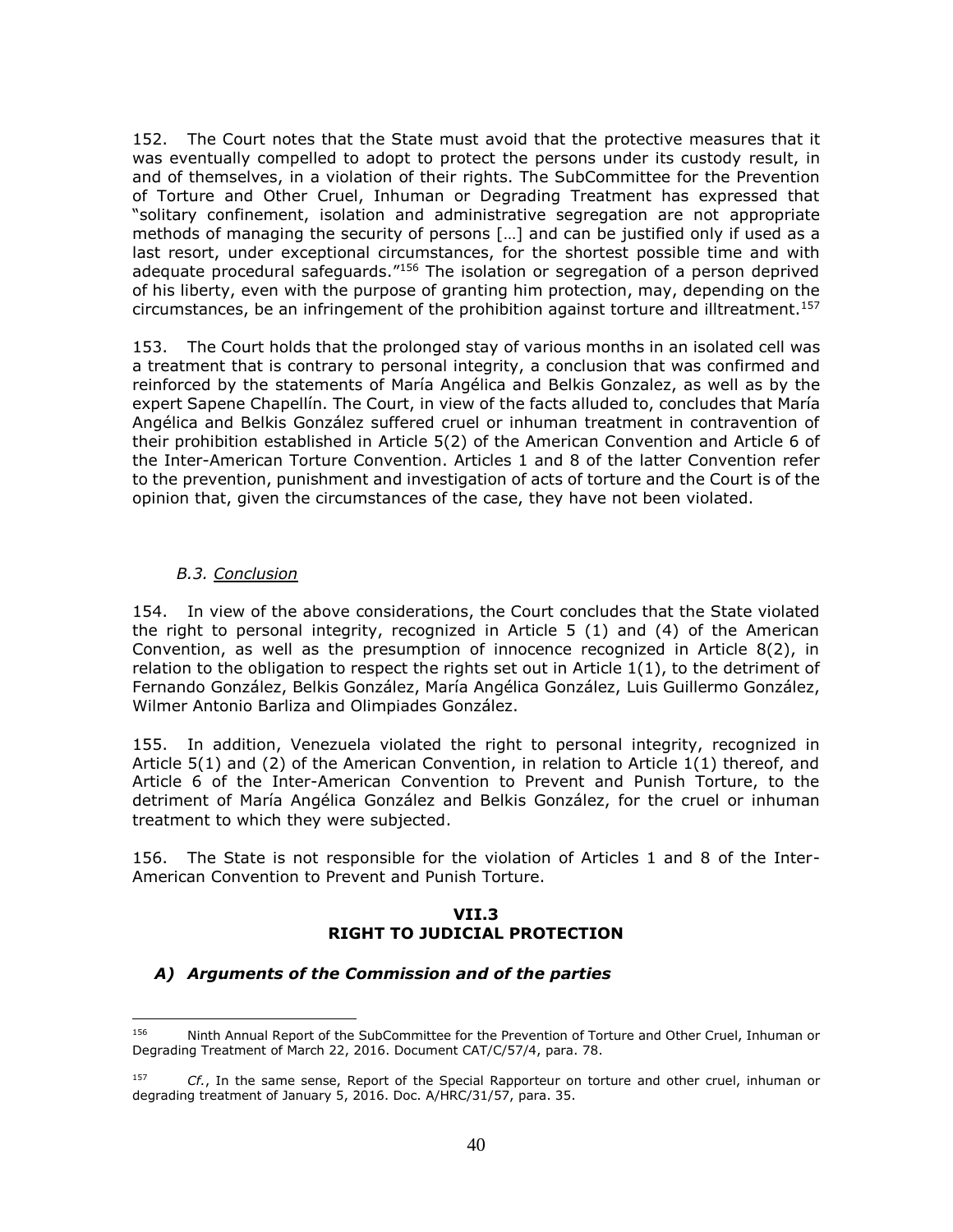157. The *Commission* noted that the request for compensation for the alleged victims was rejected because the domestic judicial bodies did not consider that the deprivations of liberty to which they were subjected was due to a "judicial error," which was a requirement of the domestic law. It noted that the claim was the only apparent domestic channel available to obtain reparation for violations to personal liberty and, therefore, the judicial rejection led to a situation of defenselessness. Thus, it argued that the State had violated Article 25(1) of the Convention. The *representatives* offered similar arguments.

158. The *State* maintained that the facts show that the alleged victims had a multiplicity of remedies available to them to obtain the compensation and they also had "the guarantee of their exercise and resolution." It pointed out that the fact that the judicial decisions were not favorable to the victims does not imply the violation of any right.

# <span id="page-40-0"></span>*B) Considerations of the Court*

 $\overline{a}$ 

159. The Court has noted that "Article 25(1) of the Convention contemplates the duty of the States Parties to ensure to all persons subject to their jurisdiction an effective recourse against acts that violate their fundamental rights."<sup>158</sup> It has also held that "it is not sufficient that [the remedy] is established in the Convention or the law or that it be formally admissible" but it must be "appropriate" to establish the violation and to provide the necessary means to redress it. Remedies cannot be considered effective if they are "illusory."<sup>159</sup>

160. The Court has also noted that "the treaty-based rights entail the State's obligation to make the reparation of the violation of those rights possible" and that, thus it is necessary that the States provide the "legal and institutional means that allow those affected to claim reparations. This generally relates to obligation to make reparation to the existence of appropriate administrative or judicial mechanisms and, therefore, to the right of the victims to have access to justice."<sup>160</sup>

161. On the basis of the above guidelines, in order to declare, if applicable, the violation of Article 25 mentioned by the Commission and the representatives, it is necessary to evaluate whether it is possible to determine, in accordance with the facts in the case, whether Venezuela provided adequate and effective judicial mechanisms to the victims to obtain an appropriate reparation for the violation of their right to personal liberty, already declared in the Judgment (*supra* para. 133).

162. The facts in the case show that, on May 24, 2001, Fernando González, María Angélica González, Wilmer Barliza and Belkis González filed a request for compensation,

<sup>158</sup> *Cf. Case of Mejía Idrovo v. Ecuador. Preliminary Objections, Merits, Reparations and Costs.* Judgment of July 5, 2011, Series C No. 228, para 95 and *Case of Cordero Bernal v. Peru. Preliminary Objection and Merits.* Judgment of February 16, 2021. Series C No. 421, para. 100.

<sup>159</sup> The illusory nature of a remedy may be caused by "the general situation of the country or even for the particular circumstances of any given case," for example, when its futility has been shown in practice because the jurisdictional body lacks the means to implement its decision or for any other situation in which justice is being denied. (*Cf. Case of Las Palmeras v. Colombia. Merits.* Judgment of December 6, 2001. Series C No. 90, para. 58 and *Case of Cordero Bernal v. Peru*, para. 100).

<sup>160</sup> *Case of García Lucero et al. v. Chile. Preliminary Objection, Merits and Reparations*. Judgment of August 28, 2013. Series C No. 267, para 182.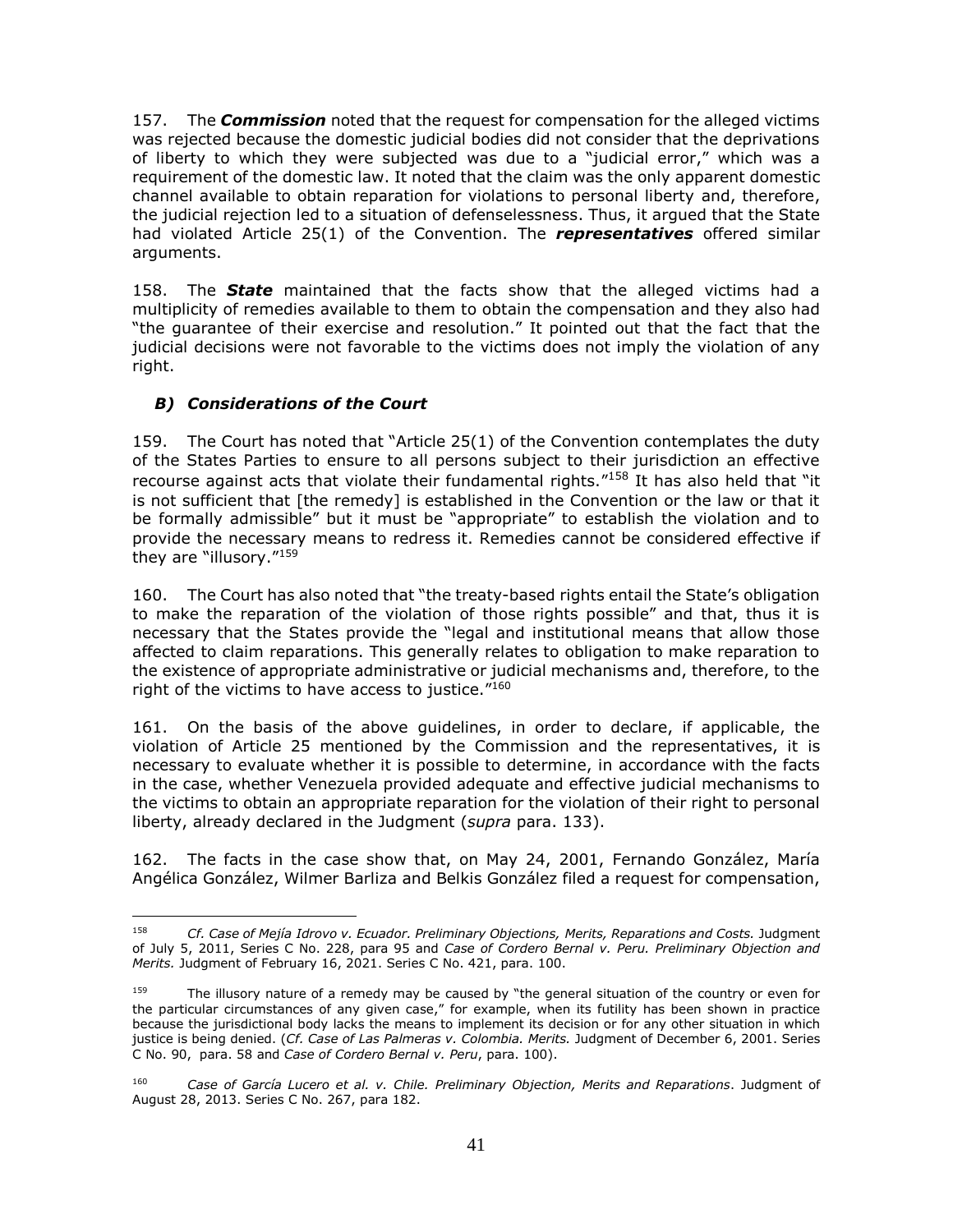alleging that they had been subjected to the arbitrary deprivation of liberty during the criminal proceedings in which they were acquitted. This request was, in the first place, favorably accepted by the Second Trial Court of Maracaibo, which ordered that the Prosecutor General of the Nation should pay compensation. After that body appealed the decision, it was left without effect by a decision of November 26, 2001, when the Court of Appeals ordered "the absolute nullification of the proceedings and the appealed decision" (*supra* paras. 65 to 67).

163. A reading of the decision of November 26 shows that the Court of Appeals held that the Second Court did not respect due process because it incorrectly applied procedural norms. The Court of Appeals explained that the provisions that were applied by the Second Court provided for an action of compensation in cases of convictions and that those provisions were considered erroneously by the Second Court in a case in which there was no conviction, but rather an acquittal (*supra* para. 67).

164. In the first place, it should be noted that it is not for the Inter-American Court to evaluate whether the decision of November 25 is or is not in accord with the applicable domestic law of Venezuela. In the second place, it should be pointed out that it is not evident from that decision, nor from the other facts in this case, that the Venezuelan legal system obstructed access to justice for attempts to claim measures of reparation for the deprivation of liberty in violation of the American Convention. The Court neither affirms nor denies that it was so, only that it has not been proven in this case. There are no elements that would permit the assertion that the victims had been blocked from other possible judicial or other actions or that the Second Court could not have accepted their request on the basis of different legal grounds. In other words, the facts examined allow establishing that the victims' claim of compensation was not satisfied, but not that the State, through its domestic legal order or for other reasons, blocked their access to remedies.

165. As to the remedies filed by the victims against the decision of the Court of Appeals, there are no allegations of violations to provisions of the Convention and that the remedies were rejected on the basis of provisions of domestic law, which is not for this Court to analyze.<sup>161</sup>

166. The Inter-American Court, therefore, concludes that the State is not responsible for the violation of Article 25(1) of the American Convention.

#### **VII.4**

#### <span id="page-41-1"></span><span id="page-41-0"></span>**RIGHTS TO LIFE,**<sup>162</sup> **TO PERSONAL INTEGRITY**<sup>163</sup> **AND TO JUDICIAL GUARANTEES**<sup>164</sup> **IN RELATION TO THE ATTACKS AGAINST OLIMPIADES GONZÁLEZ AND HIS DEATH**

#### <span id="page-41-2"></span>*A) Arguments of the Commission and of the parties*

<sup>161</sup> *Cf*., In the same sense, *Case of the Indigenous Community of the Lhaka Honhat Association (Our Land ) v. Argentina*, para. 304.

<sup>162</sup> Article 4 of the American Convention on Human Rights.

<sup>163</sup> Article 5 of the American Convention on Human Rights.

<sup>164</sup> Article 8 of the American Convention on Human Rights.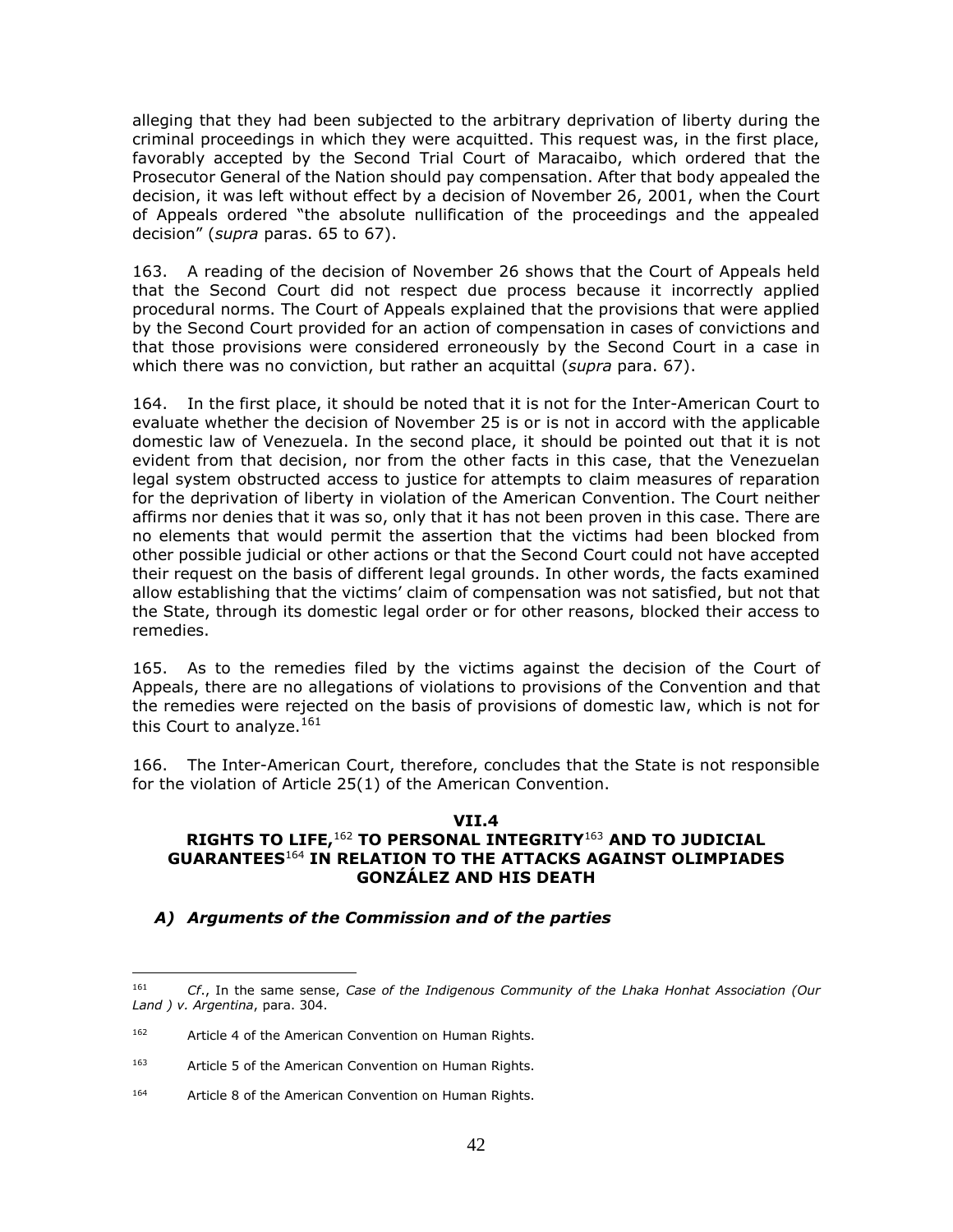167. The *Commission* claimed that the State infringed "the duty to guarantee in its component of prevention" the rights to personal integrity and to life of Olimpiades González. It explained that the State had left him in a "defenseless position" and, in that framework, there was an attempt that claimed his life in 2006.

168. The Commission explained why it believed that the State had left Olimpiades González defenseless in the following terms: it had not duly investigated the attempt on the life of Mr. Gonzalez in 2001 and, as a consequence, the request to extend the police protection that had been ordered (the compliance of which, in addition, was faulty) was denied. The Commission maintained that, if an effective investigation had been carried out, the State could have designed protective measures regarding personal integrity in line with the specific threats, but that was not done. It added that the State before 2001 was aware of the conflict between the González and M.F. families and that in 2004 Mr. González informed the authorities that the person who had made an attempt on his life in 2001 was a member of the rival family. In view of this situation, the State did not inform on i) the steps taken in the investigation; ii) the studies of risk and iii) the protective measures.

169. The Commission concluded, therefore, that the State violated Articles 4(1) and 5(1) of the Convention, to the detriment of Olimpiades González.

170. The Commission, when it issued is Merits Report, noted that the investigation into the death of Olimpiades González had been prolonged for more than 10 years. It believed that "from the available information it was evident that the State had not complied with the duty to investigate with due diligence and within a reasonable time." Therefore, it maintained that Venezuela violated Article  $8(1)$  of the Convention.<sup>165</sup>

171. The *representatives* agreed with the arguments of the Commission. They expressed that Venezuela "had not been able to shed its responsibility for the death of Olimpiades González […] since it had not presented sufficient evidence in this respect nor did it dispute the facts surrounding the event, as detailed in the Merits Report […], the conclusions of which they fully shared." They asserted that the lack of a diligent investigation "in spite of […] the existence of an important and longstanding risk that was opportunely denounced," was in violation of the right to personal integrity and that the lack of protective measures, despite the State being aware of the risk to Olimpiades González, resulted in the violation of his right to life. They added that this right was also infringed by the lack of a timely investigation into his death.

172. On the other hand, the representatives argued that the family members of Olimpiades González suffered great anguish and profound suffering because of his death and that such sentiments were "perpetuated for years" because of the lack of an investigation and the impunity.<sup>166</sup>

<sup>165</sup> The Commission, in its Merits Report, in concluding that there was a violation of a reasoaable time, did not indicate who it considered to be its victim. Later, in the same document, in arriving at its conclusions, it stated that the State responsibility, for this and other violations, concerned the persons indicated in the […] Merits Report." These persons are Olimpiades González and his family members María Angélica González, Belkis Mirelis González, Fernando González, Luis Guillermo González, Wilmer Antonio Barliza González and Aura González, mother of Olimpiades.

<sup>166</sup> While the representatives, in making the allegation in their brief with petitions and motions, did not expressly indicate to which family members it referred, they did present it in such a manner as to allude to all of the family members of Olimpiades González that they mentioned (*supra* para. 14). As indicated (*supra*  paras. 15 and 16), the Court will only examine the infringement of the right to personal integrity in relation to those persons who have been determined to be alleged victims in the case. The Comission did not claim this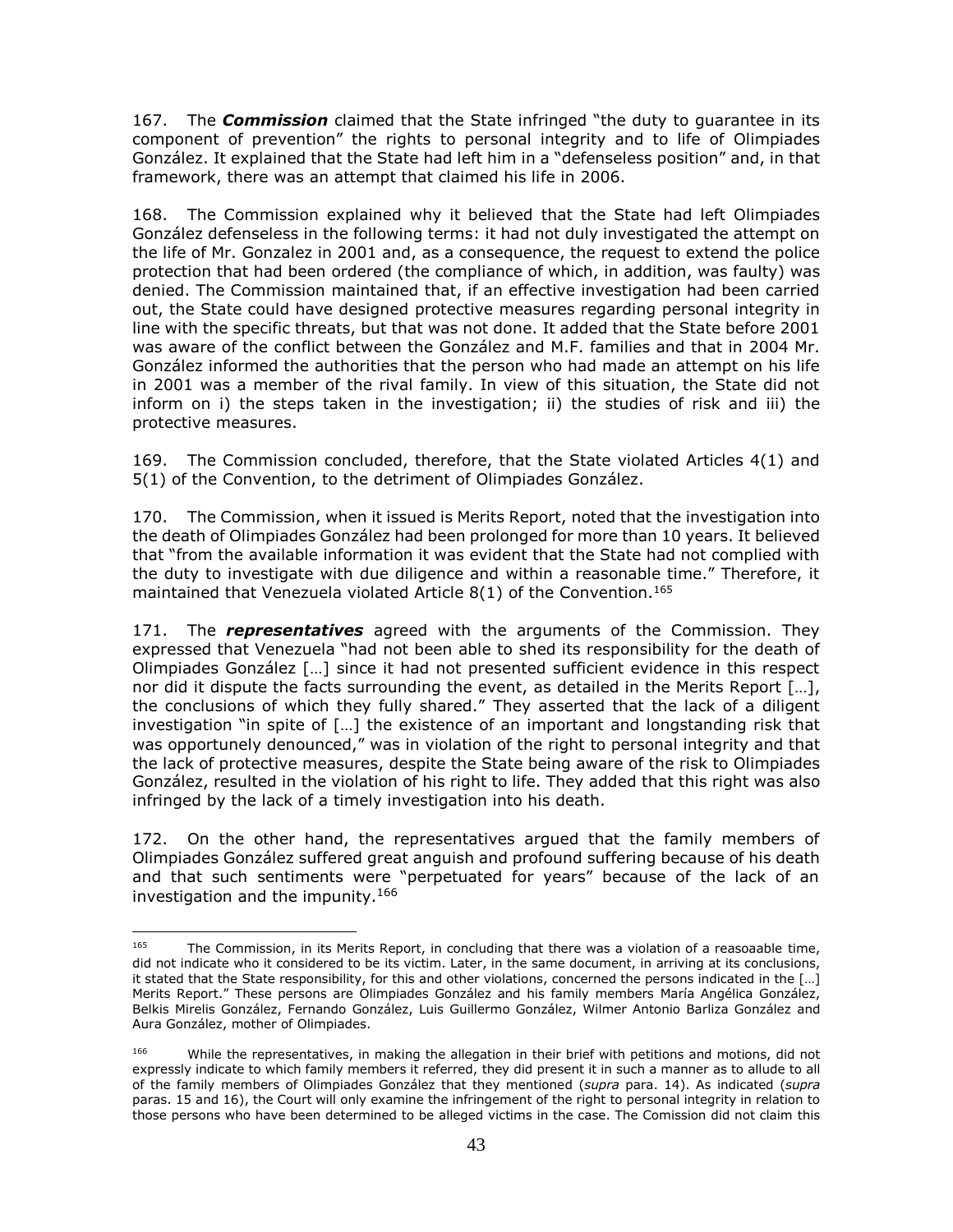173. The *State* claimed that the protective measure ordered in favor of Olimpiades Gonzalez was effective while it was in force, which guaranteed his personal integrity. It added that the death of Mr. González occurred when those measures were no longer in force and five years after the event that originated the order. In addition, it denied that there was "a causal relation" between the attempt against Mr. González in 2001 and that in 2006, which ended in his death. Therefore, it maintained that there was no violation, on the part of the State, to his rights of personal integrity and to life.

174. Venezuela added that there was no violation to the right to life for the failure to investigate. It claimed that it initiated an investigation immediately after the death of Olimpiades González, that it took diverse steps and that it identified the person who might be responsible and ordered his arrest. It asserted that the process had been paralyzed because of the "failure to appear" of the alleged perpetrator. It reminded that there is no trial in absentia in Venezuela. It stressed that the Public Ministry continues to take steps to arrest the accused "such as the request of migratory movements and that before the trial court to request the arrest before the International Organization of Criminal Police (INTERPOL)."

175. The State also denied its responsibility with respect to the alleged harm to the personal integrity of the family members of Olimpiades González in relation to his death and the later actions. It argued that a) there was no indication of a violation of the personal integrity of the family members of Olimpiades González, and b) there being no violation of the right to his life, it cannot be said that there was a violation of the personal integrity of his family members.

# <span id="page-43-0"></span>*B) Considerations of the Court*

176. The Court notes that the parties presented arguments on the investigation into the death of Olimpiades González related to his right to life. The Court believes it pertinent to examine those allegations with respect to judicial guarantees. Therefore, it will first analyze the rights to personal integrity and to life with respect to Mr. González, considering the arguments concerning the attempt on his life in 2001, his situation of risk, the measures adopted in that respect and the circumstances of his death. It will then examine the right to judicial guarantees, in relation to the investigation into his death. Finally, it will refer to the allegations on the harm to the personal integrity of family members of Mr. González.

# *B.1 Right to life and to personal integrity*

 $\overline{a}$ 

<span id="page-43-1"></span>177. Following the Court's case law on activities to prevent violations to the right to life or to personal integrity in order to establish State responsibility for not complying with that duty in a specific case, the following must be verified: i) that the State authorities knew, or should have known, of the existence of a real or immediate risk to the life and/or personal integrity of an individual or of a group of individuals and ii) that those authorities did not adopt the necessary measures within the scope of their

violation. Nonetheless, as was pointed out, the Court can analyze arguments of law presented by the representatives that are distinct from those presented by the Commission, provided that they are based on the factual framework of the case (*supra* para. 147).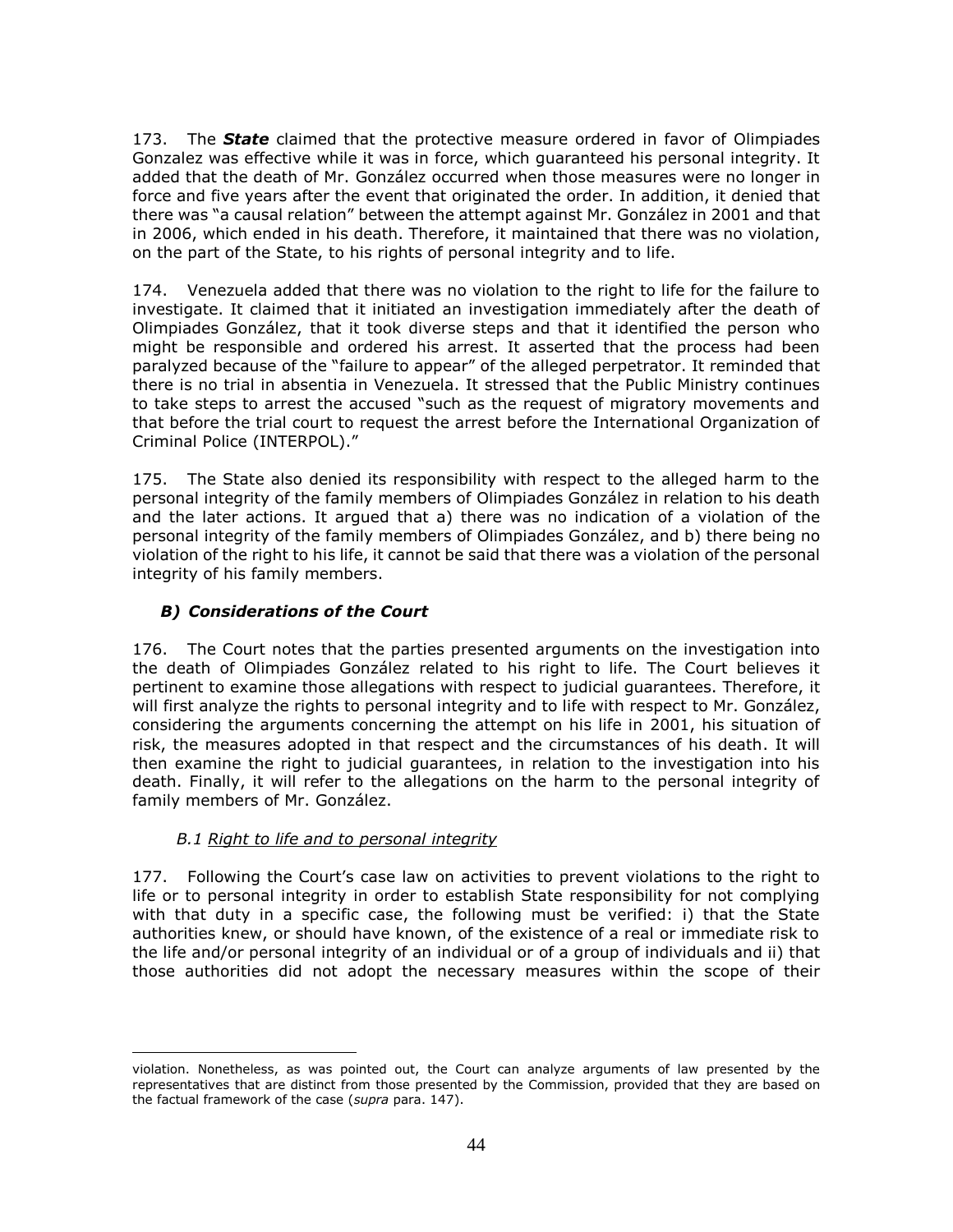authority that could reasonably be expected to prevent or avoid such risk.<sup>167</sup> On the other hand, the Court has asserted that, "depending on the case, the obligation to investigate cases of violations of a certain substantive right may be a means to safeguard, protect or ensure that right."<sup>168</sup>

178. The facts show that after September 19, 2001, when there was an attempt on the life of Olimpiades González, the State ordered police protection for him (*supra* paras. 71 and 73). That measure was effectively implemented. The Court does not have elements to determine whether there were faults in the implementation of the protective measure that ended in harm to the personal integrity of Mr. González. The scant information presented to the Court on the complaints of Mr. González in this respect is not sufficient to make that analysis and, in addition, it is not obvious, per se, that the such faults would have caused harm to his personal integrity.

179. It has also been claimed that the lack of a diligent investigation into the attack against Mr. González in September 2001 was related to the failure to design and implement adequate measures of protection. However, there are no details on that investigation in the factual framework contained in the Merits Report. The Commission's Report only mentions that, on June 13, 2002, the investigation was closed and was then reopened in 2004.

180. The Court finds it impossible, therefore, to evaluate the due diligence of the investigation. Neither can it rule on the alleged relation that the manner in which these actions were conducted might have had on the adoption of protective measures on behalf of Mr. González. Therefore, it is not possible to conclude that the denial, in July 2002, of the request of Mr. González that the protective measures be extended in his favor is contrary to his rights under the Convention.

181. There is no information on the investigation between 2004 and 2006. Nor is there any information to show that, between those years, the State authorities were aware of the attempts against Mr. González or of events that signified a risk to him. Nor is there any information that would indicate that, when Mr. Gonzalez requested in 2004 that the investigation be reopened into the attack of 2001, he required protective measures.

182. Mr. González died after the attack on December 11, 2006 by an individual who shot him in the back. This occurred more than five years after the first attack against him and more than four years after the protective measures were lifted.<sup>169</sup> The Court has not received any information that would indicate that, after latter date, the State

<sup>167</sup> <sup>167</sup> *Cf. Case of the Sawhoyamaxa Indigenous Community v. Paraguay. Merits, Reparations and Costs.* Judgment of March 29, 2006. Series C No. 146, para. 155 and *Case of López Soto et al. v. Venezuela. Merits, Reparations and Costs.* Judgment of September 26, 2018. Series C No. 362, para. 140.

<sup>168</sup> *Case of Perozo et al. v. Venezuela. Preliminary Objections, Merits, Reparations and Costs*. Judgment of January 28, 2009. Series C No. 195, para. 298 and *Case of Villaseñor Velarde et al. v. Guatemala. Merits, Reparations and Costs.* Judgment of February 5, 2019. Series C No. 374, para. 110.

<sup>169</sup> The expert María Lucrecia Hernández stated that "there exists a considerable lapse of time between the Tribunal's rejection of an extension of the protective measure and the lamentable fact of his death (four years), during which there was nothing new that merited the granting of another protective measure by the judicial body, nor is there any indication of a request for a protective measure by the victim or a family member and, therefore, it can be presumed that during that time there was no real and imminent danger that merited the granting *de oficio* of a measure by the judicial bodies" (written expert opinion of María Lucrecia Hernández).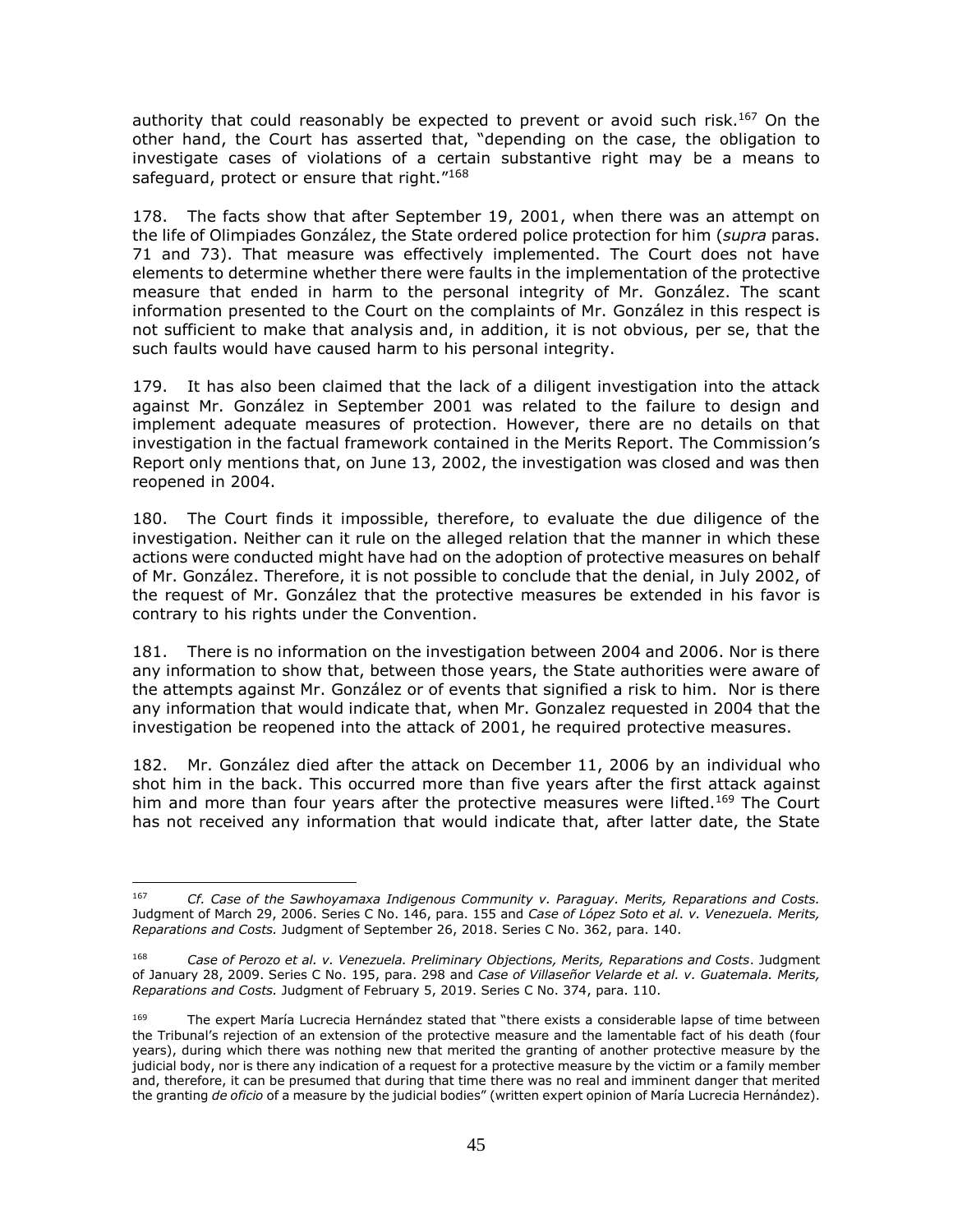authorities were given notice of a situation of risk to Mr. González.<sup>170</sup> Even if the reopening of the investigation in 2004 could have been seen as an element in this sense, two more years elapsed without news of acts that could have been considered a risk.

183. Given the above (*supra* para. 177), in order to determine State responsibility for the failure to prevent violations of the rights to personal integrity and to life, it must be demonstrated that the State authorities knew, or should have known, of the existence of a real and immediate risk to those rights. This cannot be considered proved in this case and, thus, it cannot be concluded that the State has failed to observe its obligations in relation to the rights to personal liberty and to life of Olimpiades González.

184. Thus, the Court concludes that the State is not responsible for the violation of the rights to life and to personal liberty, recognized, respectively, in Articles 4 and 5 of the American Convention on Human Rights.

# *B.2 Right to judicial guarantees*

<span id="page-45-0"></span>185. The Court has held that a prolonged delay in a proceeding may be, in and of itself, a violation of judicial guarantees.<sup>171</sup> The evaluation of a reasonable time should be analyzed in each case, in relation to the total length of the proceeding, from the first procedural act to the final sentence, including any appeals that might be filed."<sup>172</sup>

186. The investigation into the death of Olimpiades González began on December 11, 2006, the day of his death. In March 2007, various investigative steps were taken (*supra*  para. 80). According to information provided by the State, the investigation is still open because the person allegedly responsible for the homicide is a fugitive from justice.

187. The Court notes that more than 15 years have elapsed since the beginning of the investigation without it having concluded. In view of this delay that at first glance appears excessive, the State has not provided information that would demonstrate that it is acting diligently. Nothing in the factual framework, nor in the arguments of the State, details the steps of the investigation that would permit an evaluation of its status. The information that the alleged perpetrator is a fugitive from justice; that information has been collected on his migratory movements, and that the trial court requested his arrest from the International Organization of Criminal Police (INTERPOL) are not sufficient to conclude that the State has acted properly with respect to the right of victims to judicial action within a reasonable time. Other than the actions to locate and arrest the fugitive, the State has not indicated actions that were directed opportunely to locate the alleged perpetrator so that he could be prosecuted.<sup>173</sup>

 $\frac{1}{170}$  The references made by Belkis González with respect to what occurred on December 21, 2004 were not precise enough to prove that the State was aware of a situation of an attack or risk on that date (*supra*  para. 77). In addition, it should be noted that, in any case, the reference made by Belkis González refers to circumstances some two years before the death of Olimpiades González.

<sup>171</sup> *Cf. Case of Hilaire, Constantine and Benjamin et al. v. Trinidad and Tobago*, para. 145 and *Case of Ríos Avalos and another v. Paraguay. Merits, Reparations and Costs*. Judgment of August 19, 2021. Series C No. 429, para. 166.

<sup>172</sup> *Cf. Case of Suárez Rosero v. Ecuador. Merits*, para. 71 and *Case of Ríos Avalos et al. v. Paraguay*, para. 166.

<sup>173</sup> The expert Magaly Mercedes Vázquez González related that "despite eyewitnesses to the event who pointed out H.F. as the alleged perpetrator, barely three […] months after the homicide the prosecutor ordered various steps pertaining to the investigation." The expert concluded that, considering the time that had elapsed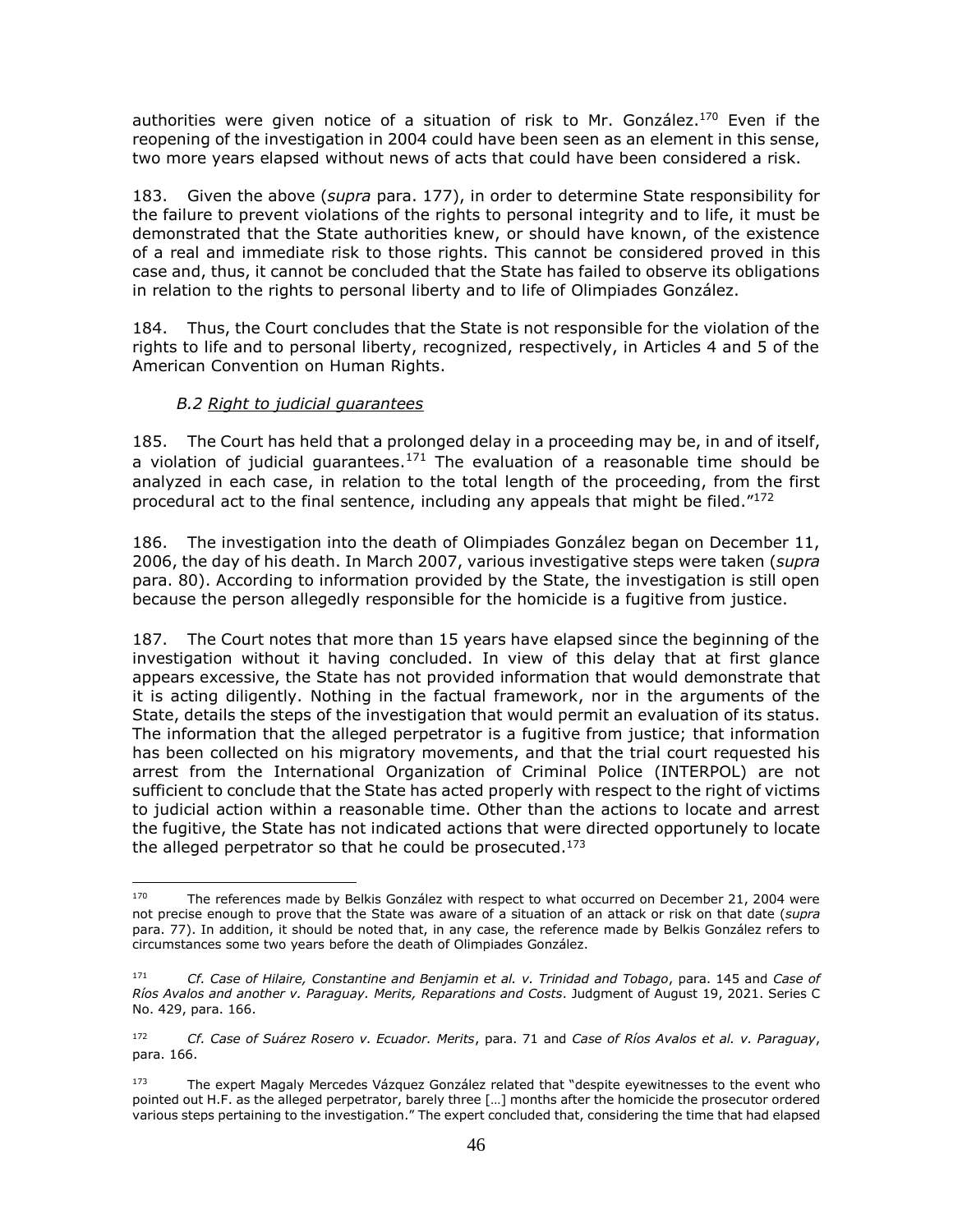188. In view of the above, the Court concludes that the State, for the failure to actively investigate the death of Olimpiades González within a reasonable time, has violated the right to judicial guarantees, recognized in Article 8(1) of the Convention, in relation to Article 1(1) thereof, to the detriment of María Angélica González, Belkis Mirelis González, Fernando González, Luis Guillermo González, Wilmer Antonio Barliza González and Aura González.

### *B.3. Right to personal integrity of the family members of Olimpiades González*

<span id="page-46-0"></span>189. The Court has pointed out that the family members of the victims of violations of human rights can be, in turn, victims. According to the circumstances of a case, the Court has held the right to personal integrity of some family members to be violated for the suffering caused by the particular circumstances of violations perpetrated against their loved ones and because of the posterior actions of State authorities regarding the events. 174

190. The representatives have claimed that the family members of Olimpiades González believe that their personal integrity was harmed because of his death. It has been determined that the State is not responsible for this circumstance. Therefore, it is not appropriate to conclude who is responsible for the impact that the death might have had on the personal integrity of the family members of Mr. González.

191. The representatives have also manifested that the failure to investigate and the existing impunity "perpetuated" the suffering caused by the death of Mr. González. They claim that the harm to personal integrity is related to his death. It is not possible to determine that the manner in which the investigation has been conducted necessarily produced, in and of itself, harm to personal integrity.

192. The evidence includes a psychological study regarding Belkis González and María Angélica González by the expert Alejandra Cristina Sapene Chapellín.<sup>175</sup> This study, although it takes into account the harm to the personal integrity of the alleged victims, relates the harm to diverse intertwined factors, centrally related to the deprivation of liberty, whose consequences on personal liberty have already been analyzed (*supra*  paras. 139 to 155); to the death of Mr. González, and to the current or persistent threats and violence that are not related to the State responsibility analyzed in this case. The study does not show that, in the harm to the personal integrity of the alleged victims, the investigation into the death of Mr. González can be considered autonomously, but rather it is related to other aspects that are central and dominant. The Court considers that, in the specific circumstances of this case, the impact on the victims due to the manner in which the respective actions were conducted into the death of Mr. González are part of the violation to the right to judicial guarantees, which has already been examined (*supra* paras. 185 to 188).

without an end to the investigation, "there has been a lack of the due diligence required by the laws in force at the time of the event, which laws have been maintained in the successive rerforms undergone by the code, which governs criminal procedure in Venezuela." (*Cf.* Written expert opinion of Magaly Mercedes Vázquez González.)

<sup>174</sup> *Cf. Case of Blake v. Guatemala. Merits.* Judgment of January 24, 1998. Series C No. 36, para. 114 and *Case of Guachalá Chimbo et al. v. Ecuador*, para. 217.

<sup>175</sup> *Cf.* Written expert opinion of Alejandra Cristina Sapene Chapellín.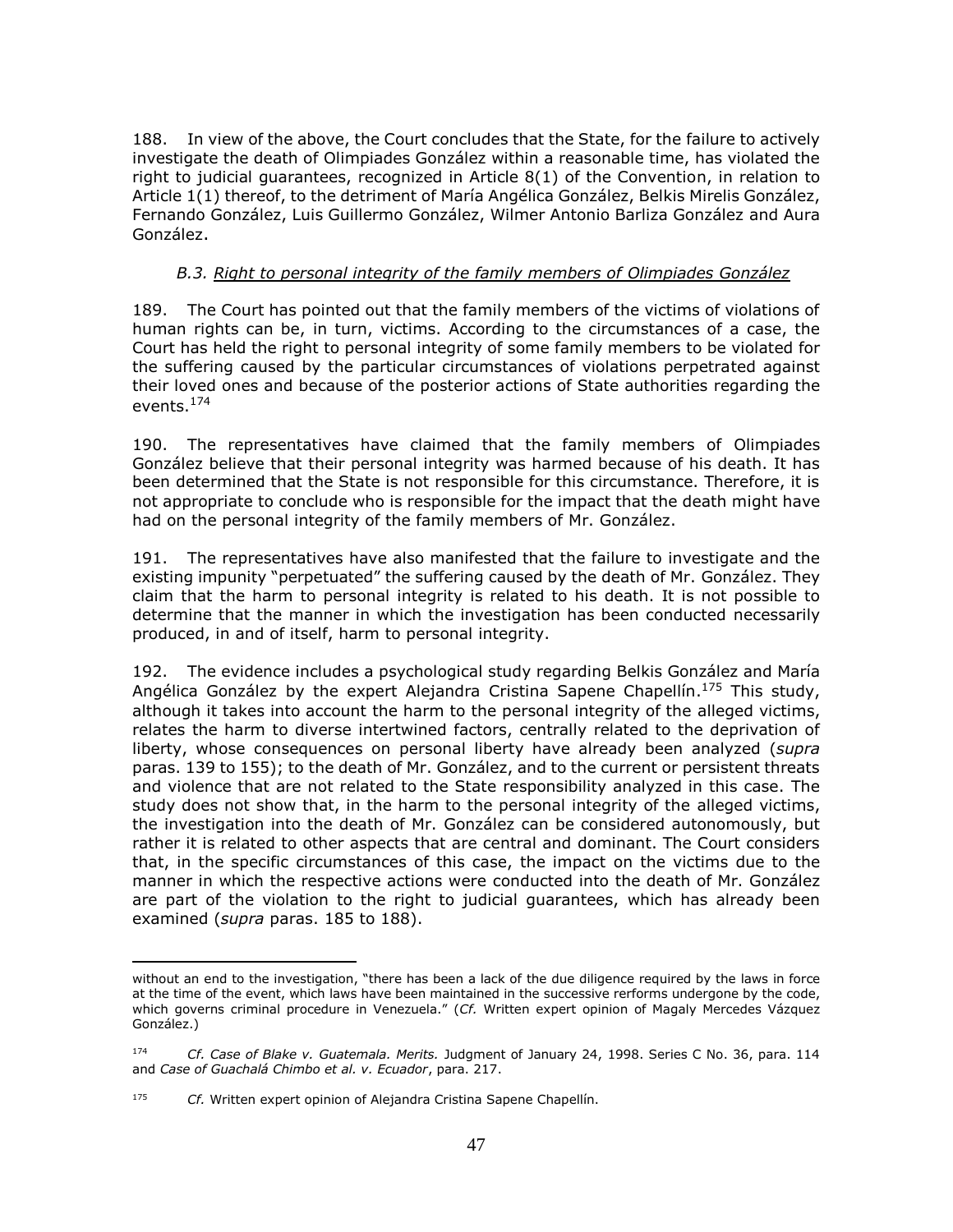193. Thus, the Court holds that, with respect to the death of Olimpiades Gonzalez and the corresponding investigation, the State is not responsible for the violation of Article 5(1) of the Convention, to the detriment of María Angélica González, Belkis Mirelis González, Fernando González, Luis Guillermo González, Wilmer Antonio Barliza González or Aura González.

#### **VIII REPARATIONS**

<span id="page-47-1"></span><span id="page-47-0"></span>194. On the basis of Article 63(1) of the American Convention, as well as in relation with its Article 28, the Court has indicated that any violation of an international obligation that has caused harm entails the duty to make adequate reparation and that this provision reflects a customary norm that constitutes one of the fundamental principles of contemporary international law on State responsibility.<sup>176</sup> The Court has considered the need to provide different types of reparation so as to fully redress the damages. Therefore, in addition to pecuniary measures, other measures such as satisfaction, restitution, rehabilitation, and guarantees of non-repetition have special relevance. <sup>177</sup> It has also established that the reparations must have a causal nexus with the facts of the case, the violations declared and the proven damages, as well as the measures requested to redress them.<sup>178</sup>

195. Bearing in mind the violations to the American Convention, the Court will analyze the claims presented by the Commission and the representatives, as well as the arguments of the State. With respect to the position of Venezuela, it must be mentioned that it did not refer in a timely fashion to all of the requested measures of reparations. The State requested, in its answering brief, that the Court "declare as inappropriate the request for reparations and compensation of the Commission and the representatives."

# <span id="page-47-2"></span>*A) Injured parties*

196. The Court considers an "injured party" to be, in the terms of Article 63(1) of the Convention, anyone who has been declared a victim of a violation of a right recognized in the Convention. Therefore, it considers the injured parties to be Olimpiades González, María Angélica González, Belkis Mirelis González, Fernando González, Luis Guillermo González, Wilmer Antonio Barliza González and Aura González. According to information provided by the representatives, in addition to Olimpiades González, Wilmer Antonio Barliza González are deceased.

# <span id="page-47-3"></span>*B) Obligation to investigate*

197. The *Commission* requested that the Court order the State "to make available the necessary measures to investigate exhaustively, diligently and in a timely fashion all of the responsibilities arising from the death of Olimpiades González."

 $\overline{a}$ <sup>176</sup> *Cf*. *Case of Velásquez Rodríguez v. Honduras. Reparations and Costs.* Judgment of July 21, 1989. Series C No. 7, para. 25 and *Case of Garzón Guzmán et al. v. Ecuador*, para. 95.

<sup>177</sup> *Cf. Case of the Las Dos Erres Massacre Vs. Guatemala, Preliminary Objection, Merits, Reparations and Costs*. Judgment of November 24, 2009. Series C No. 211, para. 226 and *Case of Ríos Avalos et al. v. Paraguay*, para. 179.

<sup>178</sup> *Cf. Case of Ticona Estrada et al. v. Bolivia. Merits, Reparations and Costs.* Judgment of November 27, 2008. Series C No. 191, para. 110 and *Case of Ríos Avalos et al. v. Paraguay*, para. 179.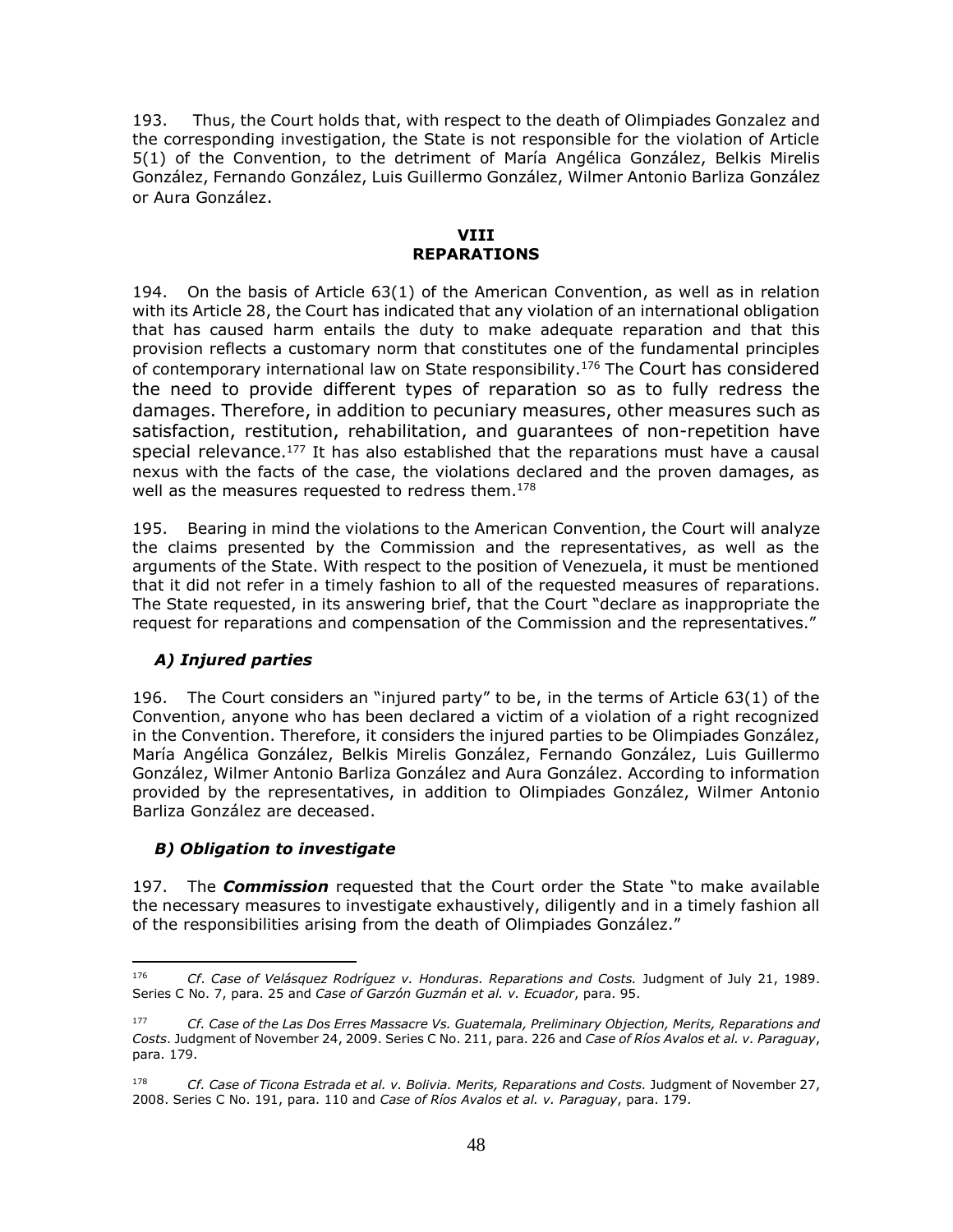198. The *representatives* asked that the Court order the State "to investigate in a diligent, exhaustive and timely fashion, the facts regarding the killing of Olimpiades González." It also asked that it "ensure the full access and the participation of family members of the victim at every step of the investigation, as established in the American Convention."

199. The *Court* held that the State violated the right to judicial guarantees due to a failure to investigate the death of Olimpiades González within a reasonable time (*supra* para. 188). The Court, therefore, orders that the State continue and conclude, within a reasonable time, the corresponding investigations and criminal proceedings in order to prosecute and, if applicable, punish those responsible of the death of Mr. González, in accordance with the domestic law. The State must also ensure full access and capacity to act for the family members of Mr. González at every step of the investigations, pursuant to the domestic law and the norms of the American Convention.<sup>179</sup>

# <span id="page-48-0"></span>*C) Measures of rehabilitation*

200. The *Commission* asked that the State be ordered "to fully repair the consequences of the violations declared in the present case." The *representatives* maintained that Venezuela should be ordered to provide "the specialized psychiatric and psychological treatment that the victims and their family members may require, with their prior consent."

201. The *Court* has established harm to personal integrity suffered by the victims in the present case because of the deprivation of liberty to which they were subjected (*supra* paras. 154 and 155). Therefore, the Court considers that it is necessary to order a measure of reparation that would grant adequate attention to the physical, psychological and/or psychiatric ailments suffered by those persons and would treat their particularities and histories. <sup>180</sup> Consequently, the Court orders the State to pay a monetary amount so that María Angélica González, Belkis Mirelis González, Fernando González and Luis Guillermo González are able to defray the costs of the necessary treatments. The amount shall be defined in the paragraphs on compensation for pecuniary and non-pecuniary damages (*infra* para. 217).

# <span id="page-48-1"></span>*D) Measures of satisfaction*

202. The *representatives* requested that the State publish "the official summary of this Judgment in the Official Gazette" and "in another newspaper of widespread circulation in the city of Maracaibo." They also requested that "the complete Judgment be published on the official site of the State" and that "the contents of the Judgment in the Wayuú and in the Spanish languages" be broadcast on a "station of widespread transmission among the members of the Community, at least four times in a period of two weeks each one."

 $\overline{a}$ <sup>179</sup> *Cf*., in the same sense, *Case of Guerrero, Molina et al v. Venezuela*, para. 169.

<sup>180</sup> *Cf*. *Case of Barrios Altos v. Peru. Reparations and Costs*. Judgment of November 30, 2001. Series C No. 87, paras. 42 and 45 and *Case of Garzón Guzmán et al. v. Ecuador*, para. 114.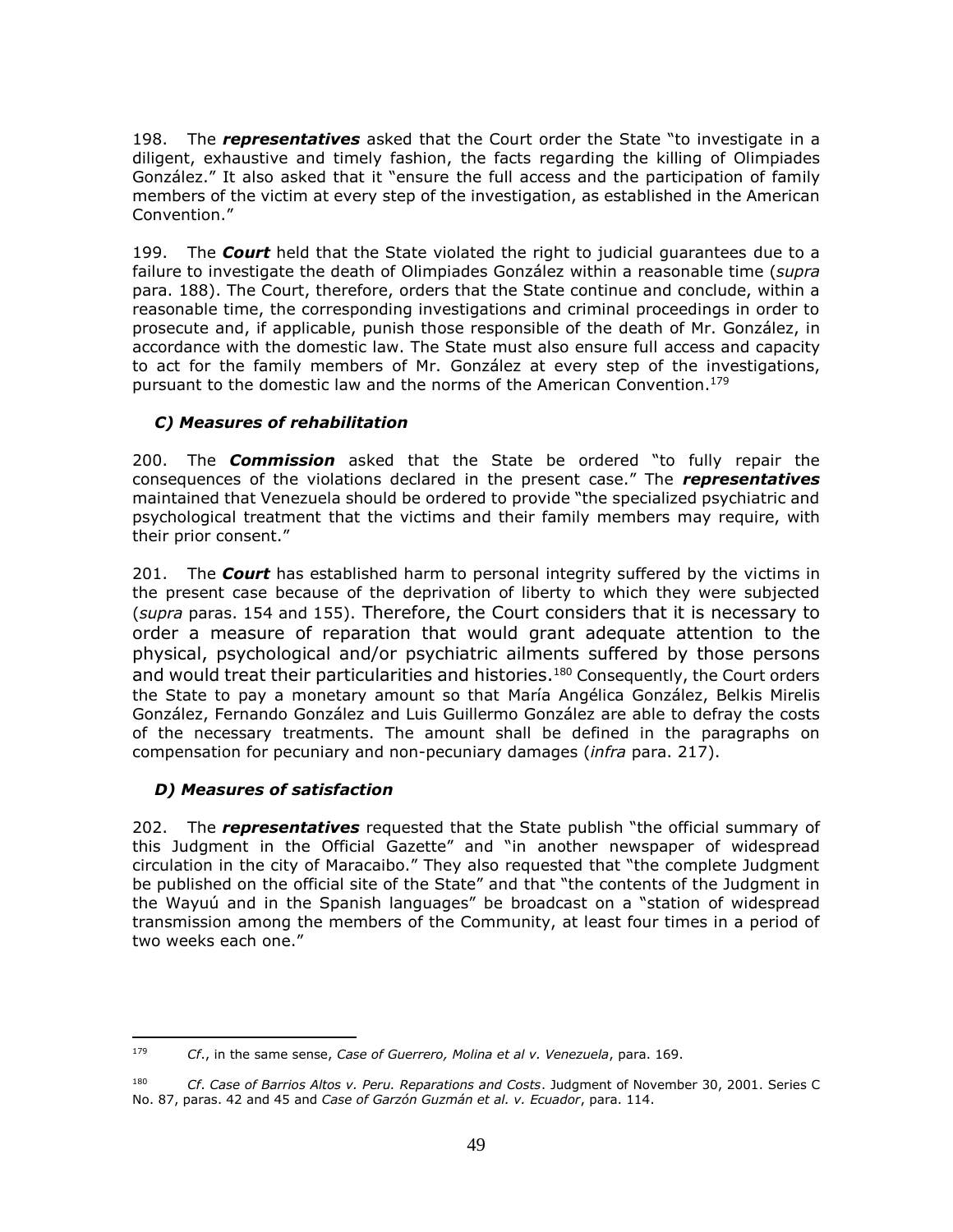203. The *Court* orders, as it has in other cases,<sup>181</sup> that the State publish, within six months of notification of this Judgment, in a legible and adequate font: a) the Court's official summary of this Judgment, once, in the Official Gazette; b) the Court's official summary of this Judgment, once, in a newspaper of widespread national circulation, c) the complete Judgment, available for one year, on an official Web site of the National Government.

204. The Court also considers it relevant, as it has in other cases,  $182$  that the State broadcast on a radio station of widespread coverage that reaches all points of the city of Maracaibo in the State of Zulia, the official summary of the Judgment, in the Spanish language and, with the prior consensus of the representatives, in the Wayuú language. The radio transmission should be made on four occasions, with a space of two weeks between them, after 8:00 a.m. and before 10:00 p.m. The State should comply with this measure within a period of six months of the notification of this Judgment. Venezuela must immediately inform the Court when it has made each of the transmissions ordered in the paragraph and the publications ordered in the above paragraph.

# <span id="page-49-0"></span>*E) Other measures requested*

205. The *Commission* requested, in submitting the case to the Court, that Venezuela be ordered "to make available the mechanisms of non-repetition that include:"

- i) The necessary measures in order that the figure of preventive detention, in practice, be the exception and not the rule and that the standards contained in the [Merits Report] be consistently applied and
- ii) The necessary measures so that there are appropriate and effective remedies to obtain reparation for the violations of human rights arising from the improper use of preventive detention.

206. The *representatives* believe that the State should: i) "proceed to drafting and adopting the necessary domestic norms to adapt State laws to the Convention" and "to the standards of the inter-American system on […] preventive detention, reasonable time, conditions of detention" and ii) "train its officials and agents to know and respect human rights and [...] the standards of incarceration, especially the police, the prison staff and the administrative personnel of the National Guard." In addition, they requested that there be "a public act of apology to the victims for the violations suffered."

207. The *Court* notes, in the first place, that Article 182 of the CCP applied in this case, which the Court considered to be in violation of the American Convention (*supra*  paras. 121, 123 and 133), was not in force at the time of the delivery of this Judgment.<sup>183</sup>

 $\overline{a}$ <sup>181</sup> *Cf. Case of Cantoral Benavides v. Peru. Reparations and Costs*, para. 79 and *Case of Garzón Guzmán et al. v. Ecuador*, para. 117.

<sup>182</sup> *Cf. Case of the Yakye Axa Indigenous Community v. Paraguay*. *Merits, Reparations and Costs.* Judgment of June 17, 2005. Series C No. 125, para. 227 and *Case of the Indigenous Community of the Lhaka Honhat Association (Our Land) v. Argentina*, para. 349.

<sup>183</sup> In deciding a prior case, the Court stated that "the domestic rules that [...] are based solely on the existence of "indications of criminal responsibility" to order the arrest, which were declared to be incompatible with Article 2 of the Convention […] have been modified as of the year 1999" and, for that reason" it was considered inappropriate to order measures of adaptation of the domestic law. Those domestic norms refer to Article 182 of the CCP (*Cf. Case of Barreto Leiva v. Venezuela*, paras. 112 to 116 and 135). In addition, the criminal procedural legislation, as well as the constitutional, has been modified, as noted by the expert Magaly Mercedes Vásquez González (*supra* para. 59). That modification has also been referred to by the expert Nelson Orlando Mejía Durán, who stated that "the change in the procedural system in Venezuela initiated a total transformation of the justice system" (*cf*. Written expert opinion of Nelson Orlando Mejía Durán). The Court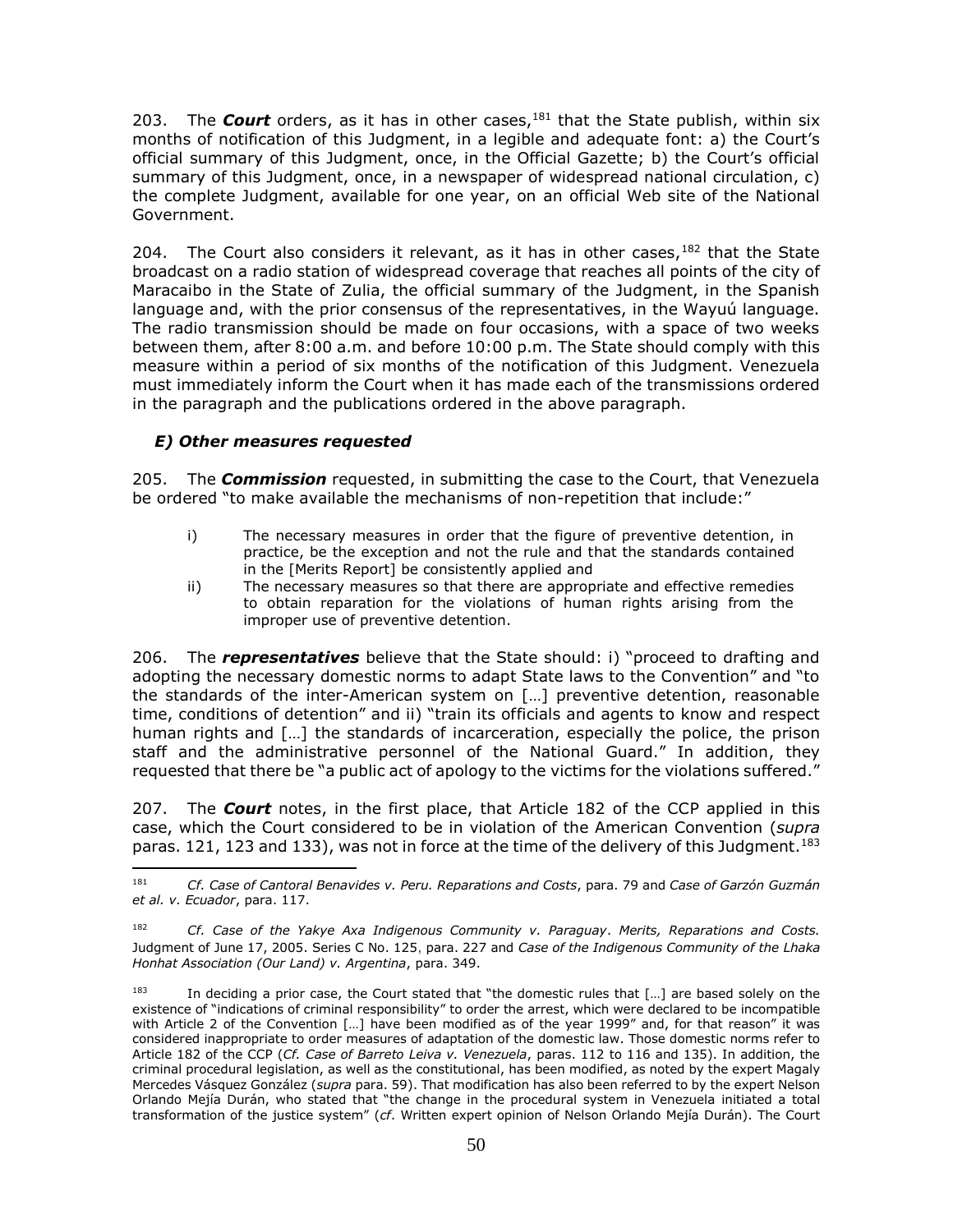Therefore, it is not appropriate to order measures of non-repetition in relation to the application of preventive detention in Venezuela.

208. On the other hand, the Court notes that the human rights violations relating to the deprivation of liberty suffered by the victims are mainly based on the application of a legal order that is no longer in force and it is not apparent from the facts that those human rights violations, or others declared in this Judgment, have a causal nexus, principally or with a relevant body, with the individual conduct of officials who, by violating human rights, do not fulfill their functions or do not obey their legal mandates. Therefore, it is not appropriate to order measures of training.

209. In addition, the Court did not find a lack in the internal legal order of Venezuela of appropriate and effective remedies to obtain reparation for the human rights violations arising from the improper use of preventive detention (*supra* paras. 159 to 166). Therefore, it is not appropriate to order that Venezuela adopt measures in this area.

210. Lastly, the Court considers that the delivery of this Judgment and the measures of satisfaction already ordered, together with the other reparations that have been ordered in the Judgment, are sufficient and adequate to remedy the violations suffered by the victims. Therefore, it does not deem it necessary to order a public act of apology.

# <span id="page-50-0"></span>*F) Compensation*

 $\overline{a}$ 

211. The *Commission* requested that the human rights violations be fully repaired pecuniarily and non-pecuniarily, by means of measures of economic compensation.

212. The *representatives* asked that the Court determine:

a) As to *pecuniary damages,* in equity, "the funeral expenses of [Olimpiades González]" in the total amount of US\$ 3,000. Referring to "the judicial activity of the victims at the domestic level," they asked that the Court determine, in equity, the sum of US\$ 22,000. As to the medical expenses, the representatives requested, in equity, the sum of US\$ 5,000 each for Belkis, María Angélica and Aura.<sup>184</sup> They also requested, in equity, reparation for the concept of "family patrimonial" damages in the amount of US\$ 15,000 "for each of the parents, Aura and Fernando González." They also asked that Court to set a compensation for lost wages, in equity, in the amount of US\$ 150,000 in favor of each of the parents of Olimpiades, Fernando and Aura. As to the lost wages "for the period of arbitrary detention of liberty," they asked,

notes that Ms. Vásquez González considered that the current legal order is incompatible with the Constitution with respect to the manner it which it was adopted, as well as that "it openly limits the right to being tried while in liberty." She did not mention the current norms, similar to Article 182 applied in this case, that are considered contrary to the American Convention by the Court, but her assertion was based on another aspect of current legislation. It is not for the Court, in the context of the present case, to evaluate current legislation adopted after the events examined and that are not related to them or to the human rights violations declared in this Judgment.

<sup>184</sup> The representatives indicated, with respect to María Angélica and Belkis Mirelis, "the psychological torture, the continual harassment, discrimination and violence by the police and their "enemies" that continued during all of these years." They specifically stated that María Angélica suffered from "diabetes and nervous problems, among some of the sequelae" and that Belkis Mirelis suffered from "chronic stress, caused by the great suffering and anguish, which have caused fears, tremors, social isolation and a difficulty to join the labor market." They added that "she suffers from diabetes and arrythmia as a consequence of […] what they had lived through." They also pointed out that Aura, the mother of María Angélica, Belkis and Olimpiades, developed "diabetes and as a result one of her legs was amputated."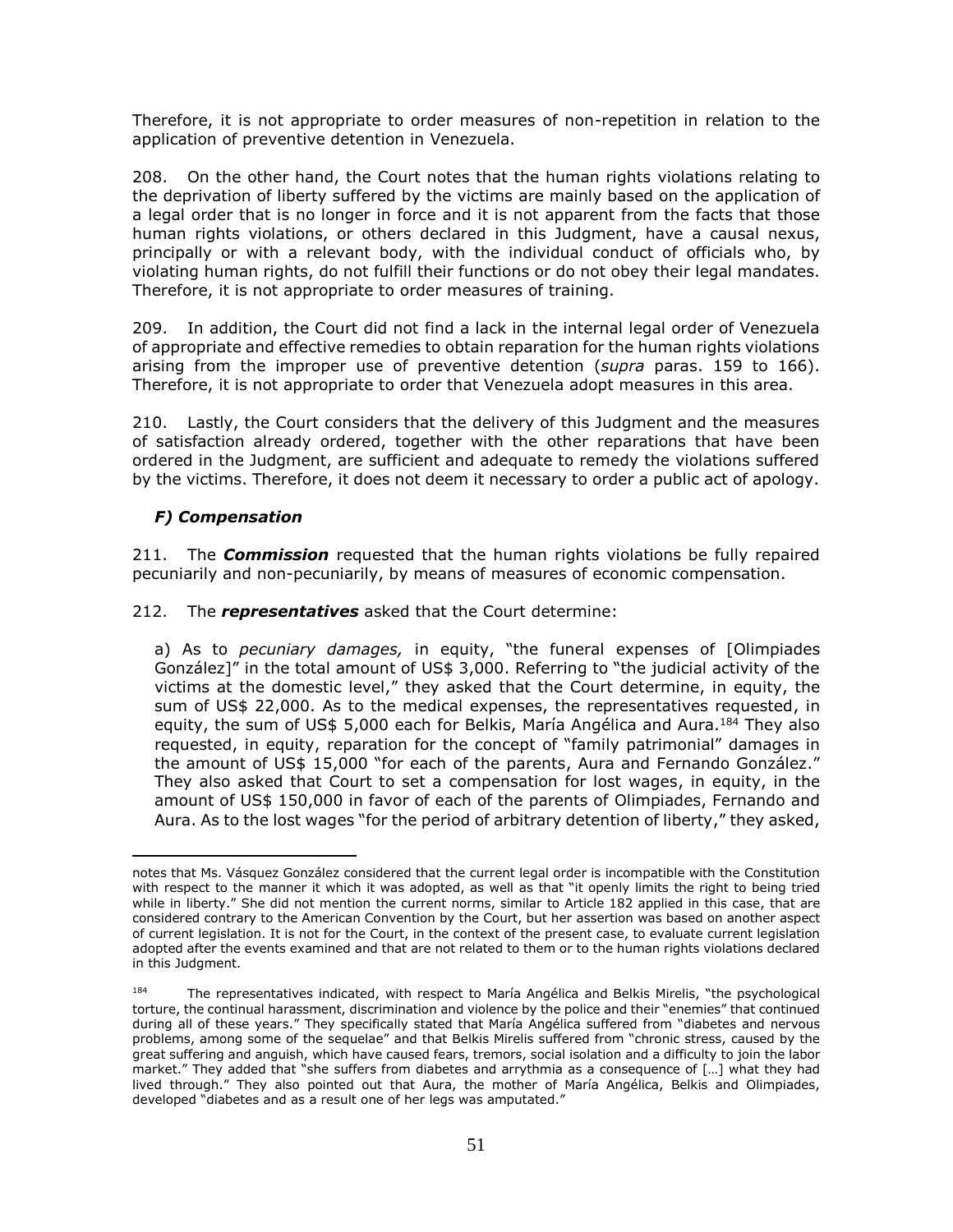in the case of Fernando, María Angélica and Belkis Mirelis González "for almost 11 months of detention," the sum of US\$ 16,500 for each one and for Wilmer Barliza González, "for 8 months of detention," US\$ 12,000.

b) As to *non-pecuniary damages*, in equity, for the death of Olimpiades González "a compensation of US\$ 150,000 for each of the parents Fernando and Aura, in addition to the sum of US\$ 20,000 for each of his siblings María Angélica, Belkis, Arianny, Laura Joselin, Alejandro and Fernando González (jr.)." For the arbitrary detentions and "the shameful conditions endured," they requested in favor of Fernando, María Angélica and Belkis Mirelis González the sum of US\$ 30,000 for each one, for Wilmer Antonio Barliza US\$ 21,000 and for Luis Guillermo González US\$ 8,000.

213. The *Court* has noted that pecuniary damages presuppose the loss or detriment to the income of the victims, the expenses due to the events and the monetary consequences that have a causal nexus with the events of the case. <sup>185</sup> It has also established that non-pecuniary damages may include both the suffering and the afflictions caused to the direct victims and their relatives and the impairment of values of great significance for the individual, as well as alterations of a non-pecuniary nature in the living conditions of victims and their families.<sup>186</sup>.

214. The Court believes that, given the nature of the events and the violations declared in this Judgment, the victims have suffered pecuniary and non-pecuniary damages that should be compensated.<sup>187</sup> However, it is not appropriate to order pecuniary or nonpecuniary damages to those individuals who were not declared victims (*supra* para. 16). Nor is it appropriate to order compensation for damages arising from the death of Olimpiades González since the State was not found responsible for his death. On the other hand, there is no evidence of a causal nexus between the declared violations in this Judgment and harm to the health of the victims mentioned by the representatives in their petition for pecuniary damages. It is also to be noted that the consequences on the personal integrity of the victims who were deprived of their liberty has been taken into consideration with respect to the measures of rehabilitation that have been ordered in this Judgment (*supra* para. 201 and *infra* para. 217). Finally, note should be taken that the representatives requested the setting of the monetary amounts, "in equity," but did not provide sufficient evidence with respect to the monetary amount of the pecuniary damage that they allege.

215. In view of the foregoing, the Court deems it appropriate to determine, in equity, and in order to repair in a unified or joint manner the pecuniary and non-pecuniary damages, as compensation and in consideration of the different violations of human rights suffered by the victims, the following monetary amounts in favor of each of the victims and beneficiaries of reparations as indicated below:

<sup>185</sup> *Cf*. *Case of Bámaca Velásquez v. Guatemala. Reparations and Costs*. Judgment of February 22, 2002. Series C No. 91, para. 43 and *Case of Garzón Guzmán et al. v. Ecuador*, para. 130.

<sup>186</sup> *Cf*. *Case of the "Street Children" (Villagrán Morales et al.) v. Guatemala. Reparations and Costs*. Judgment of May 26, 2001. Series C No. 77, para. 84 and *Case of Garzón Guzmán et al. v. Ecuador*, para. 132.

<sup>187</sup> Fernando González, in his statement before the Court by videorecorder, stated that "he had to sell everything" to pay the expenses arising from the events of the case, although he did not expressly refer to which events caused those expenses. Similarly, Laura Joselin González, referring to the deprivations of liberty suffered by her family members, stated that the family had expenses "of food and transfer to the different areas of the penitentiary and the El Marite Center." She also informed that her cousins Wilmer Antonio Barliza González and Luis Guillermo González had lost their jobs. (*Cf.* Written statement of Laura Joselin González before the Court.)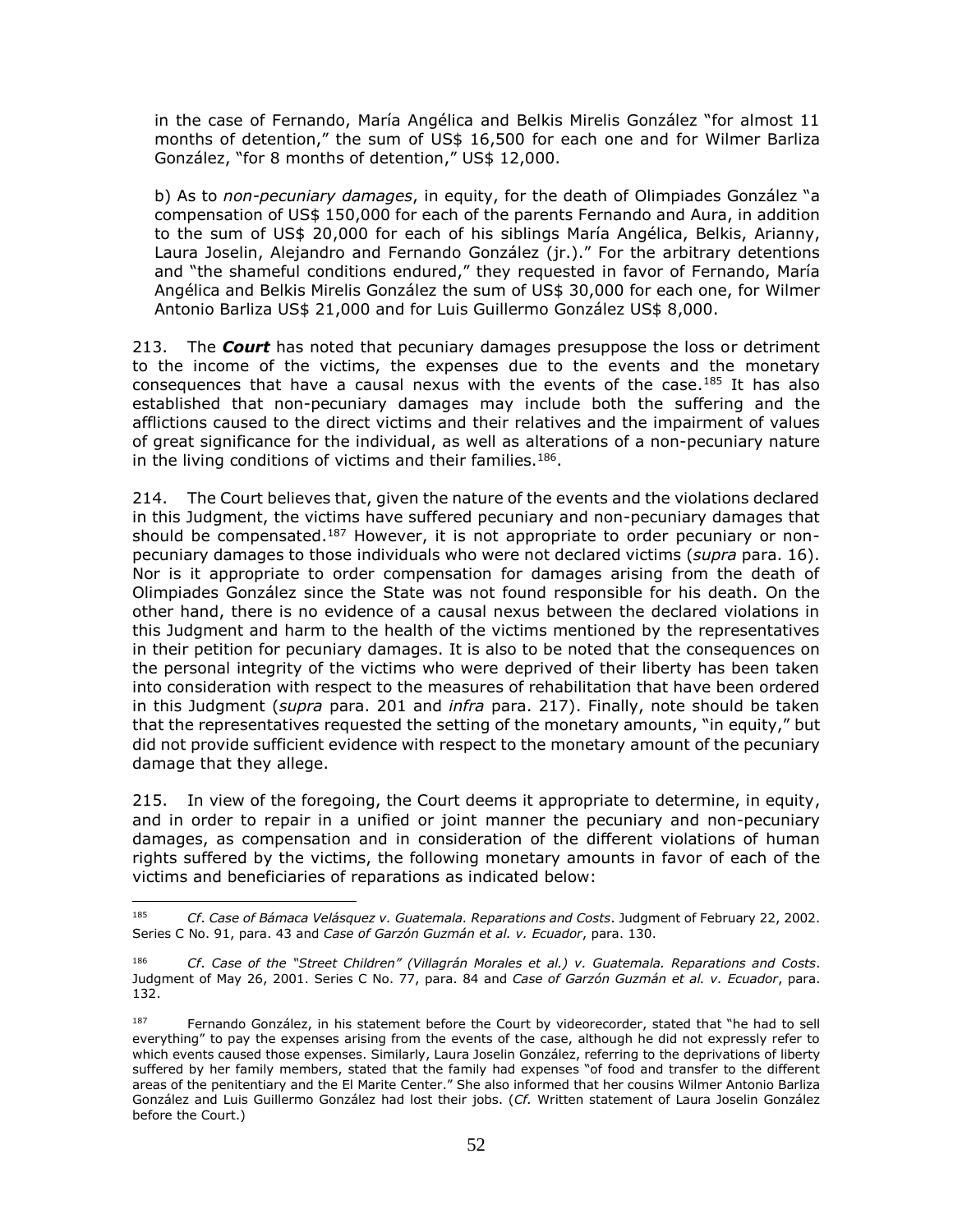- a) Olimpiades González: US\$ 10,000.00 (ten thousand United States dollars)
- b) María Angélica González: US\$ 30,000.00 (thirty thousand United States dollars)
- c) Belkis Mirelis González: US\$ 30,000.00 (thirty thousand United States dollars)
- d) Fernando González: US\$ 25,000.00 (twenty-five thousand United States dollars)
- e) Luis Guillermo González: US\$ 7,500.00 (seven thousand five hundred United States dollars)
- f) Wilmer Antonio Barliza González: US\$ 20,000.00 (twenty thousand United States dollars)
- g) Aura González: US\$ 5,000.00 (five thousand United States dollars)

216. The amounts assigned to Olimpiades González and to Wilmer Antonio Barliza González should be delivered to their heirs, pursuant to the applicable domestic law.

217. Similarly, the Court orders the State to pay the sum of US\$ 6,000.00 (six thousand United States dollars) to each of the declared victims in this Judgment who were deprived of their liberty and with respect to whom there is no indication that they have died, namely, María Angélica González, Belkis Mirelis González, Fernando González and Luis Guillermo González in order that they might defray the expenses of the necessary physical, psychiatric and/or psychological treatment (*supra* para. 201). That monetary sum should be paid to the beneficiaries by the State without any condition or under any obligation to account for it. The State must make the payment as soon as possible and before one year has elapsed of the notification of this Judgment. If, for reasons proven attributable to the beneficiaries, the payment was not possible, the State will be exempt from such payment.

# <span id="page-52-0"></span>*G) Victims' Legal Assistance Fund of the Court*

218. It should be noted that in the Order of April 14 2021 (*supra* para. 9), the President ordered that, "pursuant to Article 4 of the Rules of the Victims' Legal Assistance Fund, [...] the Secretariat shall open a file in which it shall document each of the disbursements that are made in relation to the Fund."<sup>188</sup>

219. In view of the expenses duly accredited by the representatives and the vouchers provided by them, the Court orders the State to reimburse the cost of the expert opinion of Víctor Velasco Prieto, which is the sum of US\$ 650.00<sup>189</sup> (six hundred fifty United States dollars). This amount must be reimbursed within six months of the date of the notification of this Judgment.

# <span id="page-52-1"></span>*H) Method of compliance*

220. The State shall pay the compensations for the concept of pecuniary and nonpecuniary damages established in this Judgment directly to the persons indicated, within one year of notification of this Judgment, although it may advance the full payment, in the terms of the following paragraphs.

<sup>188</sup> The President ordered that the economic assistance be assigned to cover "the reasonable expenses of notarization and sending of the affidavits of the persons" that the Order of April 14, 2021 ordered to provide a written statement, all proposed by the representatives; the statement of Fernando González, which will be given by videorecording, and the other reasonable and necessary expenses that the Inter-American Public Defenders have or might have incurred. The representatives informed the Court in their final allegations that "they had not incurred reimbursable expenses" other than the expert opinion of Mr. Velasco Prieto.

<sup>&</sup>lt;sup>189</sup> The representatives pointed out that the amount corresponds to the honorarium of the expert Víctor Velasco Prieto for his expert opinion.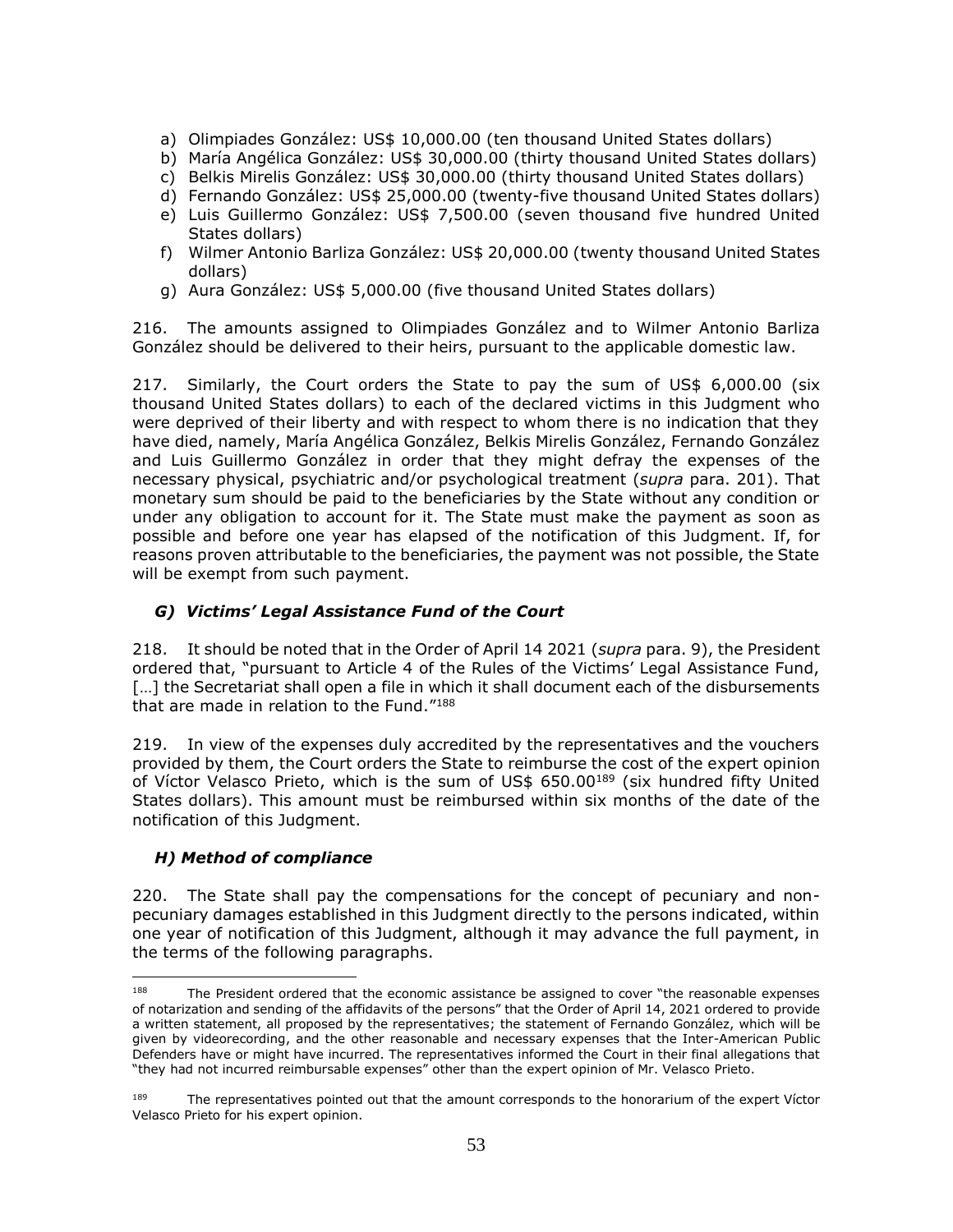221. Should a beneficiary die before he or she receives the respective compensation, it shall be delivered directly to that beneficiary's heirs, in accordance with the applicable domestic law.

222. With respect to the monetary compensation, the State shall comply with its monetary obligations by payment in United States of America dollars or, if that is not possible, in the equivalent in Venezuelan currency, using the highest and most beneficial rate for the victims allowed by domestic law in force at the time of the payment. During the stage of monitoring compliance with this Judgment, the Court may make a prudent readjustment of the equivalent of the respective sums in the currency of Venezuela in order to avoid exchange variations that substantially affect their purchasing power.

223. If, for causes that can be attributable to the beneficiaries of the compensation or their heirs, it is not possible to pay the amounts established within the indicated time frame, the State shall deposit such amounts in their favor in an account or certificate of deposit in a solvent Venezuelan financial institution, in United States dollars, and in the most favorable financial conditions permitted by the legislation and banking practices. It the corresponding amount is not claimed after 10 years, the amounts shall be returned to the State with the interest accrued.

224. The amounts allocated in this Judgment as compensation shall be delivered in full to the persons indicated, as established in this Judgment, without any deductions arising from possible taxes and charges.

225. If the State should fall into arrears, including the reimbursement to the Victims' Legal Assistance Fund of the Court, it shall pay interest on the amount owed, corresponding to banking interest on arrears in the Bolivarian Republic of Venezuela.

#### **IX OPERATIVE PARAGRAPHS**

<span id="page-53-1"></span><span id="page-53-0"></span>226. Therefore,

# **THE COURT**

#### **DECLARES,**

Unanimously, that:

1. The State is responsible for the violation of the right to personal liberty, recognized in Articles 7(1) and 7(2) of the American Convention on Human Rights, in relation to Article 1(1) thereof, to the detriment of Belkis González, María Angélica González, Fernando González, Wilmer Antonio Barliza González, Luis Guillermo González and Olimpiades González, pursuant to paragraphs 94 to 96, 105 to 113 and 133 of this Judgment.

2. The State is responsible for the violation of the rights to personal liberty and to judicial guarantees, the former recognized in Article 7(1) and 7(3) of the American Convention on Human Rights, and the latter in Article 8(2) of the Convention, in relation to Articles 1(1) and 2 thereof, to the detriment of Belkis González, María Angélica González, Fernando González, Wilmer Antonio Barliza González, Luis Guillermo González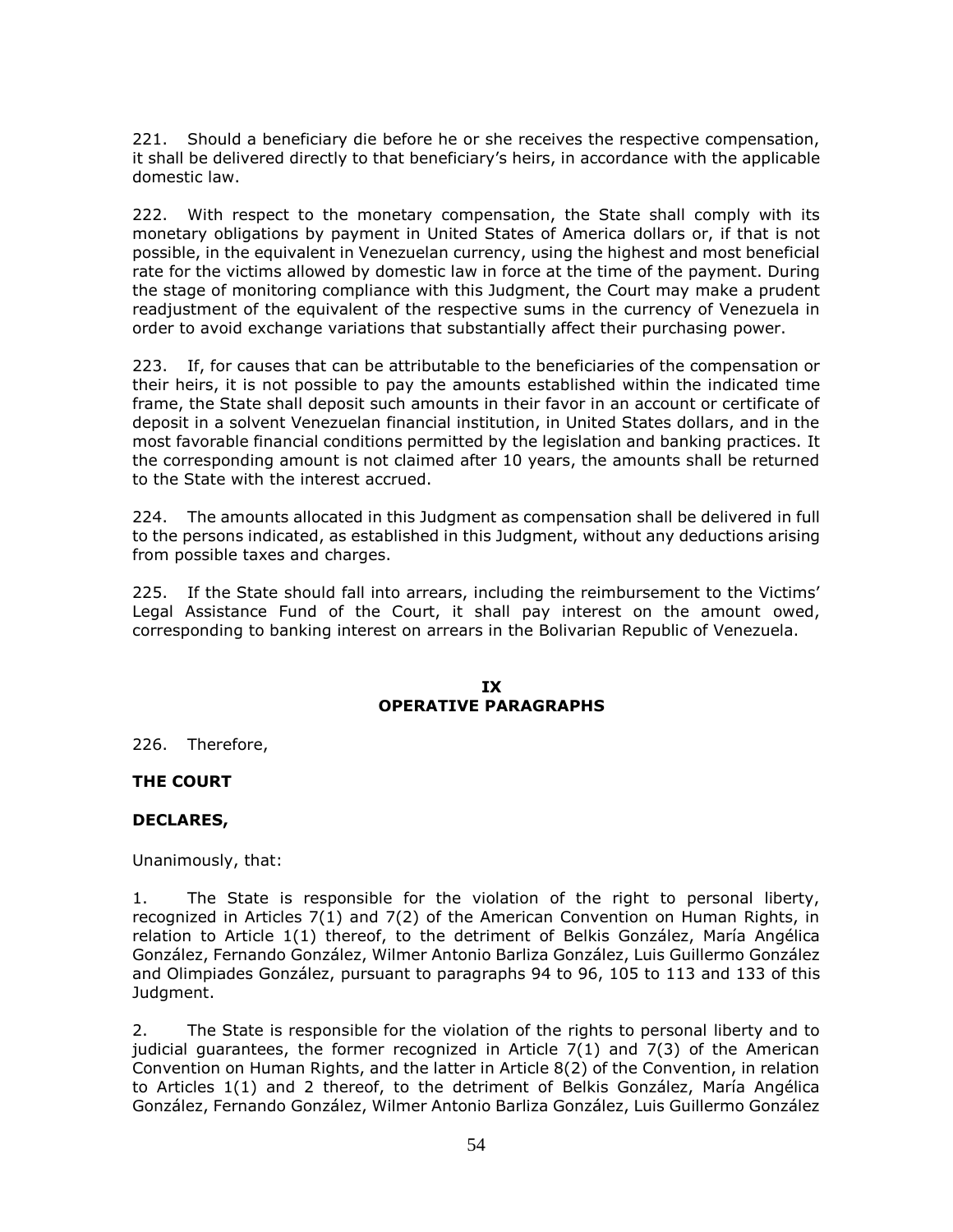and Olimpiades González, pursuant to paragraphs 94, 97 to 99, 102, 103, 114 to 121, 123 and 133 of this Judgment.

3. The State is responsible for the violation of the right to personal liberty, recognized in Article 7(1) and 7(6) of the American Convention on Human Rights, in relation to Article 1(1) thereof, to the detriment of Wilmer Antonio Barliza González, Fernando González, María Angélica González and Belkis Mirelis González, in the terms of paragraphs 94, 101, 124 to 126 and 129 to 133 of this Judgment.

4. The State, in relation to the conditions of detention suffered by the victims, is responsible for the violation of the rights to personal integrity and to judicial guarantees, the former recognized in Article 5(1) and 5(4) of the American Convention on Human Rights, and the latter in Article 8(2) of the Convention, in relation to Article1(1) thereof, to the detriment of Fernando González, Belkis González, María Angélica González, Luis Guillermo González, Wilmer Antonio Barliza y Olimpiades González, pursuant to paragraphs 142 to 144 and 147 to 154 of this Judgment.

5. The State, in relation to the conditions of detention suffered by the victims, is responsible for the violation of the right to personal integrity, recognized in Article 5(1) and 5(2) of the American Convention on Human Rights, in relation to Article 1(1) thereof, and Article 6 of the Inter-American Convention to Prevent and Punish Torture, to the detriment of Belkis González and María Angélica González, pursuant to paragraphs 142, 145, 146, 151, 153 and 155 of this Judgment.

6. The State is responsible for the violation of the right to judicial guarantees, recognized in Article 8(1) of the American Convention on Human Rights, in relation to Article 1(1) thereof, to the detriment of María Angélica González, Belkis Mirelis González, Fernando González, Luis Guillermo González, Wilmer Antonio Barliza González and Aura González, pursuant to the paragraphs 185 to 188 of this Judgment.

7. The State is not responsible for the violation of Articles 1 and 8 of the Inter-American Convention to Prevent and Punish Torture, in the terms of paragraphs 140, 146, 153 and 156 of this Judgment.

8. The State is not responsible for the violation of Article 25(1) of the American Convention on Human Rights, in the terms of paragraphs 159 to 166 of this Judgment.

9. The State, in relation to the attacks and death suffered by Olimpiades González after his release, as well as in relation to the investigation into his death, is not responsible for the violation of the rights to life and to personal integrity, recognized, respectively, in Articles 4 and 5 of the American Convention on Human Rights, in the terms of paragraphs 177 to 184 and 189 to 193 of this Judgment.

# **AND ORDERS:**

Unanimously, that:

10. This Judgment is, per se, a form of reparation.

11. The State shall continue and shall conclude, within a reasonable time, the investigations and corresponding criminal proceedings with the purpose of judging and, if applicable, punish the persons responsible for the death of Olimpiades González, in the terms of paragraph 199 of this Judgment.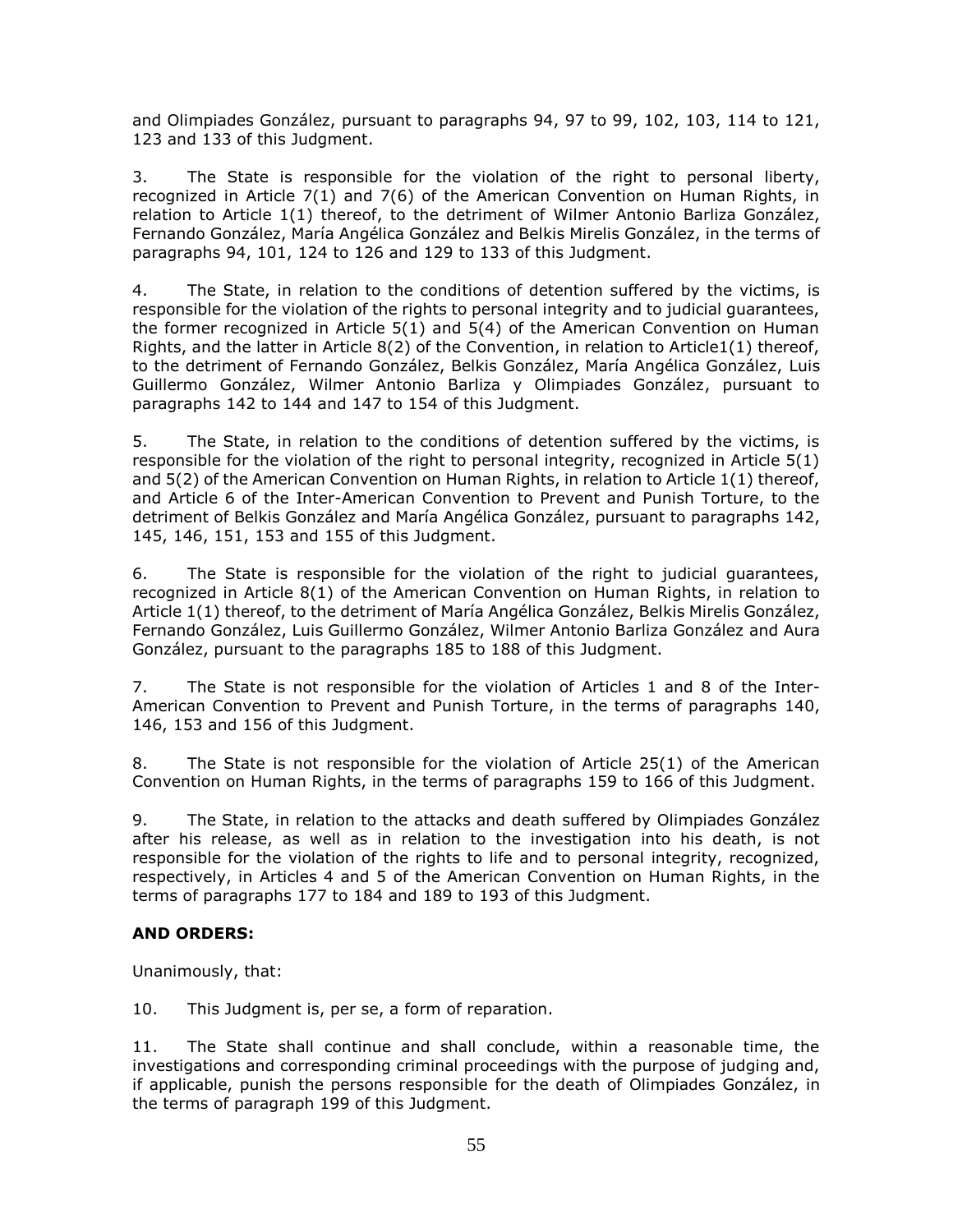12. The State shall pay the amounts designed to provide adequate medical attention for the physical, psychological and/or psychiatric ailments suffered by María Angélica González, Belkis Mirelis González, Fernando González, Luis Guillermo González and Wilmer Antonio Barliza González, in the terms of paragraphs 201 and 217 of this Judgment.

13. The State shall issue the publications and order the radio transmissions indicated in paragraphs 202 and 204 of this Judgment, within six months of its notification, in the terms ordered in those paragraphs.

14. The State shall pay the amounts set in paragraph 215 of this Judgment, for the concept of pecuniary and non-pecuniary damages, in the terms of paragraphs 216 and 220 to 225 of this Judgment.

15. The State shall reimburse the Victims' Legal Assistance Fund of the Inter-American Court the amount disbursed during the proceedings of the present case, in the terms of paragraphs 219 and 225 of this Judgment.

16. The State shall provide the Court with a report, within one year of the date of notification of this Judgment, on the measures adopted to comply with it, notwithstanding the established in paragraph 204 of this Judgment.

17. The Court shall monitor the full compliance of this Judgment, in exercise of its attributes and in compliance with its obligations under the American Convention on Human Rights and shall close this case when the State has fully complied with what it ordered in it.

DONE, at San José, Costa Rica, on September 20, 2021, in the Spanish language.